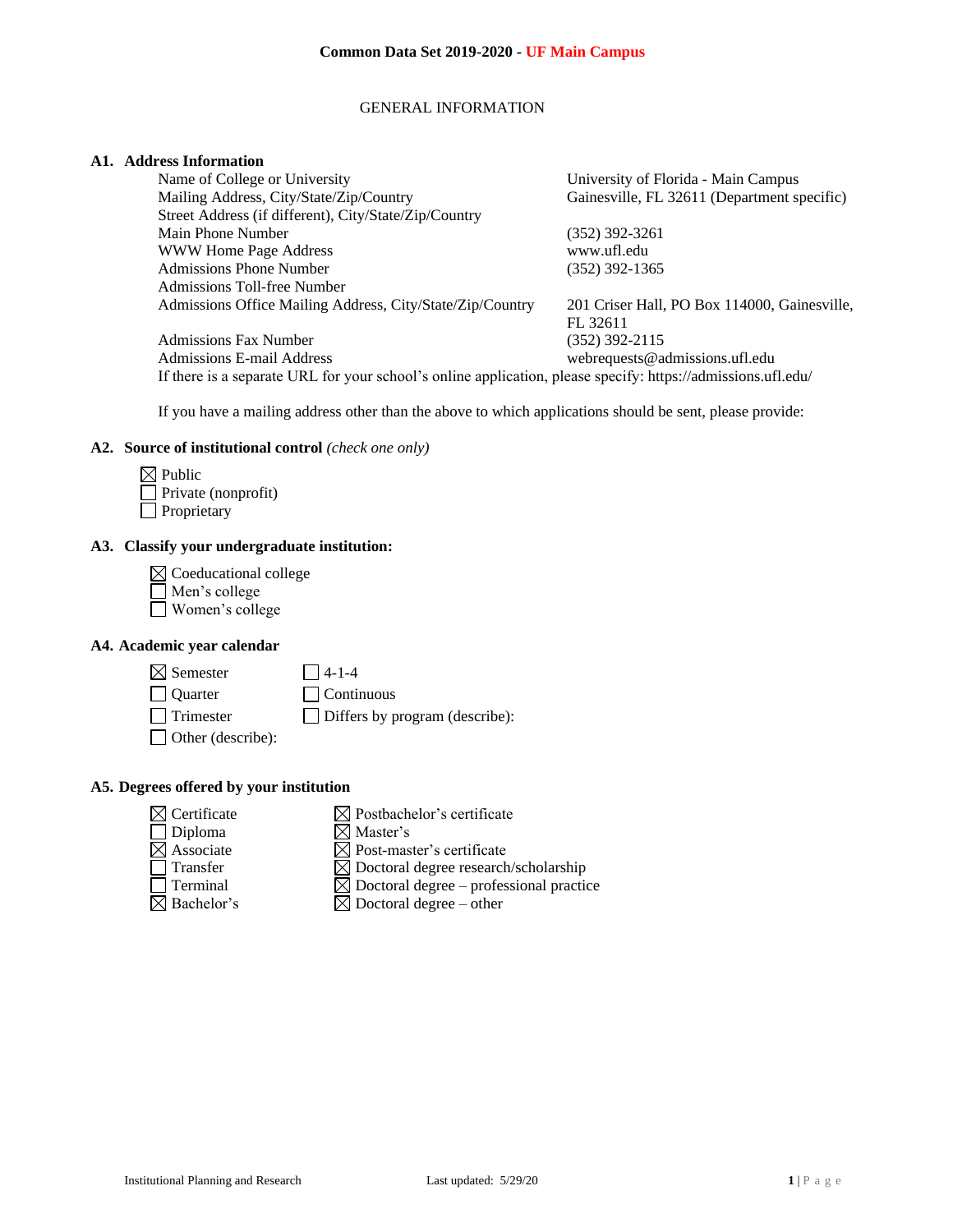# **B. ENROLLMENT AND PERSISTENCE**

**B1. Institutional Enrollment—Men and Women** Provide numbers of students for each of the following categories as of the institution's official fall reporting date or as of October 15, 2019. Note: Report students formerly designated as "first professional" in the graduate cells.

**Please see: [https://nces.ed.gov/ipeds/pdf/Reporting\\_Study\\_Abroad%20Students\\_5.31.17.pdf](https://nces.ed.gov/ipeds/pdf/Reporting_Study_Abroad%20Students_5.31.17.pdf)**

|                                                        | <b>FULL-TIME</b> |        | <b>PART-TIME</b> |       |
|--------------------------------------------------------|------------------|--------|------------------|-------|
|                                                        | Men              | Women  | Men              | Women |
| <b>Undergraduates</b>                                  |                  |        |                  |       |
| Degree-seeking, first-time<br>freshmen                 | 2,666            | 3,841  | 8                | 11    |
| Other first-year, degree-<br>seeking                   | 310              | 339    | 48               | 41    |
| All other degree-seeking                               | 10,614           | 13,955 | 1,436            | 1,254 |
| Total degree-seeking                                   | 13,590           | 18,135 | 1,492            | 1,306 |
| All other undergraduates<br>enrolled in credit courses | 167              | 265    | 216              | 234   |
| Total undergraduates                                   | 13,757           | 18,400 | 1,708            | 1,540 |
| <b>Graduate</b>                                        |                  |        |                  |       |
| Degree-seeking, first-time                             | 888              | 1,213  | 161              | 298   |
| All other degree-seeking                               | 5,054            | 5,068  | 1,306            | 1,899 |
| All other graduates enrolled<br>in credit courses      | 77               | 102    | 293              | 643   |
| Total graduate                                         | 6,019            | 6,383  | 1,760            | 2,840 |

Total all undergraduates: 35,405

Total all graduate: 17,002

GRAND TOTAL ALL STUDENTS: 52,407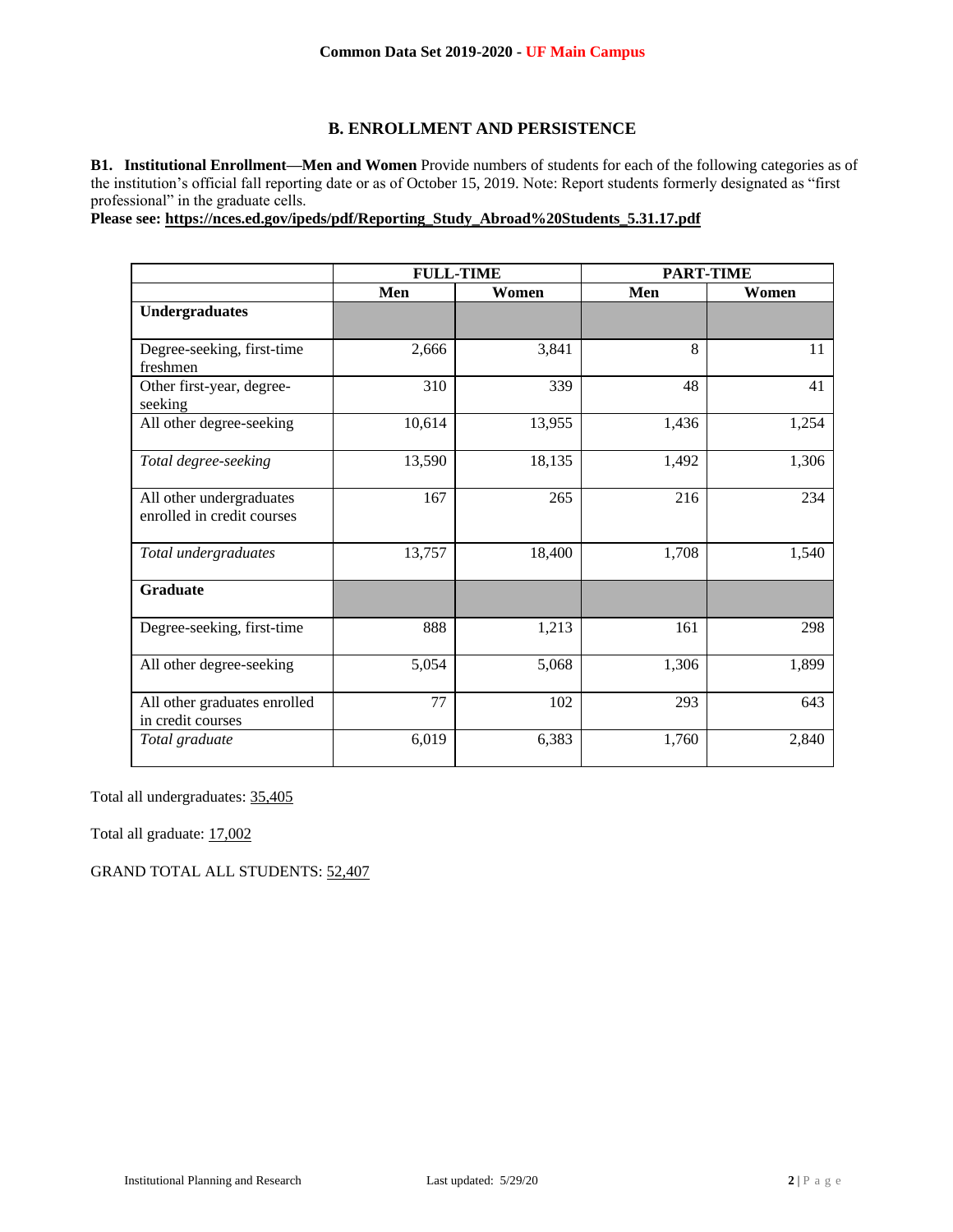**B2. Enrollment by Racial/Ethnic Category.** Provide numbers of undergraduate students for each of the following categories as of the institution's official fall reporting date or as of October 15, 2019. Include international students only in the category "Nonresident aliens." Complete the "Total Undergraduates" column only if you cannot provide data for the first two columns. Report as your institution reports to IPEDS: persons who are Hispanic should be reported only on the Hispanic line, not under any race, and persons who are non-Hispanic multi-racial should be reported only under "Two or more races."

|                                                            | Degree-seeking<br><b>First-time First year</b> | Degree-seeking<br><b>Undergraduates (include</b><br>first-time<br>first-year) | <b>Total</b><br><b>Undergraduates</b><br>(both degree- and non-<br>degree-seeking) |
|------------------------------------------------------------|------------------------------------------------|-------------------------------------------------------------------------------|------------------------------------------------------------------------------------|
| Nonresident aliens                                         | 250                                            | 858                                                                           | 1,046                                                                              |
| Hispanic/Latino                                            | 1,333                                          | 7,869                                                                         | 7,999                                                                              |
| Black or African American, non-<br>Hispanic                | 328                                            | 2,025                                                                         | 2,061                                                                              |
| White, non-Hispanic                                        | 3,416                                          | 17,971                                                                        | 18,354                                                                             |
| American Indian or Alaska<br>Native, non-Hispanic          | $\overline{7}$                                 | 58                                                                            | 58                                                                                 |
| Asian, non-Hispanic                                        | 777                                            | 3,179                                                                         | 3,237                                                                              |
| Native Hawaiian or other Pacific<br>Islander, non-Hispanic | 5                                              | 73                                                                            | 74                                                                                 |
| Two or more races, non-Hispanic                            | 275                                            | 1,376                                                                         | 1,413                                                                              |
| Race and/or ethnicity unknown                              | 135                                            | 1,114                                                                         | 1,163                                                                              |
| Total                                                      | 6,526                                          | 34,523                                                                        | 35,405                                                                             |

# **Persistence**

# **B3. Number of degrees awarded by your institution from July 1, 2018, to June 30, 2019.**

| Certificate/diploma*                     | $250*$                                                        |
|------------------------------------------|---------------------------------------------------------------|
| Associate degrees                        | 180                                                           |
| Bachelor's degrees                       | 9,671 (9,372 1 <sup>st</sup> degrees $\&$ 299 second degrees) |
| Postbachelor's certificates              | 490                                                           |
| Master's degrees                         | 3.794                                                         |
| Post-master's certificates               | 332 (includes 51 Specialists)                                 |
| Doctoral degrees – research/scholarship  | 750                                                           |
| Doctoral degrees – professional practice | 1.215                                                         |
| Doctoral degrees $-$ other               |                                                               |

\*This is the first year of reporting multi-level certificates to IPEDS.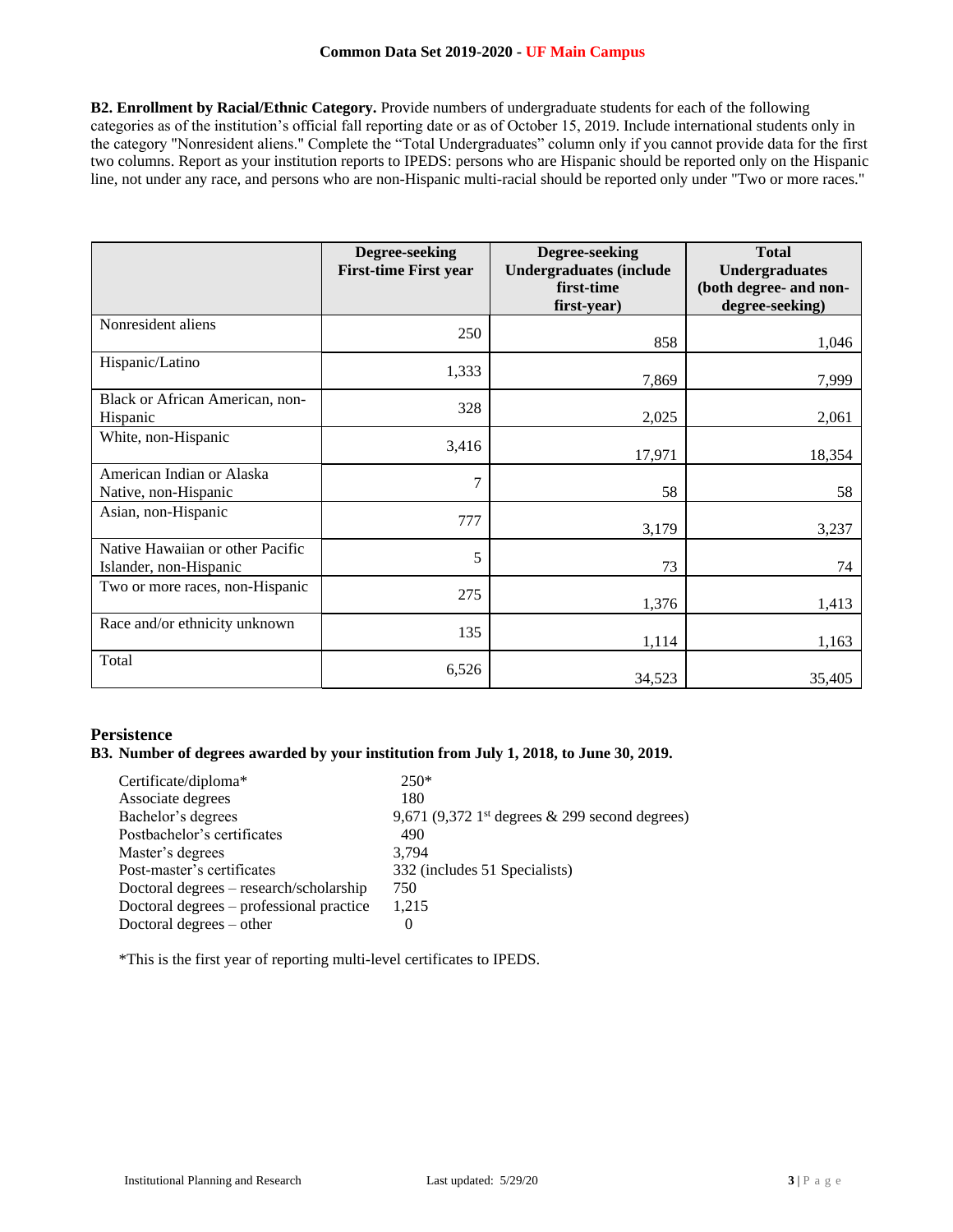# **Graduation Rates**

The items in this section correspond to data elements collected by the IPEDS Web-based Data Collection System's Graduation Rate Survey (GRS). For complete instructions and definitions of data elements, see the IPEDS GRS Forms and Instructions for the 2019-20 Survey.

In the following section for bachelor's or equivalent programs, please disaggregate the Fall 2012 and Fall 2013 cohorts (formerly CDS B4-B11) into four groups:

- **Students who received a Federal Pell Grant\***
- **Recipients of a subsidized Stafford Loan who did not receive a Pell Grant**
- **Students who did not receive either a Pell Grant or a subsidized Stafford Loan**
- **Total (all students, regardless of Pell Grant or subsidized loan status)**

\*Students who received both a Federal Pell Grant and a subsidized Stafford Loan should be reported in the "Recipients of a Federal Pell Grant" column.

For each graduation rate grid below, the numbers in the first three columns for Questions A-G should sum to the cohort total in the fourth column (formerly CDS B4-B11).

## **For Bachelor's or Equivalent Programs**

Please provide data for the Fall 2013 cohort if available. If Fall 2013 cohort data are not available, provide data for the Fall 2012 cohort.

# **Fall 2012 Cohort**

|                                                                      | <b>Recipients of a</b><br><b>Federal Pell</b><br>Grant | <b>Recipients of a</b><br><b>Subsidized</b><br><b>Stafford Loan</b><br>who did not<br>receive a Pell<br>Grant | <b>Students who</b><br>did not receive<br>either a Pell<br>Grant or a<br>subsidized<br><b>Stafford Loan</b> | Total (sum of 3<br>columns to the<br>left) |
|----------------------------------------------------------------------|--------------------------------------------------------|---------------------------------------------------------------------------------------------------------------|-------------------------------------------------------------------------------------------------------------|--------------------------------------------|
| A - Initial 2012 cohort of first-time, full-                         |                                                        |                                                                                                               |                                                                                                             |                                            |
| time, bachelor's (or equivalent) degree-                             | 1,856                                                  | 579                                                                                                           | 3,725                                                                                                       | 6,160                                      |
| seeking undergraduate students                                       |                                                        |                                                                                                               |                                                                                                             |                                            |
| B - Of the initial 2012 cohort, how many                             |                                                        |                                                                                                               |                                                                                                             |                                            |
| did not persist and did not graduate for                             |                                                        |                                                                                                               |                                                                                                             |                                            |
| the following reasons: deceased,                                     |                                                        |                                                                                                               |                                                                                                             |                                            |
| permanently disabled, armed forces,                                  | $\boldsymbol{2}$                                       | $\overline{2}$                                                                                                | $\bf{0}$                                                                                                    | 4                                          |
| foreign aid service of the federal                                   |                                                        |                                                                                                               |                                                                                                             |                                            |
| government, or official church missions;                             |                                                        |                                                                                                               |                                                                                                             |                                            |
| total allowable exclusions                                           |                                                        |                                                                                                               |                                                                                                             |                                            |
| C - Final 2012 cohort, after adjusting for                           | 1,854                                                  | 577                                                                                                           | 3,725                                                                                                       | 6,156                                      |
| allowable exclusions                                                 |                                                        |                                                                                                               |                                                                                                             |                                            |
| D - Of the initial 2012 cohort, how many                             |                                                        |                                                                                                               |                                                                                                             |                                            |
| completed the program in four years or                               | 1,204                                                  | 381                                                                                                           | 2,623                                                                                                       | 4,208                                      |
| less (by Aug. 31, 2016)                                              |                                                        |                                                                                                               |                                                                                                             |                                            |
| E - Of the initial 2012 cohort, how many                             |                                                        |                                                                                                               |                                                                                                             |                                            |
| completed the program in more than four                              | 337                                                    | 102                                                                                                           | 700                                                                                                         | 1,139                                      |
| years but in five years or less (after Aug.                          |                                                        |                                                                                                               |                                                                                                             |                                            |
| 31, 2016 and by Aug. 31, 2017)                                       |                                                        |                                                                                                               |                                                                                                             |                                            |
| F - Of the initial 2012 cohort, how many                             |                                                        |                                                                                                               |                                                                                                             |                                            |
| completed the program in more than five                              | 67                                                     | 23                                                                                                            | 93                                                                                                          | 183                                        |
| years but in six years or less (after Aug.                           |                                                        |                                                                                                               |                                                                                                             |                                            |
| 31, 2017 and by Aug. 31, 2018)                                       |                                                        |                                                                                                               |                                                                                                             |                                            |
| G - Total graduating within six years (sum<br>of lines $D, E, and F$ | 1,608                                                  | 506                                                                                                           | 3,416                                                                                                       | 5,530                                      |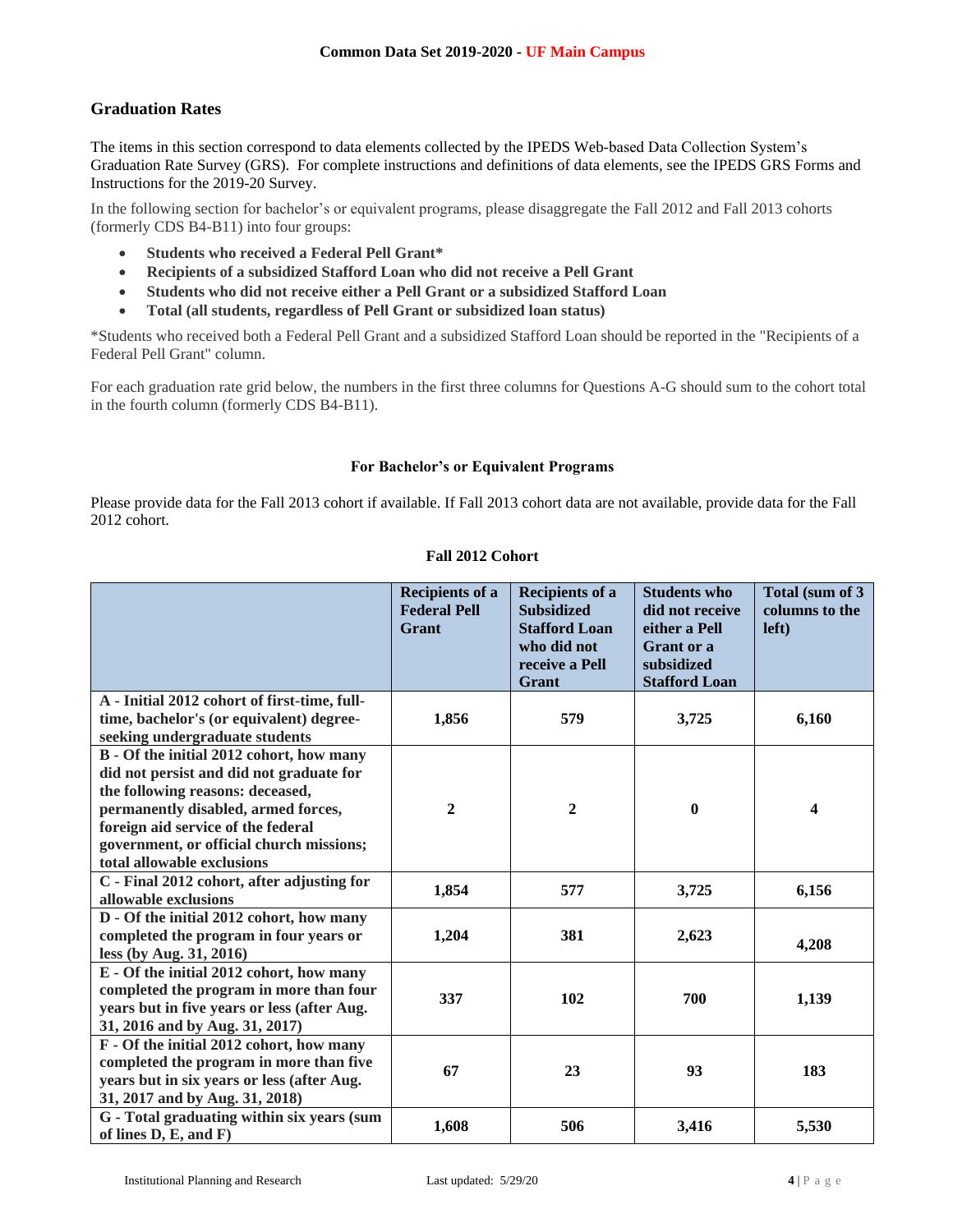| <b>H</b> - Six-year graduation rate for 2012 | 87% | 88% | 92% | 90% |
|----------------------------------------------|-----|-----|-----|-----|
| cohort $(G$ divided by $C$                   |     |     |     |     |

# **Fall 2013 Cohort**

|                                                                                                                                                                                                                                                                                 | <b>Recipients of a</b><br><b>Federal Pell</b><br>Grant | <b>Recipients of a</b><br><b>Subsidized</b><br><b>Stafford Loan</b><br>who did not<br>receive a Pell<br>Grant | <b>Students who</b><br>did not receive<br>either a Pell<br><b>Grant</b> or a<br>subsidized<br><b>Stafford Loan</b> | Total (sum of 3)<br>columns to the<br>left) |
|---------------------------------------------------------------------------------------------------------------------------------------------------------------------------------------------------------------------------------------------------------------------------------|--------------------------------------------------------|---------------------------------------------------------------------------------------------------------------|--------------------------------------------------------------------------------------------------------------------|---------------------------------------------|
| A - Initial 2013 cohort of first-time, full-<br>time, bachelor's (or equivalent) degree-<br>seeking undergraduate students                                                                                                                                                      | 1,788                                                  | 904                                                                                                           | 3,569                                                                                                              | 6,261                                       |
| B - Of the initial 2013 cohort, how many<br>did not persist and did not graduate for<br>the following reasons: deceased,<br>permanently disabled, armed forces,<br>foreign aid service of the federal<br>government, or official church missions;<br>total allowable exclusions | 1                                                      | $\bf{0}$                                                                                                      | $\bf{0}$                                                                                                           | 1                                           |
| C - Final 2013 cohort, after adjusting for<br>allowable exclusions                                                                                                                                                                                                              | 1,787                                                  | 904                                                                                                           | 3,569                                                                                                              | 6,260                                       |
| D - Of the initial 2013 cohort, how many<br>completed the program in four years or<br>less (by Aug. 31, 2017)                                                                                                                                                                   | 1,128                                                  | 577                                                                                                           | 2,471                                                                                                              | 4,176                                       |
| E - Of the initial 2013 cohort, how many<br>completed the program in more than four<br>years but in five years or less (after Aug.<br>31, 2017 and by Aug. 31, 2018)                                                                                                            | 338                                                    | 179                                                                                                           | 670                                                                                                                | 1.187                                       |
| F - Of the initial 2013 cohort, how many<br>completed the program in more than five<br>years but in six years or less (after Aug.<br>31, 2018 and by Aug. 31, 2019)                                                                                                             | 66                                                     | 20                                                                                                            | 87                                                                                                                 | 173                                         |
| G - Total graduating within six years (sum<br>of lines D, E, and F)                                                                                                                                                                                                             | 1,532                                                  | 776                                                                                                           | 3,228                                                                                                              | 5.536                                       |
| H - Six-year graduation rate for 2013<br>cohort (G divided by C)                                                                                                                                                                                                                | 86%                                                    | 86%                                                                                                           | 90%                                                                                                                | 88%                                         |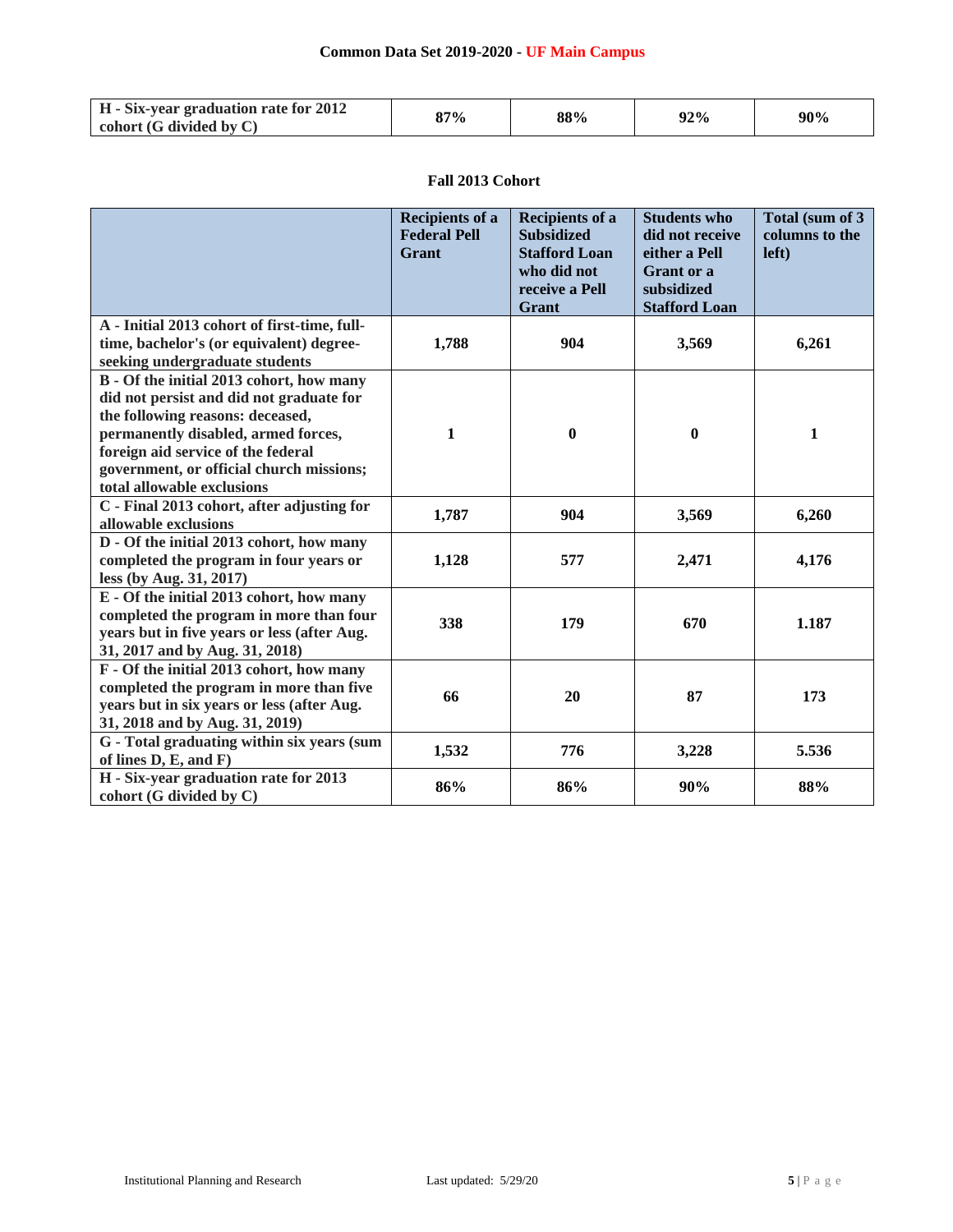# **For Two-Year Institutions**

Please provide data for the 2016 cohort if available. If 2016 cohort data are not available, provide data for the 2015 cohort.

| 2015 Cohort                                                      | 2016 Cohort                                                      |
|------------------------------------------------------------------|------------------------------------------------------------------|
| B12. Initial 2015 cohort, total of first-time, full-time         | B12. Initial 2016 cohort, total of first-time, full-time         |
|                                                                  |                                                                  |
| <b>B13.</b> Of the initial 2015 cohort, how many did not persist | B13. Of the initial 2016 cohort, how many did not persist        |
| and did not graduate for the following reasons: death,           | and did not graduate for the following reasons: death,           |
| permanently disability, or service in the armed forces,          | permanently disability, or service in the armed forces,          |
| foreign aid service of the federal government, or official       | foreign aid service of the federal government, or official       |
| church missions; total allowable exclusions:                     | church missions; total allowable exclusions:                     |
| B14. Final 2015 cohort, after adjusting for allowable            | B14. Final 2016 cohort, after adjusting for allowable            |
| exclusions                                                       | exclusions                                                       |
| ons<br>(Subtract question B13 from question B12)                 | (Subtract question B13 from question B12)                        |
| <b>B15.</b> Completers of programs of less than two years        | B15. Completers of programs of less than two years               |
|                                                                  |                                                                  |
| <b>B16.</b> Completers of programs of less than two years        | <b>B16.</b> Completers of programs of less than two years        |
|                                                                  | within 150 percent of normal time: ____________                  |
| B17. Completers of programs of at least two but less than        | B17. Completers of programs of at least two but less than        |
|                                                                  |                                                                  |
| <b>B18.</b> Completers of programs of at least two but less than | <b>B18.</b> Completers of programs of at least two but less than |
| four-years within 150 percent of normal time:                    | four-years within 150 percent of normal time:                    |
| <b>B19.</b> Total transfers-out (within three years) to other    | B19. Total transfers-out (within three years) to other           |
|                                                                  | $institutions: \_$                                               |
| B20. Total transfers to two-year institutions:                   | B20. Total transfers to two-year institutions:                   |
| <b>B21.</b> Total transfers to four-year institutions:           | <b>B21.</b> Total transfers to four-year institutions:           |

# **Retention Rates**

Report for the cohort of all full-time, first-time bachelor's (or equivalent) degree-seeking undergraduate students who entered in Fall 2018 (or the preceding summer term). The initial cohort may be adjusted for students who departed for the following reasons: death, permanent disability, or service in the armed forces, foreign aid service of the federal government or official church missions. No other adjustments to the initial cohort should be made.

**B22.** For the cohort of all full-time bachelor's (or equivalent) degree-seeking undergraduate students who entered your institution as freshmen in Fall 2018 (or the preceding summer term), what percentage was enrolled at your institution as of the date your institution calculates its official enrollment in Fall 2019? 97%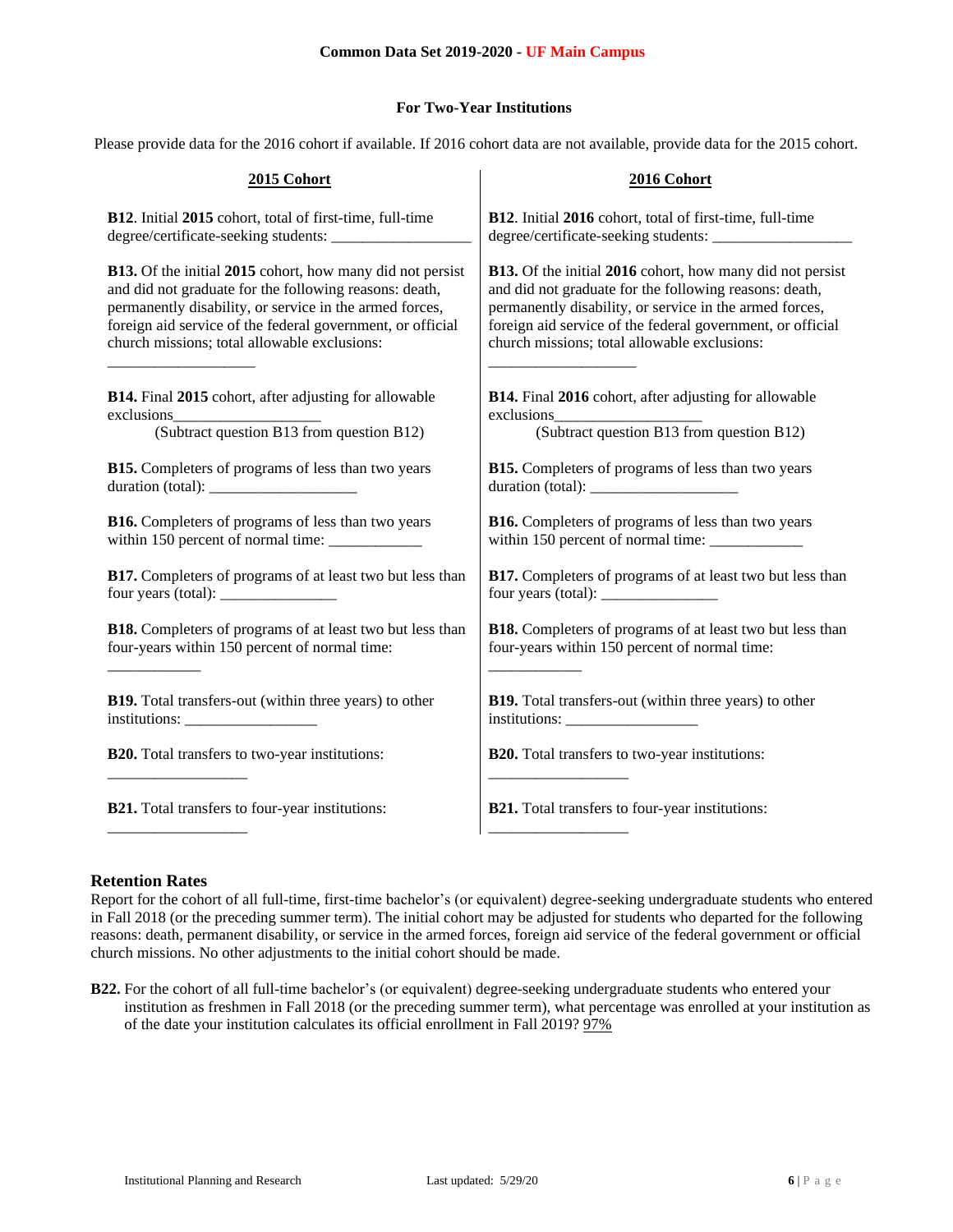# **C. FIRST-TIME, FIRST-YEAR (FRESHMAN) ADMISSION**

## **Applications**

**C1. First-time, first-year (freshman) students:** Provide the number of degree-seeking, first-time, first-year students who applied, were admitted, and enrolled (full- or part-time) in Fall 2019. Include early decision, early action, and students who began studies during summer in this cohort. Applicants should include only those students who fulfilled the requirements for consideration for admission (i.e., who completed actionable applications) and who have been notified of one of the following actions: admission, non-admission, placement on waiting list, or application withdrawn (by applicant or institution). Admitted applicants should include wait-listed students who were subsequently offered admission.

| Total first-time, first-year (freshman) men who applied               | 16,222 |
|-----------------------------------------------------------------------|--------|
| Total first-time, first-year (freshman) women who applied             | 21,847 |
| Total first-time, first-year (freshman) men who were admitted         | 5,614  |
| Total first-time, first-year (freshman) women who were admitted       | 8,311  |
| Total full-time, first-time, first-year (freshman) men who enrolled   | 2,679  |
| Total part-time, first-time, first-year (freshman) men who enrolled   | 9      |
| Total full-time, first-time, first-year (freshman) women who enrolled | 3,855  |
| Total part-time, first-time, first-year (freshman) women who enrolled | 11     |

**C2. Freshman wait-listed students (students who met admission requirements but whose final admission was contingent on space availability)**

| Do you have a policy of placing students on a waiting list? $\Box$ Yes $\boxtimes$ No |  |
|---------------------------------------------------------------------------------------|--|
| If yes, please answer the questions below for Fall 2019 admissions:                   |  |

| Number of qualified applicants offered a place on waiting list |  |
|----------------------------------------------------------------|--|
| Number accepting a place on the waiting list                   |  |
| Number of wait-listed students admitted                        |  |

Is your waiting list ranked?

If yes, do you release that information to students? Do you release that information to school counselors?

## **Admission Requirements**

## **C3. High school completion requirement**

- Check the appropriate box to identify your high school completion requirement for degree-seeking entering students:
	- $\boxtimes$  High school diploma is required and GED is accepted
	- $\Box$  High school diploma is required and GED is not accepted
	- $\Box$  High school diploma or equivalent is not required

#### **C4. Does your institution require or recommend a general college-preparatory program for degree-seeking students?**

| eann<br>г |  |
|-----------|--|
|-----------|--|

 $\boxtimes$  Recommend

Neither require nor recommend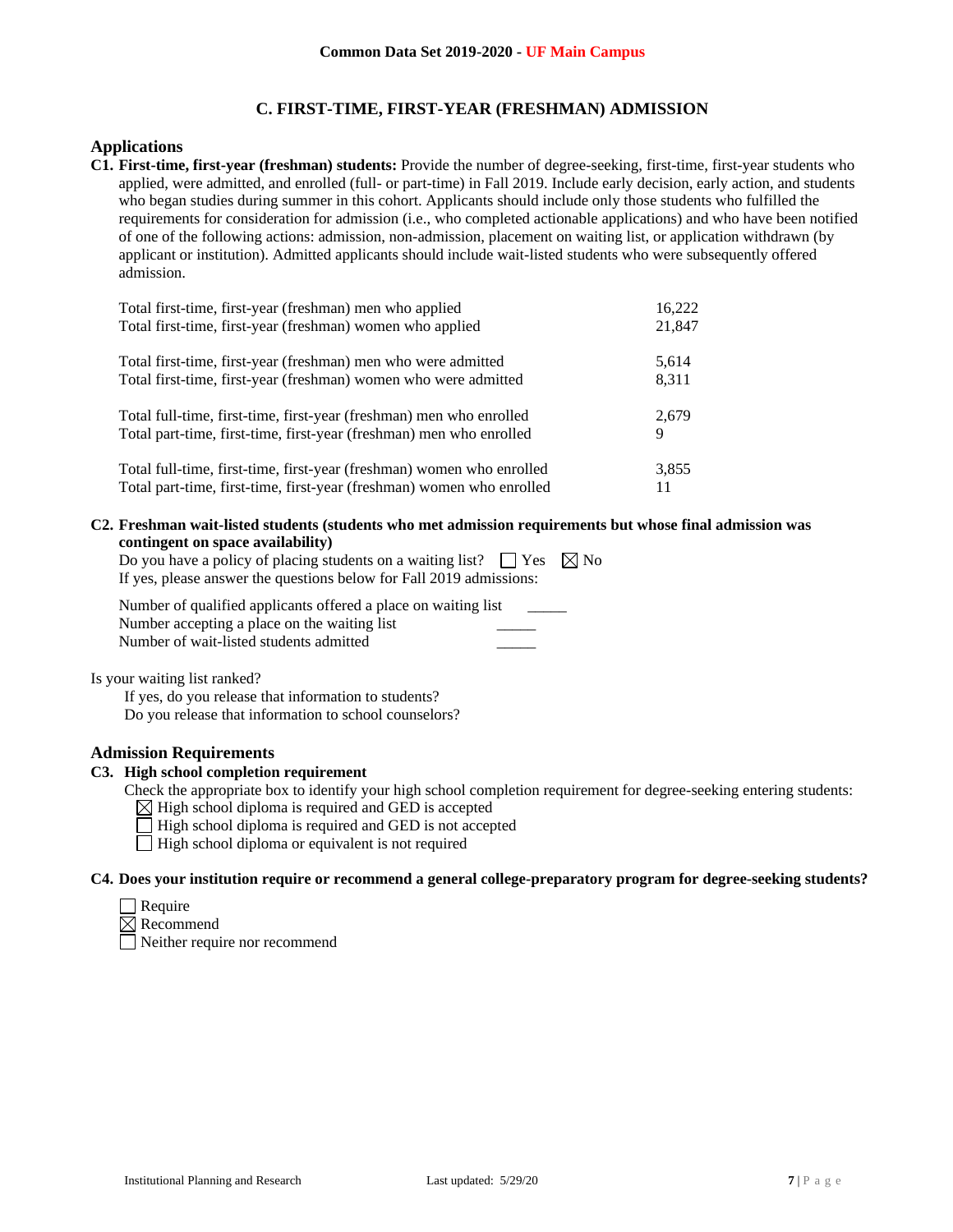**C5. Distribution of high school units required and/or recommended.** Specify the distribution of academic high school course units required and/or recommended of all or most degree-seeking students using Carnegie units (one unit equals one year of study or its equivalent). If you use a different system for calculating units, please convert.

|                                  | <b>Units Required</b> | <b>Units Recommended</b> |
|----------------------------------|-----------------------|--------------------------|
| Total academic units             | 16                    |                          |
| English                          | 4                     |                          |
| <b>Mathematics</b>               | 4                     |                          |
| Science                          | 3                     |                          |
| Of these, units that must be lab | $\mathfrak{D}$        |                          |
| Foreign language                 | $\mathfrak{D}$        |                          |
| Social studies                   | 3                     |                          |
| History                          |                       |                          |
| Academic electives               |                       |                          |
| <b>Computer Science</b>          |                       |                          |
| Visual/Performing Arts           |                       |                          |
| Other (specify)                  |                       |                          |

# **Basis for Selection**

**C6.** Do you have an open admission policy, under which virtually all secondary school graduates or students with GED equivalency diplomas are admitted without regard to academic record, test scores, or other qualifications? If so, check which applies:

Open admission policy as described above for all students \_\_\_

Open admission policy as described above for most students, but

selective admission for out-of-state students \_\_\_

selective admission to some programs \_\_\_ other (explain)

**C7. Relative importance of each of the following academic and nonacademic factors in your first-time, first-year, degree-seeking (freshman) admission decisions.**

|                                  | <b>Very Important</b> | Important | <b>Considered</b> | <b>Not Considered</b> |
|----------------------------------|-----------------------|-----------|-------------------|-----------------------|
| Academic                         |                       |           |                   |                       |
| Rigor of secondary school record |                       |           |                   |                       |
| Class rank                       |                       |           |                   |                       |
| Academic GPA                     |                       |           |                   |                       |
| Standardized test scores         |                       |           |                   |                       |
| <b>Application Essay</b>         |                       |           |                   |                       |
| Recommendation                   |                       |           |                   |                       |
| Nonacademic                      |                       |           |                   |                       |
| Interview                        |                       |           |                   |                       |
| Extracurricular activities       |                       |           |                   |                       |
| Talent/ability                   |                       |           |                   |                       |
| Character/personal qualities     |                       |           |                   |                       |
| First generation                 |                       |           |                   |                       |
| Alumni/ae relation               |                       |           |                   |                       |
| Geographical residence           |                       |           |                   |                       |
| State residency                  |                       |           |                   |                       |
| Religious affiliation/commitment |                       |           |                   |                       |
| Racial/ethnic status             |                       |           |                   |                       |
| Volunteer work                   |                       |           |                   |                       |
| Work experience                  |                       |           |                   |                       |
| Level of applicant's interest    |                       |           |                   |                       |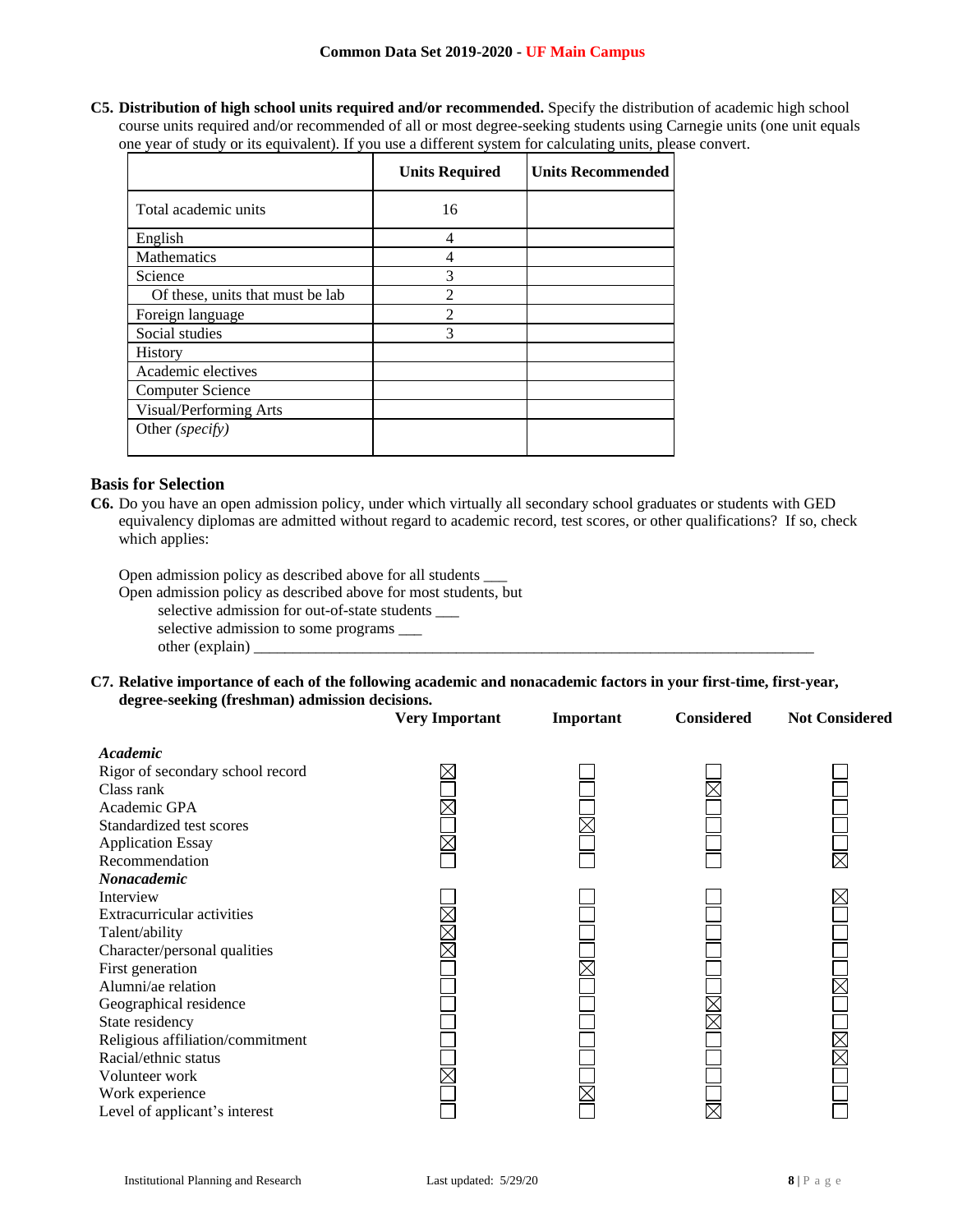# **SAT and ACT Policies**

# **C8. Entrance exams**

A. Does your institution make use of SAT, ACT, or SAT Subject Test scores in **admission** decisions for first-time, first-year, degree-seeking applicants?  $\boxtimes$  Yes  $\Box$  No

If yes, place check marks in the appropriate boxes below to reflect your institution's policies for use in admission for **Fall 2021.**

|                                                             | <b>ADMISSION</b> |           |                                   |                                        |                 |
|-------------------------------------------------------------|------------------|-----------|-----------------------------------|----------------------------------------|-----------------|
|                                                             | Require          | Recommend | <b>Require for</b><br><b>Some</b> | <b>Consider If</b><br><b>Submitted</b> | <b>Not Used</b> |
| SAT or ACT                                                  |                  |           |                                   |                                        |                 |
| ACT only<br>SAT only<br>SAT and SAT Subject Tests or<br>ACT |                  |           |                                   |                                        |                 |
| <b>SAT Subject Tests</b>                                    |                  |           | X                                 |                                        |                 |

B. If your institution will make use of the ACT in admission decisions for first-time, first-year, degree-seeking applicants for Fall 2021 please indicate which ONE of the following applies (regardless of whether the writing score will be used in the admissions process):

\_\_\_ ACT with writing required

\_\_\_ ACT with writing recommended.

 $X$  ACT with or without writing accepted

If your institution will make use of the SAT in admission decisions for first-time, first-year, degree-seeking applicants for Fall 2021 please indicate which ONE of the following applies (regardless of whether the Essay score will be used in the admissions process):

\_\_\_ SAT with Essay component required

SAT with ESSAY component recommended

 $X$  SAT with or without ESSAY component accepted

C. Please indicate how your institution will use the SAT or ACT essay component; check all that apply.

|                                              | SAT essay | ACT essay |
|----------------------------------------------|-----------|-----------|
| For admission                                |           |           |
| For placement                                |           |           |
| For advising                                 |           |           |
| In place of an application essay             |           |           |
| As a validity check on the application essay |           |           |
| No college policy as of now                  |           |           |
| Not using essay component                    |           |           |

D. In addition, does your institution use applicants' test scores for academic advising?  $\underline{X}$  yes  $\underline{\hspace{1cm}}$  no

- E. Latest date by which SAT or ACT scores must be received for fall-term admission 12/15 Latest date by which SAT Subject Test scores must be received for fall-term admission\_
- F. If necessary, use this space to clarify your test policies (e.g., if tests are recommended for some students, or if tests are not required of some students):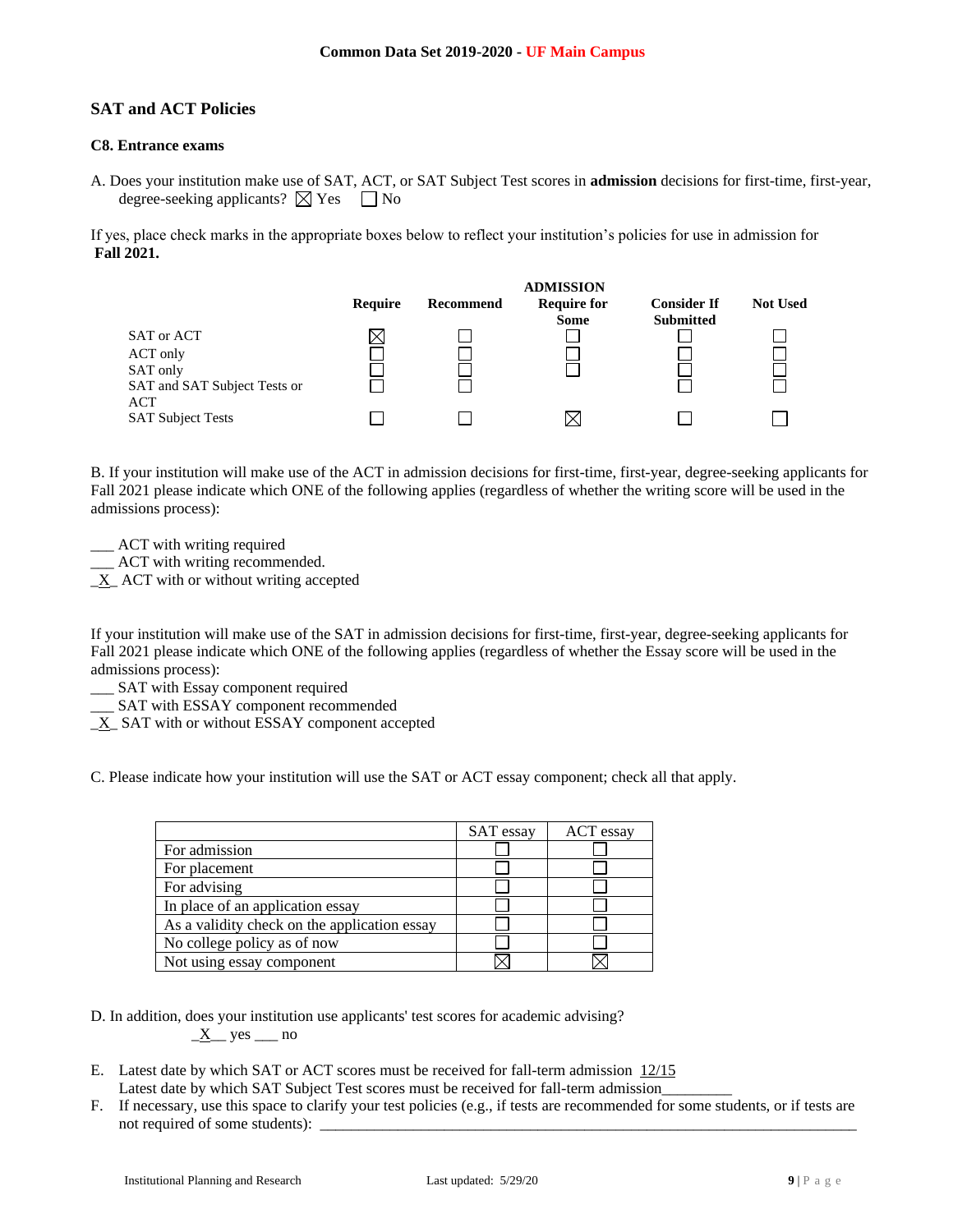G. Please indicate which tests your institution uses for **placement (e.g., state tests):**

| <b>SAT</b>                |  |
|---------------------------|--|
| ACT                       |  |
| <b>SAT Subject Tests</b>  |  |
| AP                        |  |
| <b>CLEP</b>               |  |
| <b>Institutional Exam</b> |  |
| State Exam (specify):     |  |

### **Freshman Profile**

Provide information for **ALL enrolled, degree-seeking, full-time and part-time, first-time, first-year (freshman) students**  enrolled in Fall 2019, including students who began studies during summer, international students/nonresident aliens, and students admitted under special arrangements.

**C9. Percent and number of first-time, first-year (freshman) students enrolled in Fall 2019 who submitted national standardized (SAT/ACT) test scores.** Include information for **ALL enrolled, degree-seeking, first-time, first-year (freshman) students who submitted test scores**. Do not include partial test scores (e.g., mathematics scores but not critical reading for a category of students) or combine other standardized test results (such as TOEFL) in this item. Do not convert SAT scores to ACT scores and vice versa.

**If a student submitted multiple sets of scores for a single test, report this information according to how you use the data. For example:** 

- If you consider the highest scores from either submission, use the highest combination of scores (e.g., verbal from one submission, math from the other).
- If you average the scores, use the average to report the scores.

| Percent submitting SAT scores | 85% | Number submitting SAT scores | 5,540 |
|-------------------------------|-----|------------------------------|-------|
| Percent submitting ACT scores | 50% | Number submitting ACT scores | 3,281 |

For each assessment listed below, report the score that represents the 25<sup>th</sup> percentile (the score that 25 percent of the freshman population scored at or below) and the 75th percentile score (the score that 25 percent scored at or above).

| Assessment                | 25th Percentile | <b>75th Percentile</b> |
|---------------------------|-----------------|------------------------|
|                           | <b>Score</b>    | <b>Score</b>           |
| <b>SAT</b> Composite      | 1320            | 1450                   |
| <b>SAT Evidence-Based</b> | 650             | 720                    |
| Reading and Writing       |                 |                        |
| <b>SAT Math</b>           | 660             | 750                    |
| <b>ACT</b> Composite      | 28              | 33                     |
| <b>ACT Math</b>           | 26              | 31                     |
| <b>ACT</b> English        | 27              | 35                     |
| <b>ACT Writing</b>        |                 |                        |

Percent of first-time, first-year (freshman) students with scores in each range:

| Score   | <b>SAT Evidence-Based</b>  | <b>SAT Math</b> |
|---------|----------------------------|-----------------|
| Range   | <b>Reading and Writing</b> |                 |
| 700-800 | 39.1                       | 51.2            |
| 600-699 | 54.2                       | 40.5            |
| 500-599 | 6.3                        | 7.7             |
| 400-499 | < 1                        | $\lt 1$         |
| 300-399 |                            | < 1             |
| 200-299 |                            |                 |
|         |                            |                 |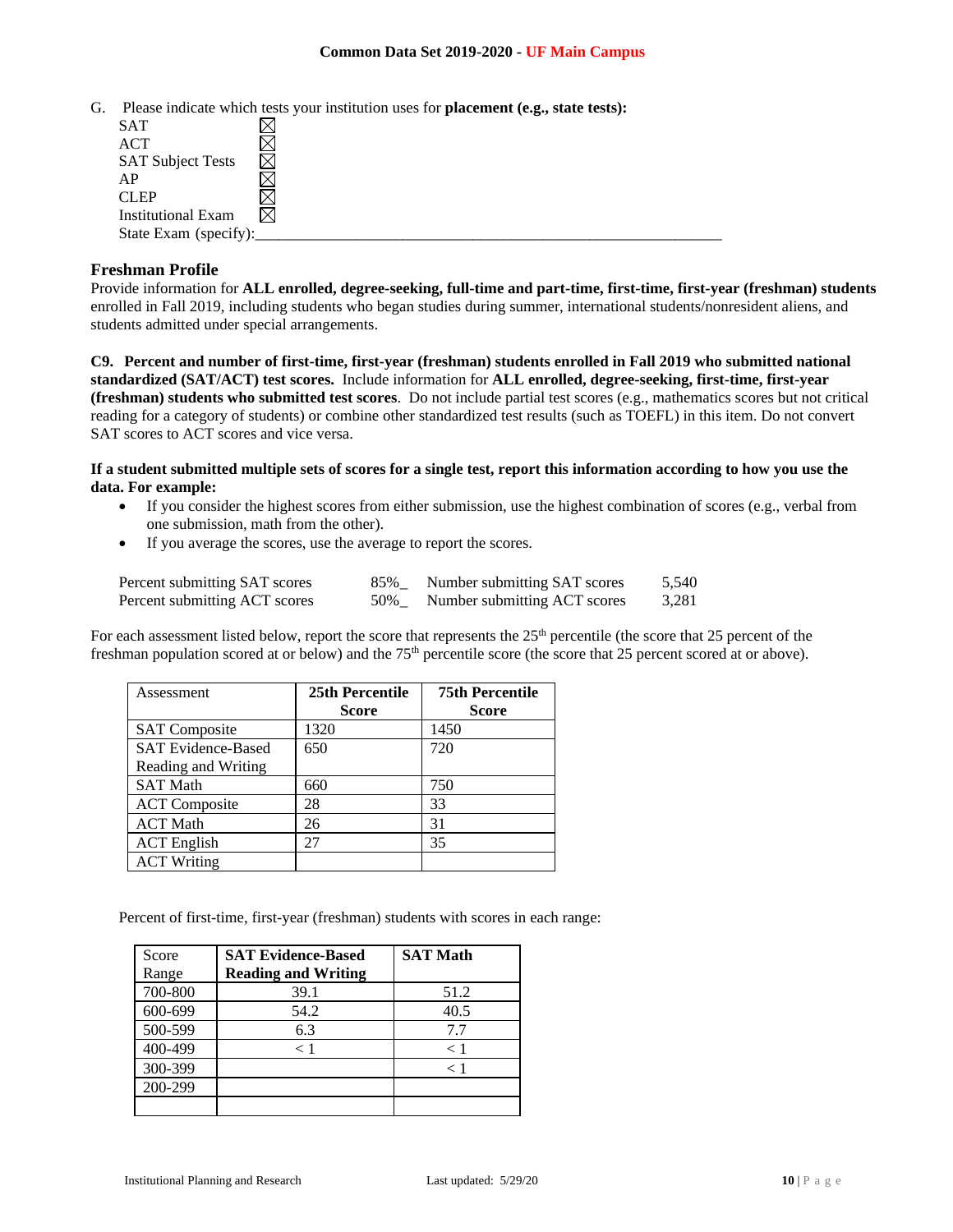| <b>Score Range</b> | <b>SAT Composite</b> |
|--------------------|----------------------|
| 1400-1600          | 44                   |
| 1200-1399          | 51                   |
| 1000-1199          | 5                    |
| 800-999            |                      |
| 600-799            |                      |
| 400-599            |                      |
|                    |                      |

| <b>Score Range</b> | <b>ACT</b><br>Composite | <b>ACT English</b> | <b>ACT Math</b> |
|--------------------|-------------------------|--------------------|-----------------|
| $30 - 36$          | 62.4                    | 64.1               | 38.4            |
| 24-29              | 32.6                    | 27.5               | 53.6            |
| 18-23              | 4.8                     | 7.7                | 7.1             |
| $12 - 17$          | < 1                     | < 1                | < 1             |
| $6 - 11$           |                         | $\lt 1$            |                 |
| Below 6            |                         |                    |                 |
|                    |                         |                    |                 |

## **C10. Percent of all degree-seeking, first-time, first-year (freshman) students who had high school class rank within each of the following ranges (report information for those students from whom you collected high school rank information).**

Percent in top tenth of high school graduating class  $81$ Percent in top quarter of high school graduating class  $98$ 

Percent in top half of high school graduating class  $100$ 

Percent in bottom half of high school graduating class 0

 $\{$  Top half + bottom half = 100%.

Percent in bottom quarter of high school graduating class 0

Percent of total first-time, first-year (freshman) students who submitted high school class rank: 93%

**C11. Percentage of all enrolled, degree-seeking, first-time, first-year (freshman) students who had high school gradepoint averages within each of the following ranges (using 4.0 scale). Report information only for those students from whom you collected high school GPA.** *(Previous years percentages were based on estimated unweighted GPA)*

| Percent who had GPA of 4.0                | 35         |
|-------------------------------------------|------------|
| Percent who had GPA between 3.75 and 3.99 | 46         |
| Percent who had GPA between 3.50 and 3.74 | <u>17</u>  |
| Percent who had GPA between 3.25 and 3.49 | <u>1.4</u> |
| Percent who had GPA between 3.00 and 3.24 | 0.6        |
| Percent who had GPA between 2.50 and 2.99 | 0.0        |
| Percent who had GPA between 2.0 and 2.49  | 0.0        |
| Percent who had GPA between 1.0 and 1.99  | 0.0        |
| Percent who had GPA below 1.0             | 0.0        |
|                                           | 100%       |

# **C12. Average high school GPA of all degree-seeking, first-time, first-year (freshman) students who submitted GPA:** 4.5 (unweighted GPA: 3.8)

Percent of total first-time, first-year (freshman) students who submitted high school GPA: 97%

# **Admission Policies**

# **C13. Application fee**

Does your institution have an application fee?  $\boxtimes$  Yes  $\Box$  No Amount of application fee: \$30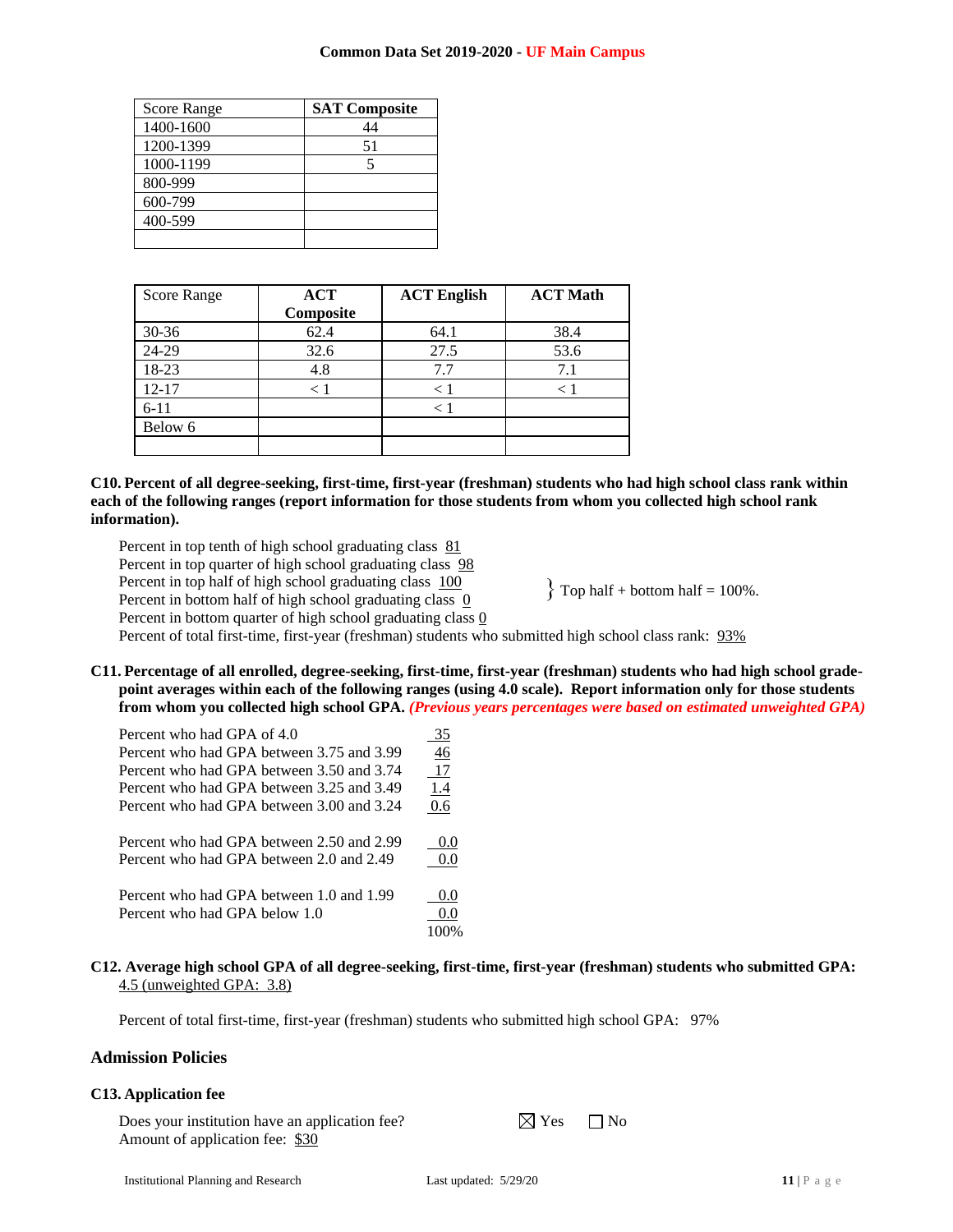Can it be waived for applicants with financial need?  $\boxtimes$  Yes  $\Box$  No

**If you have an application fee and an on-line application option, please indicate policy for students who apply on-line: Same fee: X**

**Free: \_\_\_\_\_ Reduced: \_\_\_\_**

# **Can on-line application fee be waived for applicants with financial need? Yes**

### **C14. Application closing date**

Does your institution have an application closing date?  $\boxtimes$  Yes  $\Box$  No Application closing date (fall): 03/01 Priority date: 11/01

### **C15.** Are first-time, first-year students accepted for terms other than the fall?  $\Box$  Yes  $\Box$  No

#### **C16. Notification to applicants of admission decision sent** *(fill in one only)*

On a rolling basis beginning (date):  $\overline{\phantom{a}}$ By (date): Last Friday in February Other:

#### **C17. Reply policy for admitted applicants** *(fill in one only)*

Must reply by (date): 05/01 No set date: Must reply by May 1 or within \_\_\_\_\_ weeks if notified thereafter Other:

Deadline for housing deposit (MMDD): 05/01 Amount of housing deposit: \$225 Refundable if student does not enroll?  $\equiv$  Yes, in full  $X$  Yes, in part  $\_\_$  No

- **C18. Deferred admission:** Does your institution allow students to postpone enrollment after admission?
	- $\Box$  Yes  $\Box$  No

If yes, maximum period of postponement: \_\_\_\_\_\_\_

**C19. Early admission of high school students:** Does your institution allow high school students to enroll as full-time, firsttime, first-year (freshman) students one year or more before high school graduation?  $\Box$  Yes  $\boxtimes$  No

### **C20. Common Application:** Question removed from CDS. (Initiated during 2006-2007 cycle)

#### **Early Decision and Early Action Plans**

**C21. Early decision:** Does your institution offer an early decision plan (an admission plan that permits students to apply and be notified of an admission decision well in advance of the regular notification date and that asks students to commit to attending if accepted) for first-time, first-year (freshman) applicants for fall enrollment?  $\Box$  Yes  $\Box$  No

If "yes," please complete the following:

| First or only early decision plan notification date |  |
|-----------------------------------------------------|--|
| Other early decision plan closing date              |  |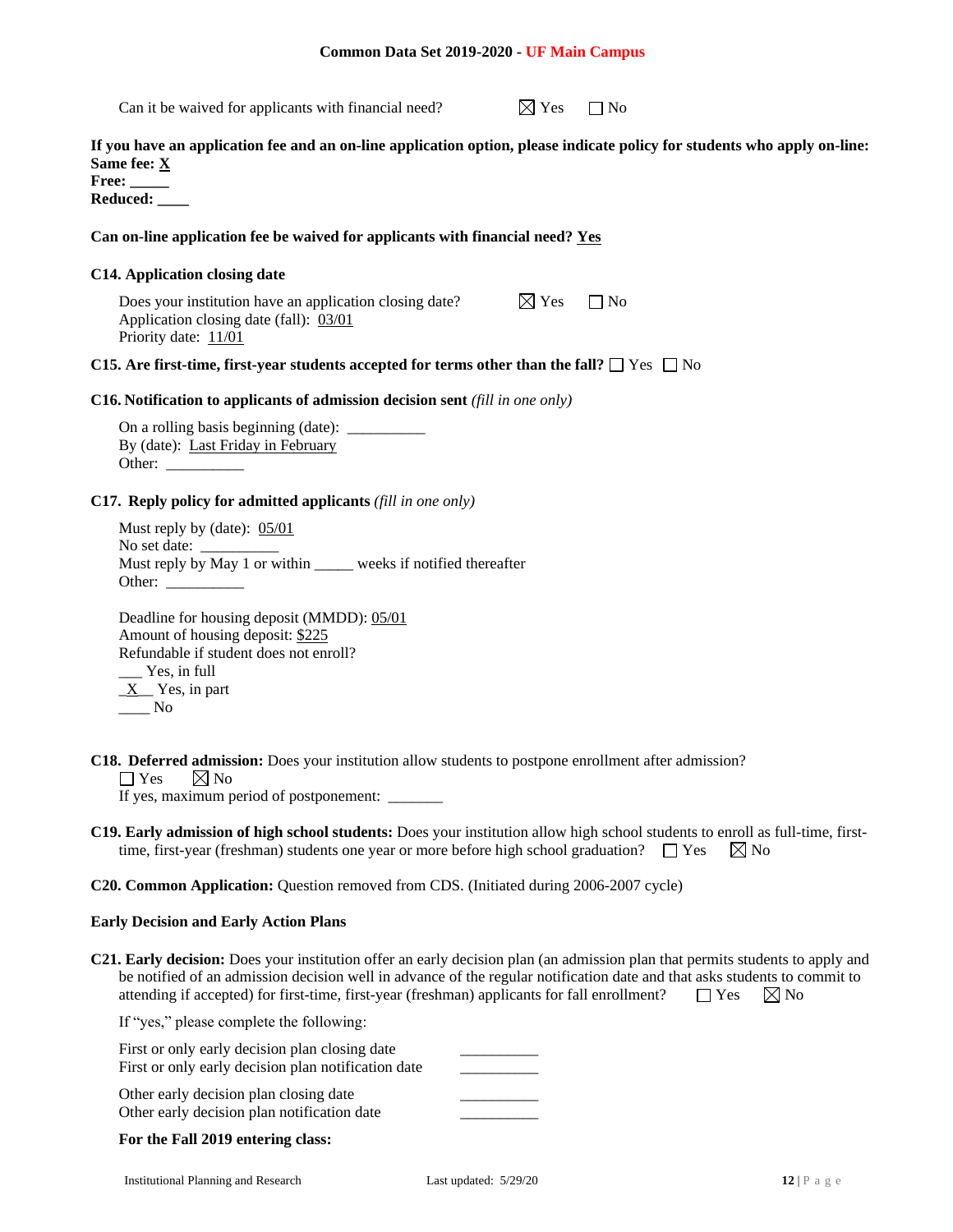| Number of early decision applications received by your institution<br>Number of applicants admitted under early decision plan |  |
|-------------------------------------------------------------------------------------------------------------------------------|--|
| Please provide significant details about your early decision plan:                                                            |  |

**C22. Early action:** Do you have a nonbinding early action plan whereby students are notified of an admission decision well in advance of the regular notification date but do not have to commit to attending your college?

 $\Box$  Yes  $\boxtimes$  No

If "yes," please complete the following:

Early action closing date Early action notification date

Is your early action plan a "restrictive" plan under which you limit students from applying to other early plans?

| $\Box$ Yes | $\boxtimes$ No |
|------------|----------------|
|------------|----------------|

# **D. TRANSFER ADMISSION**

# **Fall Applicants**

**D1.** Does your institution enroll transfer students?  $\boxtimes$  Yes  $\Box$  No (If no, please skip to Section E)

If yes, may transfer students earn advanced standing credit by transferring credits earned from course work completed at other colleges/universities?  $\boxtimes$  Yes  $\Box$  No

**D2.** Provide the number of students who applied, were admitted, and enrolled as degree-seeking transfer students in Fall 2019.

|       | <b>Applicants</b> | <b>Admitted Applicants</b> | <b>Enrolled Applicants</b> |
|-------|-------------------|----------------------------|----------------------------|
| Men   | 2.920             | 1.170                      | 893                        |
| Women | 3.708             | 1.500                      | 1.102                      |
| Total | 6,628             | 2,670                      | 1.995                      |

# **Application for Admission**

- **D3.** Indicate terms for which transfers may enroll:  $\boxtimes$  Fall  $\Box$  Winter  $\boxtimes$  Spring  $\boxtimes$  Summer
- **D4.** Must a transfer applicant have a minimum number of credits completed or else must apply as an entering freshman?  $\boxtimes$ Yes  $\Box$ No

If yes, what is the minimum number of credits and the unit of measure?

**D5.** Indicate all items required of transfer students to apply for admission:

|                             | <b>Required</b><br>of All | <b>Recommended</b><br>of All | <b>Recommended</b><br>of Some | <b>Required of</b><br><b>Some</b> | Not required |
|-----------------------------|---------------------------|------------------------------|-------------------------------|-----------------------------------|--------------|
| High school transcript      |                           |                              |                               |                                   |              |
| College transcript $(s)$    |                           |                              |                               |                                   |              |
| Essay or personal statement |                           |                              |                               |                                   |              |
| Interview                   |                           |                              |                               |                                   |              |
| Standardized test scores    |                           |                              |                               |                                   |              |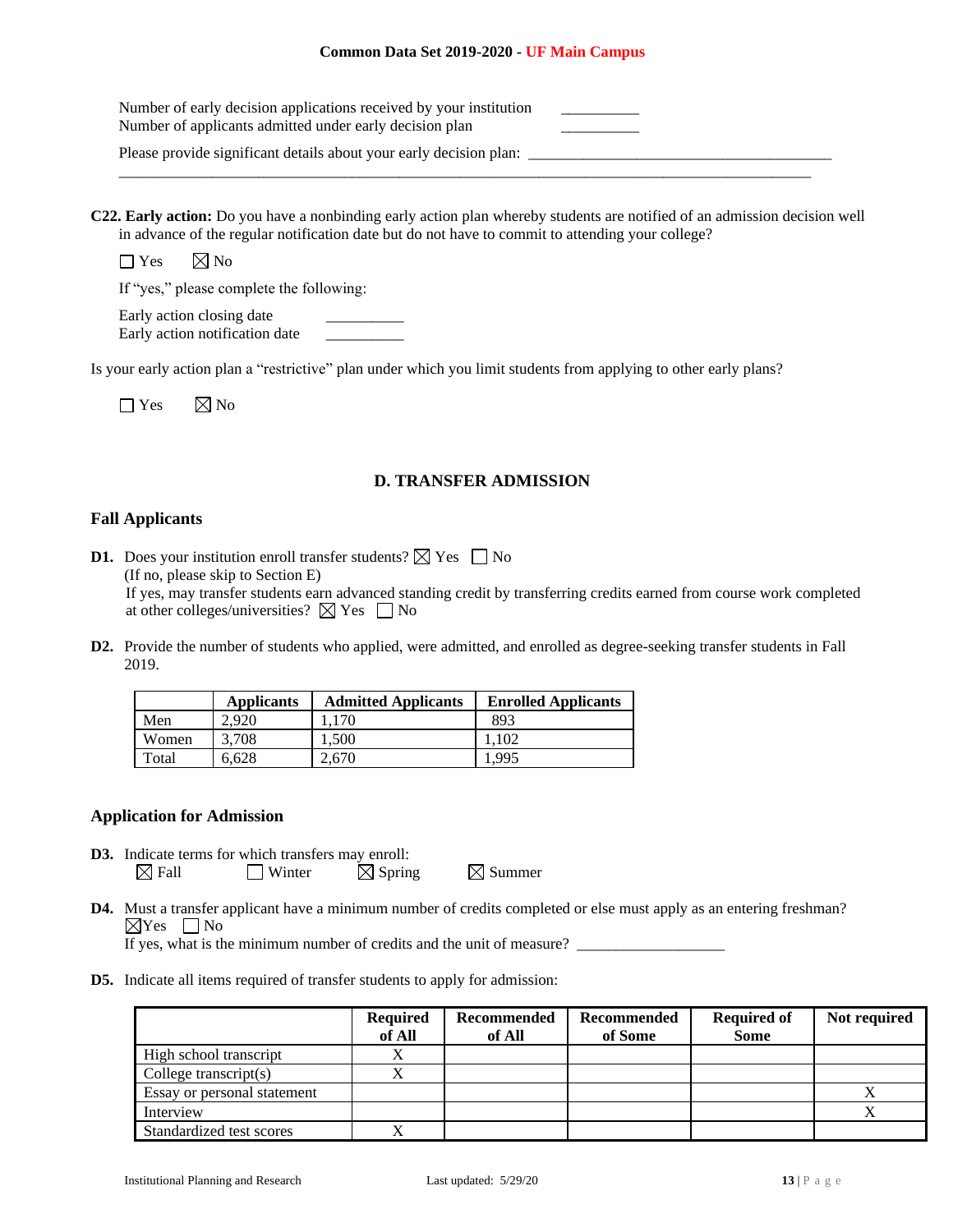\_\_\_\_\_\_\_\_\_\_\_\_\_\_\_\_\_\_\_\_\_\_\_\_\_\_\_\_\_\_\_\_\_\_\_\_\_\_\_\_\_\_\_\_\_\_\_\_\_\_\_\_\_\_\_\_\_\_\_\_\_\_\_\_\_\_\_\_\_\_\_\_\_\_\_\_\_\_\_\_\_\_\_\_\_\_\_\_\_\_\_  $\_$  . The contribution of the contribution of the contribution of the contribution of the contribution of the contribution of the contribution of the contribution of the contribution of the contribution of the contributio

| standing<br>good<br>Statement of |  | . . |  |
|----------------------------------|--|-----|--|
| . prior institution(s<br>trom    |  |     |  |

- **D6.** If a minimum high school grade point average is required of transfer applicants, specify  $($ on a 4.0 scale $):$   $\overline{\phantom{a}}$
- **D7**. If a minimum college grade point average is required of transfer applicants, specify (on a 4.0 scale):  $2.0$
- **D8**. List any other application requirements specific to transfer applicants: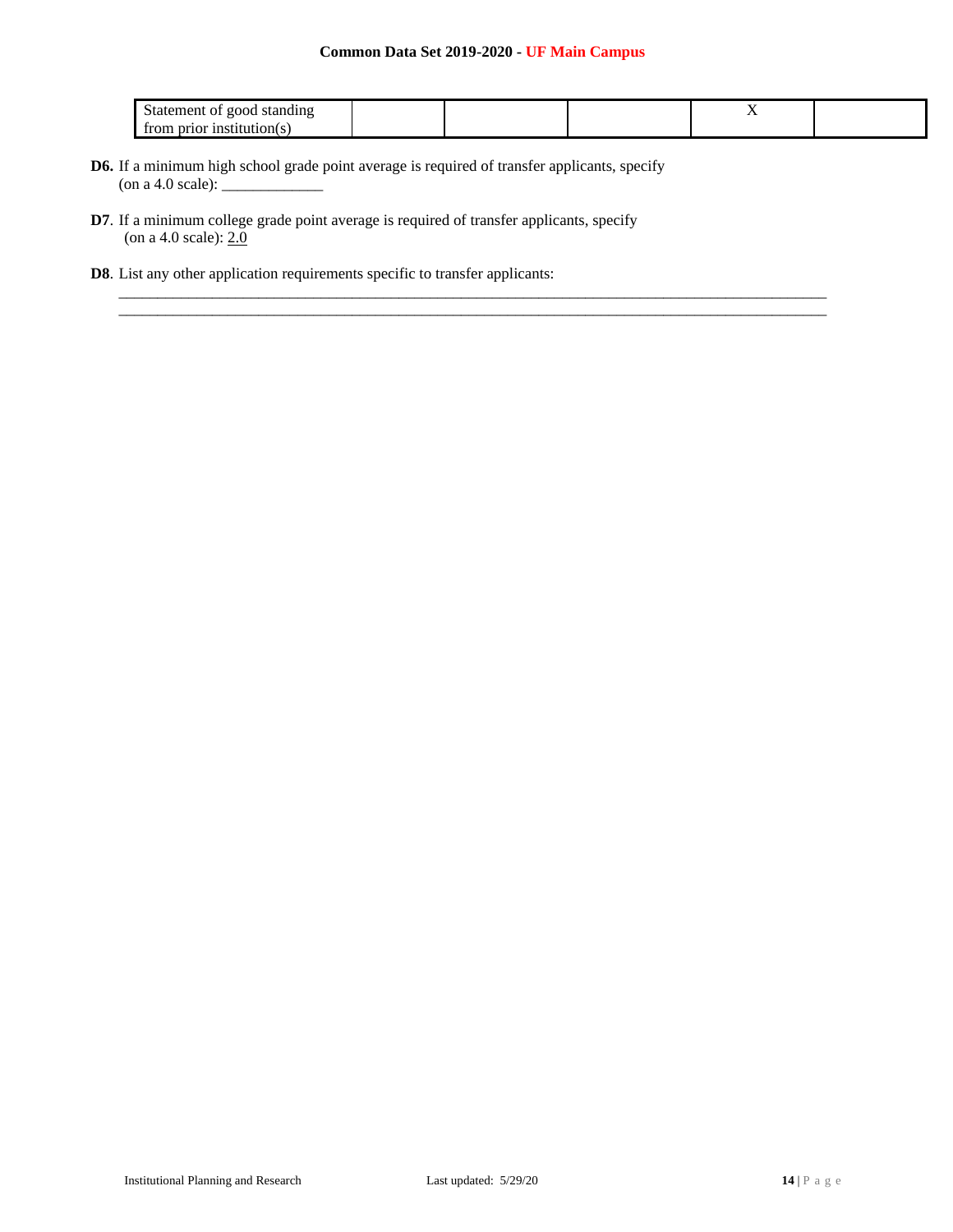**D9.** List application priority, closing, notification, and candidate reply dates for transfer students. If applications are reviewed on a continuous or rolling basis, place a check mark in the "Rolling admission" column.

\_\_\_\_\_\_\_\_\_\_\_\_\_\_\_\_\_\_\_\_\_\_\_\_\_\_\_\_\_\_\_\_\_\_\_\_\_\_\_\_\_\_\_\_\_\_\_\_\_\_\_\_\_\_\_\_\_\_\_\_\_\_\_\_\_\_\_\_\_\_\_\_\_\_\_\_\_\_\_\_\_\_\_\_\_\_\_\_\_ \_\_\_\_\_\_\_\_\_\_\_\_\_\_\_\_\_\_\_\_\_\_\_\_\_\_\_\_\_\_\_\_\_\_\_\_\_\_\_\_\_\_\_\_\_\_\_\_\_\_\_\_\_\_\_\_\_\_\_\_\_\_\_\_\_\_\_\_\_\_\_\_\_\_\_\_\_\_\_\_\_\_\_\_\_\_\_\_\_

|        | <b>Priority Date</b> | <b>Closing Date</b> | <b>Notification Date</b> | <b>Reply Date</b> | <b>Rolling</b><br><b>Admission</b> |
|--------|----------------------|---------------------|--------------------------|-------------------|------------------------------------|
| Fall   |                      |                     |                          |                   |                                    |
| Winter |                      |                     |                          |                   |                                    |
| Spring |                      |                     |                          |                   |                                    |
| Summer |                      |                     |                          |                   |                                    |

| <b>D10.</b> Does an open admission policy, if reported, apply to transfer students? $\Box$ Yes $\boxtimes$ No |  |
|---------------------------------------------------------------------------------------------------------------|--|
|---------------------------------------------------------------------------------------------------------------|--|

**D11**. Describe additional requirements for transfer admission, if applicable:

# **Transfer Credit Policies**

- **D12.** Report the lowest grade earned for any course that may be transferred for credit:
- **D13.** Maximum number of credits or courses that may be transferred from a two-year institution: Number \_60\_\_\_\_ Unit type \_Semester Hours \_\_\_\_\_\_\_\_\_\_\_
- **D14**. Maximum number of credits or courses that may be transferred from a four-year institution: Number Unit type
- **D15.** Minimum number of credits that transfers must complete at your institution to earn an associate degree: \_\_\_\_\_\_\_\_\_\_\_\_
- **D16.** Minimum number of credits that transfers must complete at your institution to earn a bachelor's degree:

\_\_\_\_\_\_\_\_\_\_\_\_\_\_\_\_\_\_\_\_\_\_\_\_\_\_\_\_\_\_\_\_\_\_\_\_\_\_\_\_\_\_\_\_\_\_\_\_\_\_\_\_\_\_\_\_\_\_\_\_\_\_\_\_\_\_\_\_\_\_\_\_\_\_\_\_\_\_\_\_\_\_\_\_\_\_\_\_\_ \_\_\_\_\_\_\_\_\_\_\_\_\_\_\_\_\_\_\_\_\_\_\_\_\_\_\_\_\_\_\_\_\_\_\_\_\_\_\_\_\_\_\_\_\_\_\_\_\_\_\_\_\_\_\_\_\_\_\_\_\_\_\_\_\_\_\_\_\_\_\_\_\_\_\_\_\_\_\_\_\_\_\_\_\_\_\_\_\_

**D17.** Describe other transfer credit policies:

# **Military Service Transfer Credit Policies**

**D18.** Does your institution accept the following military/veteran transfer credits:

| American Council on Education (ACE)             | $\Box$ Yes $\Box$ No      |  |
|-------------------------------------------------|---------------------------|--|
| College Level Examination Program (CLEP)        | $\boxtimes$ Yes $\Box$ No |  |
| <b>DANTES Subject Standardized Tests (DSST)</b> | $\boxtimes$ Yes $\Box$ No |  |

| Yes            | ⊠ No  |
|----------------|-------|
| ×l Yes         | l INo |
| $\times$ l Yes | l INo |

**D19.** Maximum number of credits or courses that may be transferred based on military education evaluated by the American Council on Education (ACE):

Number N/A Unit type \_\_\_\_\_\_\_\_\_\_\_\_

| D <sub>20</sub> . | Maximum number of credits or courses that may be transferred based on Department of Defense supported prior  |
|-------------------|--------------------------------------------------------------------------------------------------------------|
|                   | learning assessments (College Level Examination Program (CLEP) or DANTES Subject Standardized Tests (DSST)): |

Number 45 Unit type Semester

**D21.** Are the military/veteran credit transfer policies published on your website?  $\Box$  Yes  $\boxtimes$  No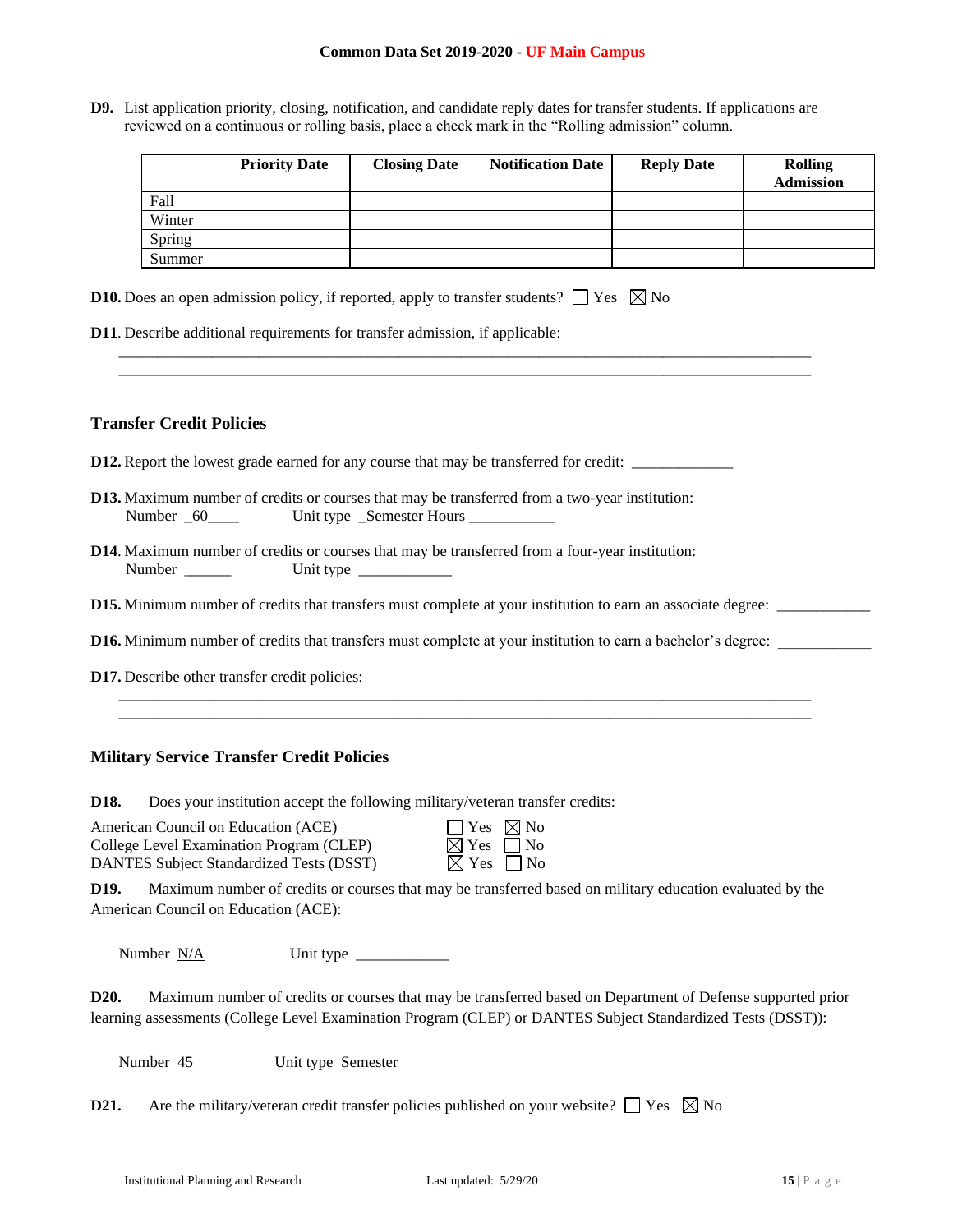\_\_\_\_\_\_\_\_\_\_\_\_\_\_\_\_\_\_\_\_\_\_\_\_\_\_\_\_\_\_\_\_\_\_\_\_\_\_\_\_\_\_\_\_\_\_\_\_\_\_\_\_\_\_\_\_\_\_\_\_\_\_\_\_\_\_\_\_\_\_\_\_\_\_\_\_\_\_\_\_\_\_\_\_\_\_\_\_\_\_\_\_\_\_\_\_\_\_\_\_ \_\_\_\_\_\_\_\_\_\_\_\_\_\_\_\_\_\_\_\_\_\_\_\_\_\_\_\_\_\_\_\_\_\_\_\_\_\_\_\_\_\_\_\_\_\_\_\_\_\_\_\_\_\_\_\_\_\_\_\_\_\_\_\_\_\_\_\_\_\_\_\_\_\_\_\_\_\_\_\_\_\_\_\_\_\_\_\_\_\_\_\_\_\_\_\_\_\_\_\_  $\_$  , and the set of the set of the set of the set of the set of the set of the set of the set of the set of the set of the set of the set of the set of the set of the set of the set of the set of the set of the set of th

If yes, please provide the URL where the policy can be located: \_\_\_\_\_\_\_\_\_\_\_\_\_\_\_\_

**D22**. Describe other military/veteran transfer credit policies unique to your institution: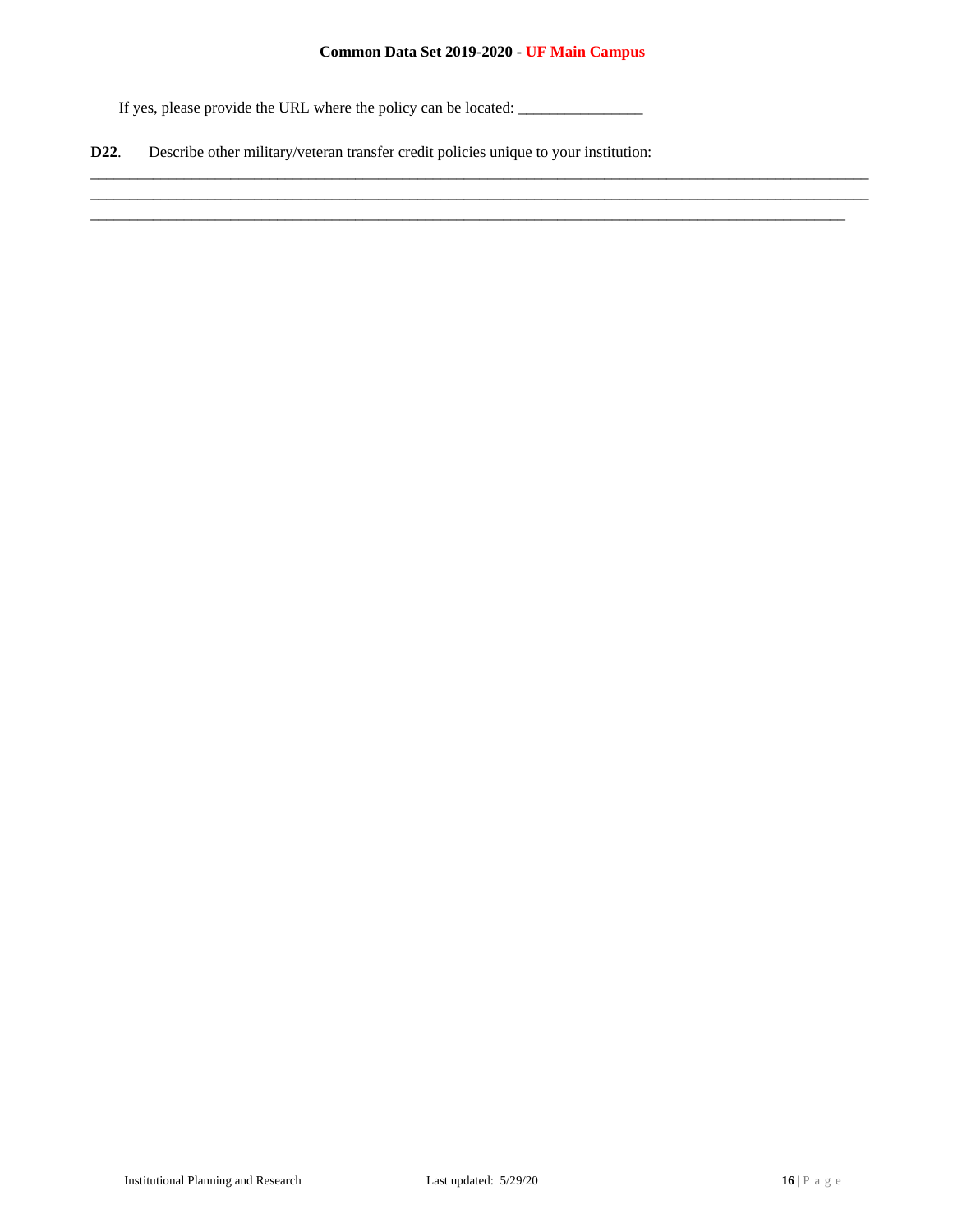# **E. ACADEMIC OFFERINGS AND POLICIES**

**E1. Special study options:** Identify those programs available at your institution. Refer to the glossary for definitions.

- $\boxtimes$  Accelerated program  $\boxtimes$  Honors program  $\boxtimes$  Honors program  $\boxtimes$  Independent study  $\boxtimes$  Cooperative education program  $\boxtimes$  Cross-registration  $\boxtimes$  Internships  $\boxtimes$  Distance learning  $\boxtimes$  Liberal arts/career combination  $\overline{\boxtimes}$  Double major  $\overline{\boxtimes}$  Student-designed major  $\boxtimes$  Dual enrollment  $\boxtimes$  Study abroad  $\boxtimes$  English as a Second Language (ESL)  $\boxtimes$  Teacher certification program Exchange student program (domestic) Weekend college External degree program  $\Box$  Other (specify):
- **E2. Has been removed from the CDS.**
- **E3. Areas in which all or most students are required to complete some course work prior to graduation:**
	- $\Box$  Arts/fine arts  $\boxtimes$  Humanities  $\Box$  Computer literacy  $\boxtimes$  Mathematics  $\boxtimes$  English (including composition)  $\Box$  Philosophy  $\boxtimes$  Foreign languages  $\boxtimes$  Sciences (biological or physical)  $\Box$  History  $\boxtimes$  Social science Other (describe):

# **F. STUDENT LIFE**

### **F1. Percentages of first-time, first-year (freshman) degree-seeking students and degree-seeking undergraduates enrolled in Fall 2019 who fit the following categories:**

| First-time, first-year<br>(freshman) students | Undergraduates |
|-----------------------------------------------|----------------|
|                                               |                |
| 13.3                                          | 8.0            |
| 13.5                                          | 16.8           |
| 24.9                                          | 22.7           |
| 82.8                                          | 24.0           |
| 17.2                                          | 76.0           |
| 0.20                                          | 2.5            |
| 18.53                                         | 20.37          |
| 18.55                                         | 20.57          |
|                                               |                |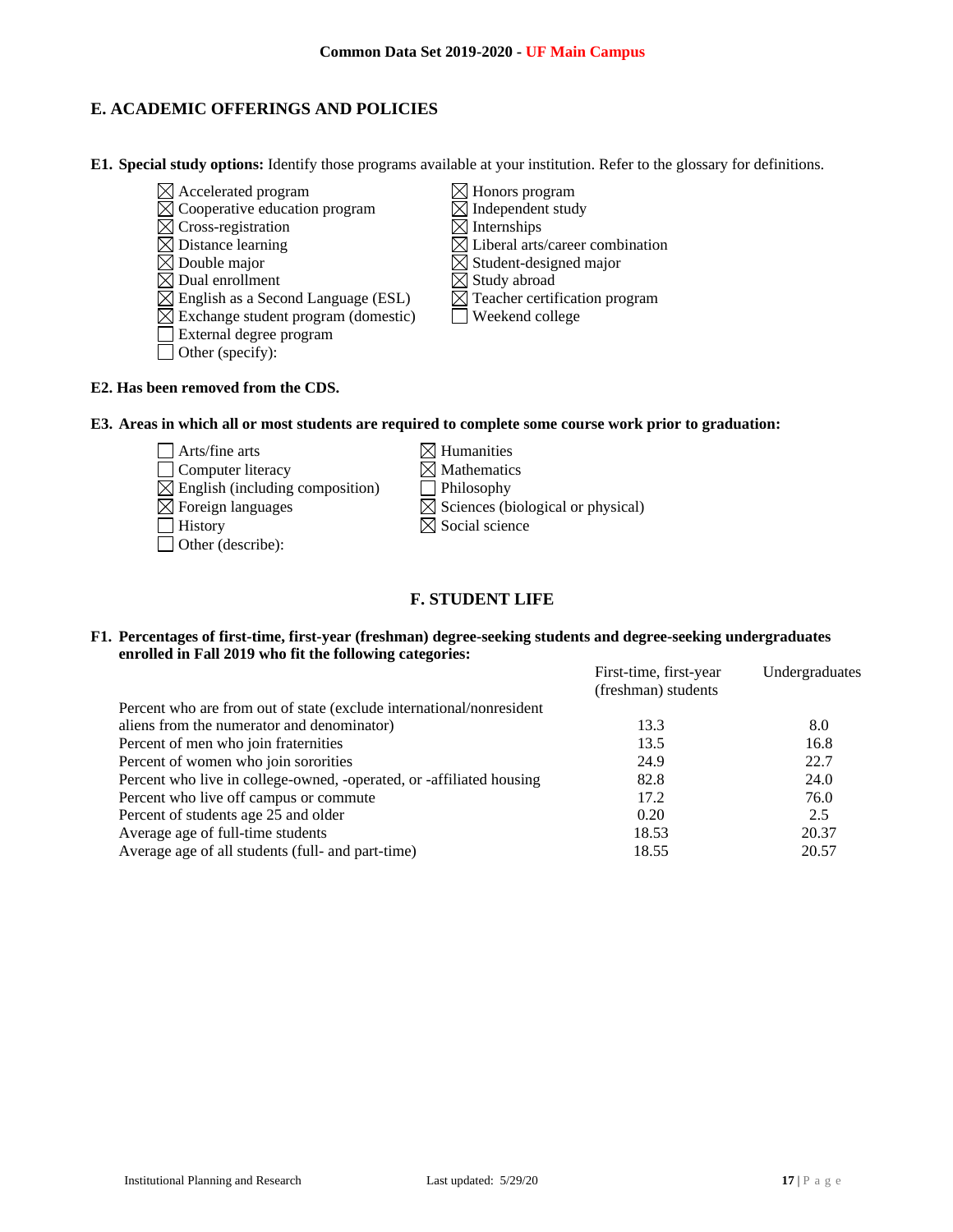**F2. Activities offered** Identify those programs available at your institution.

| $\boxtimes$ Campus Ministries<br>$\boxtimes$ Choral groups<br>Concert band<br>Dance<br>$\times$ Drama/theater<br><b>International Student</b><br>Organization | $\boxtimes$ Literary magazine<br>$\boxtimes$ Marching band<br>$\boxtimes$ Model UN<br>$\boxtimes$ Music ensembles<br>$\boxtimes$ Musical theater<br>$\boxtimes$ Opera | $\boxtimes$ Radio station<br>$\boxtimes$ Student government<br>$\boxtimes$ Student newspaper<br>$\boxtimes$ Student-run film society<br>$\boxtimes$ Symphony orchestra<br>$\boxtimes$ Television station |  |
|---------------------------------------------------------------------------------------------------------------------------------------------------------------|-----------------------------------------------------------------------------------------------------------------------------------------------------------------------|----------------------------------------------------------------------------------------------------------------------------------------------------------------------------------------------------------|--|
| $\boxtimes$ Jazz band                                                                                                                                         | $\boxtimes$ Pep band                                                                                                                                                  | $\boxtimes$ Yearbook                                                                                                                                                                                     |  |
| F3. ROTC (program offered in cooperation with Reserve Officers' Training Corps)                                                                               |                                                                                                                                                                       |                                                                                                                                                                                                          |  |
| Army ROTC is offered:<br>$\boxtimes$ On campus                                                                                                                |                                                                                                                                                                       |                                                                                                                                                                                                          |  |
| Naval ROTC is offered:<br>$\boxtimes$ On campus                                                                                                               |                                                                                                                                                                       |                                                                                                                                                                                                          |  |
| Air Force ROTC is offered:<br>$\boxtimes$ On campus                                                                                                           |                                                                                                                                                                       |                                                                                                                                                                                                          |  |
| institution.                                                                                                                                                  |                                                                                                                                                                       | F4. Housing: Check all types of college-owned, -operated, or -affiliated housing available for undergraduates at your                                                                                    |  |



 $\boxtimes$  Other housing options (specify): Offer open housing as an assignment option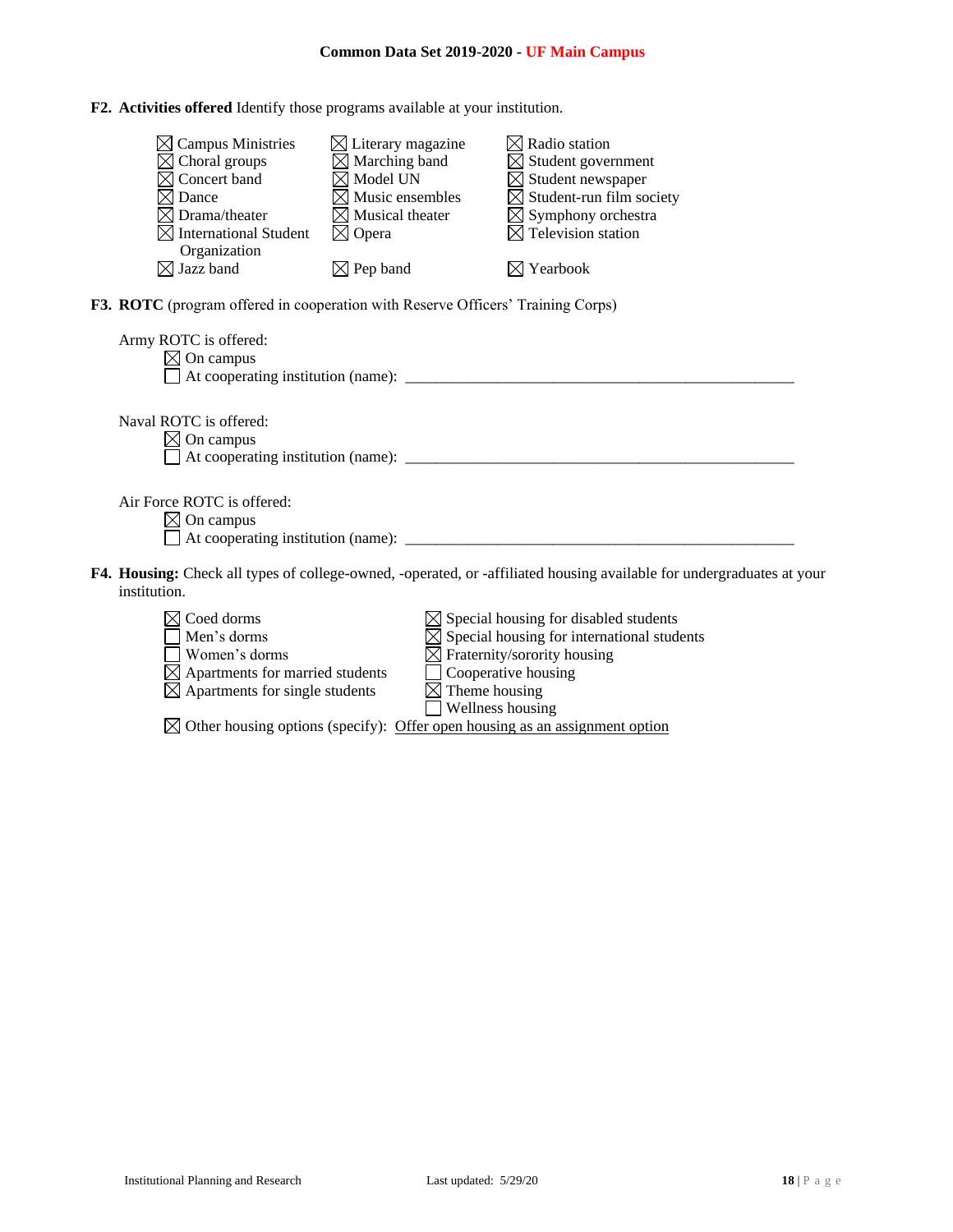# **G. ANNUAL EXPENSES**

# **G0. Please provide the URL of your institution's net price calculator:** <https://npc.collegeboard.org/app/ufl>

### **Provide 2020-2021 academic year costs of attendance for the following categories that are applicable to your institution.**

 $\boxtimes$  Check here if your institution's 2020-2021 academic year costs of attendance are not available at this time and provide an approximate date (i.e., month/day) when your institution's final 2020-2021 academic year costs of attendance will be available: July, 2020 – Estimated Costs can be found [@ https://www.sfa.ufl.edu/cost/](https://www.sfa.ufl.edu/cost/)

### **G1. Undergraduate full-time tuition, required fees, room and board**

List the typical tuition, required fees, and room and board for a full-time undergraduate student for the FULL 2020-2021 academic year (30 semester hours or 45 quarter hours for institutions that derive annual tuition by multiplying credit hour cost by number of credits). A full academic year refers to the period of time generally extending from September to June; usually equated to two semesters, two trimesters, three quarters, or the period covered by a four-one-four plan. Room and board is defined as double occupancy and 19 meals per week or the maximum meal plan. **Required fees** include only charges that all full-time students must pay that are *not* included in tuition (e.g., registration, health, or activity fees.) Do *not* include optional fees (e.g., parking, laboratory use).

|                             | <b>FIRST-YEAR</b>           | <b>UNDERGRADUATES</b>       |
|-----------------------------|-----------------------------|-----------------------------|
| PRIVATE INSTITUTION         |                             |                             |
| Tuition:                    |                             |                             |
| PUBLIC INSTITUTION          |                             |                             |
| Tuition:                    |                             |                             |
| In-district:                |                             |                             |
|                             | \$4,477 (tuition)           | \$4,477 (tuition)           |
| In-state (out-of-district): | \$6,381 (tuition $&$ fees)  | $$6,381$ (tuition & fees)   |
|                             | \$28,658 (tuition $&$ fees) | \$28,658 (tuition $&$ fees) |
| Out-of-state:               |                             |                             |
| <b>NONRESIDENT ALIEN:</b>   | \$28,658 (tuition $&$ fees) |                             |
| Tuition:                    |                             |                             |
|                             |                             |                             |
| <b>REQUIRED FEES:</b>       |                             |                             |
|                             |                             |                             |
| ROOM AND BOARD:             | \$10,590                    | \$10,590                    |
| (on-campus)                 |                             |                             |
| <b>ROOM ONLY:</b>           | \$5,990                     | \$5,990                     |
| (on-campus)                 |                             |                             |
| <b>BOARD ONLY:</b>          | \$4,600                     | \$4,600                     |
| (on-campus meal plan)       |                             |                             |

Comprehensive tuition and room and board fee (if your college cannot provide separate tuition and room and board fees): \_\_\_\_\_\_\_\_\_\_\_\_\_\_\_\_\_\_\_\_\_\_\_

| G2. Number of credits per term a student can take for the stated full-time tuition                     |               | minimum maximum      |
|--------------------------------------------------------------------------------------------------------|---------------|----------------------|
| G3. Do tuition and fees vary by year of study (e.g., sophomore, junior, senior)?                       | $\vert$   Yes | $\boxtimes$ No       |
| G4. Do tuition and fees vary by undergraduate instructional program?                                   |               | $\Box$ Yes $\Box$ No |
| If yes, what percentage of full-time undergraduates pay more than the tuition and fees reported in G1? |               |                      |
|                                                                                                        |               |                      |

**G5. Provide the estimated expenses for a typical full-time undergraduate student:**

Other: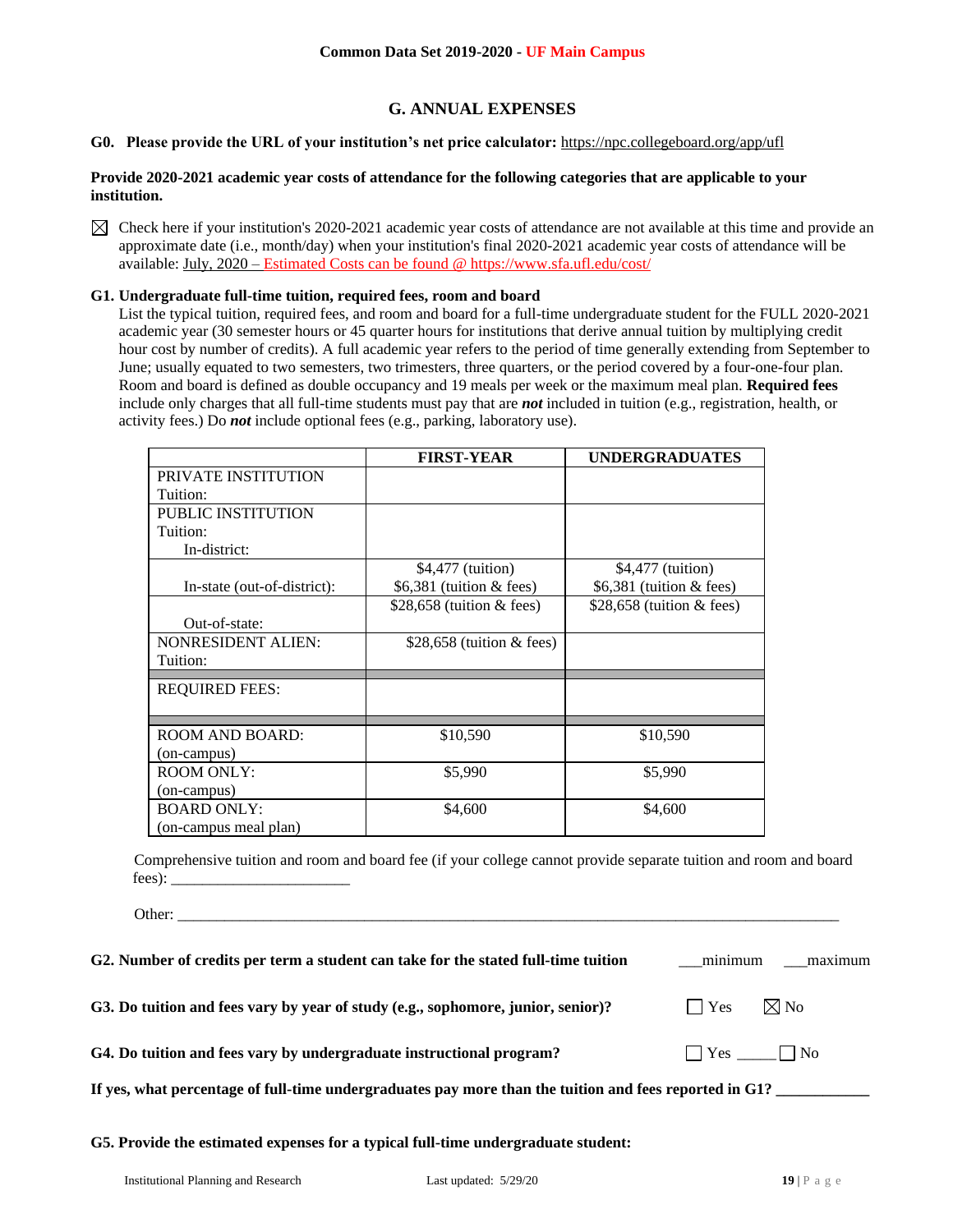|                                                                                                                                     | <b>Residents</b> | <b>Commuters</b><br>(living at home) | <b>Commuters</b><br>(not living at home) |
|-------------------------------------------------------------------------------------------------------------------------------------|------------------|--------------------------------------|------------------------------------------|
| Books and supplies:                                                                                                                 | \$890            | \$890                                | \$890                                    |
| Room only:                                                                                                                          |                  |                                      | \$5,990                                  |
| Board only:                                                                                                                         |                  | \$1,010                              | \$4,600                                  |
| Room and board total (if<br>your college cannot provide<br>separate room and board<br>figures for commuters not<br>living at home): |                  |                                      |                                          |
| Transportation:                                                                                                                     | \$1,120          | \$1,120                              | \$1,120                                  |
| Other expenses:                                                                                                                     | \$2,450          | \$2,450                              | \$2.450                                  |

# **G6. Undergraduate per-credit-hour charges (tuition only):**

| <b>PRIVATE INSTITUTIONS:</b>        |  |
|-------------------------------------|--|
| PUBLIC INSTITUTIONS<br>In-district: |  |
| In-state (out-of-district):         |  |
| Out-of-state:                       |  |
| <b>NONRESIDENT ALIENS:</b>          |  |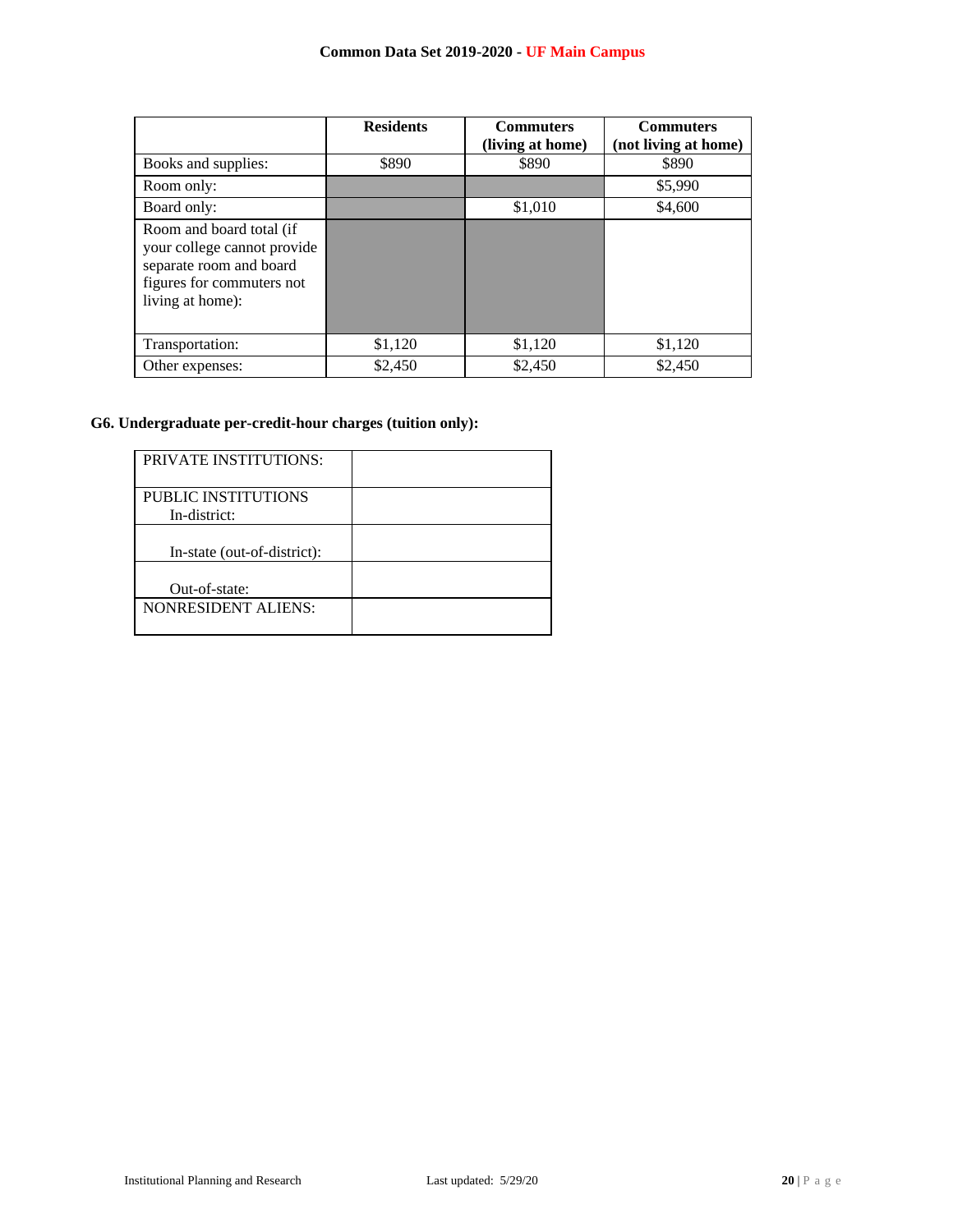# **H. FINANCIAL AID**

# **Please refer to the following financial aid definitions when completing Section H.**

**Awarded aid:** The dollar amounts offered to financial aid applicants.

**Financial aid applicant:** Any applicant who submits **any one of** the institutionally required financial aid applications/forms, such as the FAFSA.

**Indebtedness:** Aggregate dollar amount borrowed through any loan program (federal, state, subsidized, unsubsidized, private, etc.; excluding parent loans) while the student was enrolled at an institution. Student loans co-signed by a parent are assumed to be the responsibility of the student and **should** be included.

**Institutional scholarships and grants**: Endowed scholarships, annual gifts and tuition funded grants for which the institution determines the recipient.

**Financial need:** As determined by your institution using the federal methodology and/or your institution's own standards.

**Need-based aid:** College-funded or college-administered award from institutional, state, federal, or other sources for which a student must have financial need to qualify. This includes both institutional and non-institutional student aid (grants, jobs, and loans).

**Need-based scholarship or grant aid:** Scholarships and grants from institutional, state, federal, or other sources for which a student must have financial need to qualify.

**Need-based self-help aid:** Loans and jobs from institutional, state, federal, or other sources for which a student must demonstrate financial need to qualify.

**Non-need-based scholarship or grant aid:** Scholarships and grants, gifts, or merit-based aid from institutional, state, federal, or other sources (including unrestricted funds or gifts and endowment income) awarded solely on the basis of academic achievement, merit, or any other non-need-based reason. When reporting questions H1 and H2, non-need-based aid that is used to meet need should be counted as need-based aid.

**Note: Suggested order of precedence for counting non-need money as need-based:**

Non-need institutional grants Non-need tuition waivers Non-need athletic awards Non-need federal grants Non-need state grants Non-need outside grants Non-need student loans Non-need parent loans Non-need work

**Non-need-based self-help aid:** Loans and jobs from institutional, state, or other sources for which a student need not demonstrate financial need to qualify.

**Private student loans**: A nonfederal loan made by a lender such as a bank, credit union or private lender used to pay for up to the annual cost of education, less any financial aid received.

**External scholarships and grants:** Scholarships and grants received from outside (private) sources that students bring with them (e.g., Kiwanis, National Merit scholarships). The institution may process paperwork to receive the dollars, but it has no role in determining the recipient or the dollar amount awarded.

**Work study and employment**: Federal and state work study aid, and any employment packaged by your institution in financial aid awards.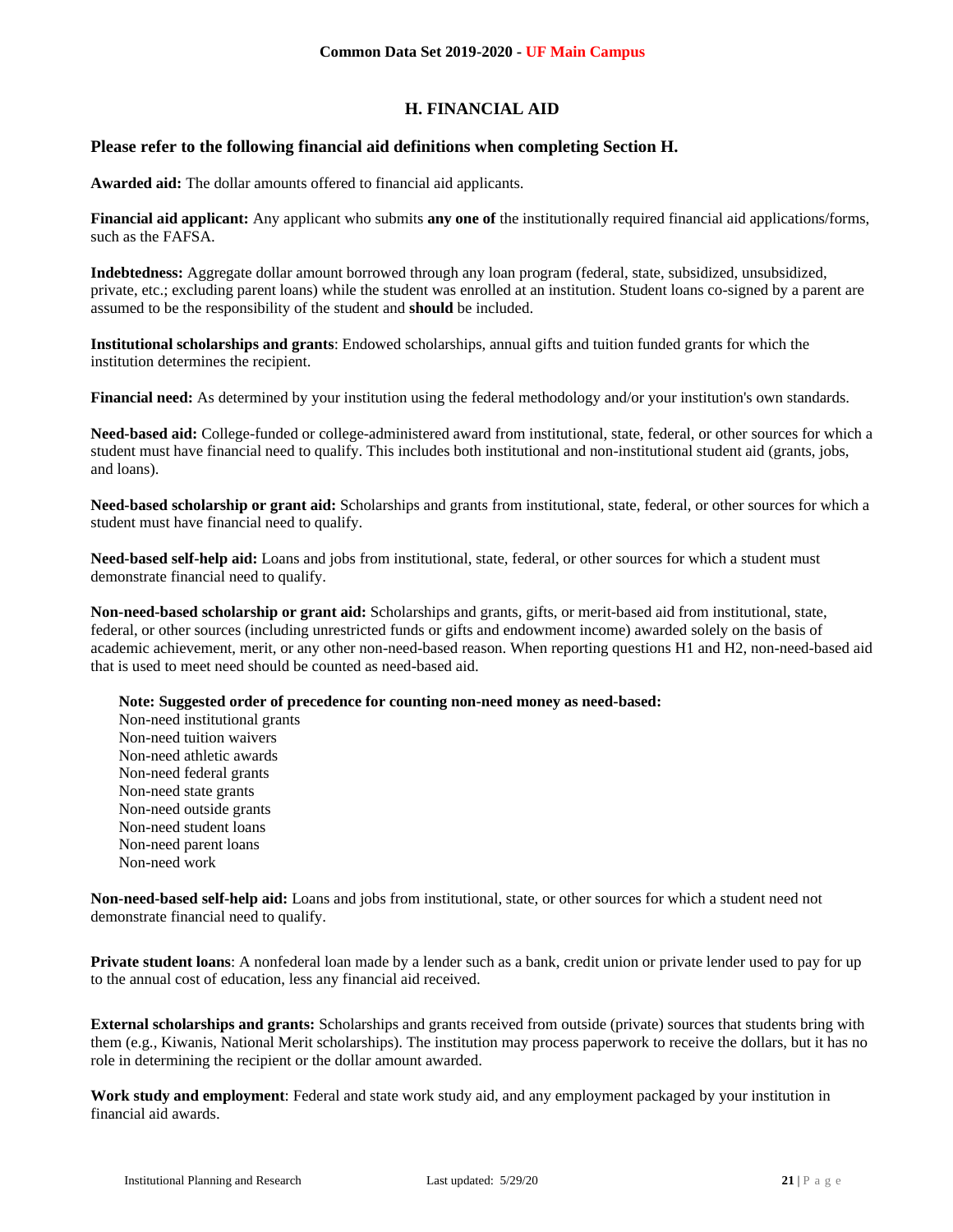## **Aid Awarded to Enrolled Undergraduates**

**H1.** Enter total dollar amounts **awarded** to enrolled full-time and less than full-time degree-seeking undergraduates **(using the same cohort reported in CDS Question B1, "total degree-seeking" undergraduates)** in the following categories. (Note: If the data being reported are final figures for the 2018-2019 academic year (see the next item below), use the 2018-2019 academic year's CDS Question B1 cohort.) Include aid awarded to international students (i.e., those not qualifying for federal aid). **Aid that is non-need-based but that was used to meet need should be reported in the need-based aid column. (For a suggested order of precedence in assigning categories of aid to cover need, see the entry for "non-need-based scholarship or grant aid" on the last page of the definitions section.)**

Indicate the academic year for which data are reported for **items H1**, **H2**, **H2A**, and **H6** below:  $\Box$  2019-2020 estimated or  $\Box$  2018-2019 final

Which needs-analysis methodology does your institution use in awarding institutional aid? **(Formerly H3)**

- $X$  Federal methodology (FM)
- \_\_\_ Institutional methodology (IM)
- \_\_\_ Both FM and IM

|                                                                                                                                                                                         | <b>Need-based</b><br>(Include non-need-based | Non-need-based<br>(Exclude non-need-based |
|-----------------------------------------------------------------------------------------------------------------------------------------------------------------------------------------|----------------------------------------------|-------------------------------------------|
|                                                                                                                                                                                         | aid use to meet need.)                       | aid use to meet need.)                    |
|                                                                                                                                                                                         | \$                                           | \$                                        |
| <b>Scholarships/Grants</b>                                                                                                                                                              |                                              |                                           |
| Federal                                                                                                                                                                                 | \$49,621,118                                 | \$1,725,029                               |
| State (i.e., all states, not only the state in                                                                                                                                          | \$15,241,107                                 | \$150,140,869                             |
| which your institution is located)                                                                                                                                                      |                                              |                                           |
| Institutional: Endowed scholarships,<br>annual gifts and tuition funded grants,<br>awarded by the college, excluding athletic<br>aid and tuition waivers (which are<br>reported below). | \$23,517,772                                 | \$11,261,263                              |
| Scholarships/grants from external sources<br>(e.g., Kiwanis, National Merit) not<br>awarded by the college                                                                              | \$27,000                                     | \$11,070,315                              |
| <b>Total Scholarships/Grants</b>                                                                                                                                                        | \$88,586,997                                 | \$174,197,476                             |
| <b>Self-Help</b>                                                                                                                                                                        |                                              |                                           |
| Student loans from all sources (excluding<br>parent loans)                                                                                                                              | \$23,034,930                                 | \$30,366,524                              |
| Federal Work-Study                                                                                                                                                                      | \$2,072,756                                  |                                           |
| State and other (e.g., institutional) work-<br>study/employment (Note: Excludes<br>Federal Work-Study captured above.)                                                                  | \$112,523                                    | \$14,437,382                              |
| <b>Total Self-Help</b>                                                                                                                                                                  | \$25,220,209                                 | \$44,803,906                              |
| <b>Parent Loans</b>                                                                                                                                                                     | \$0                                          | \$17,605,498                              |
| <b>Tuition Waivers</b><br>Note: Reporting is optional. Report tuition<br>waivers in this row if you choose to report<br>them. Do not report tuition waivers<br>elsewhere.               | \$0                                          | \$11,955,573                              |
| <b>Athletic Awards</b>                                                                                                                                                                  | \$0                                          | \$11,215,603                              |

**H2. Number of Enrolled Students Awarded Aid:** List the number of degree-seeking full-time and less-than-full-time undergraduates who applied for and were awarded financial aid from any source. **Aid that is non-need-based but that**  was used to meet need should be counted as need-based aid. Numbers should reflect the cohort awarded the dollars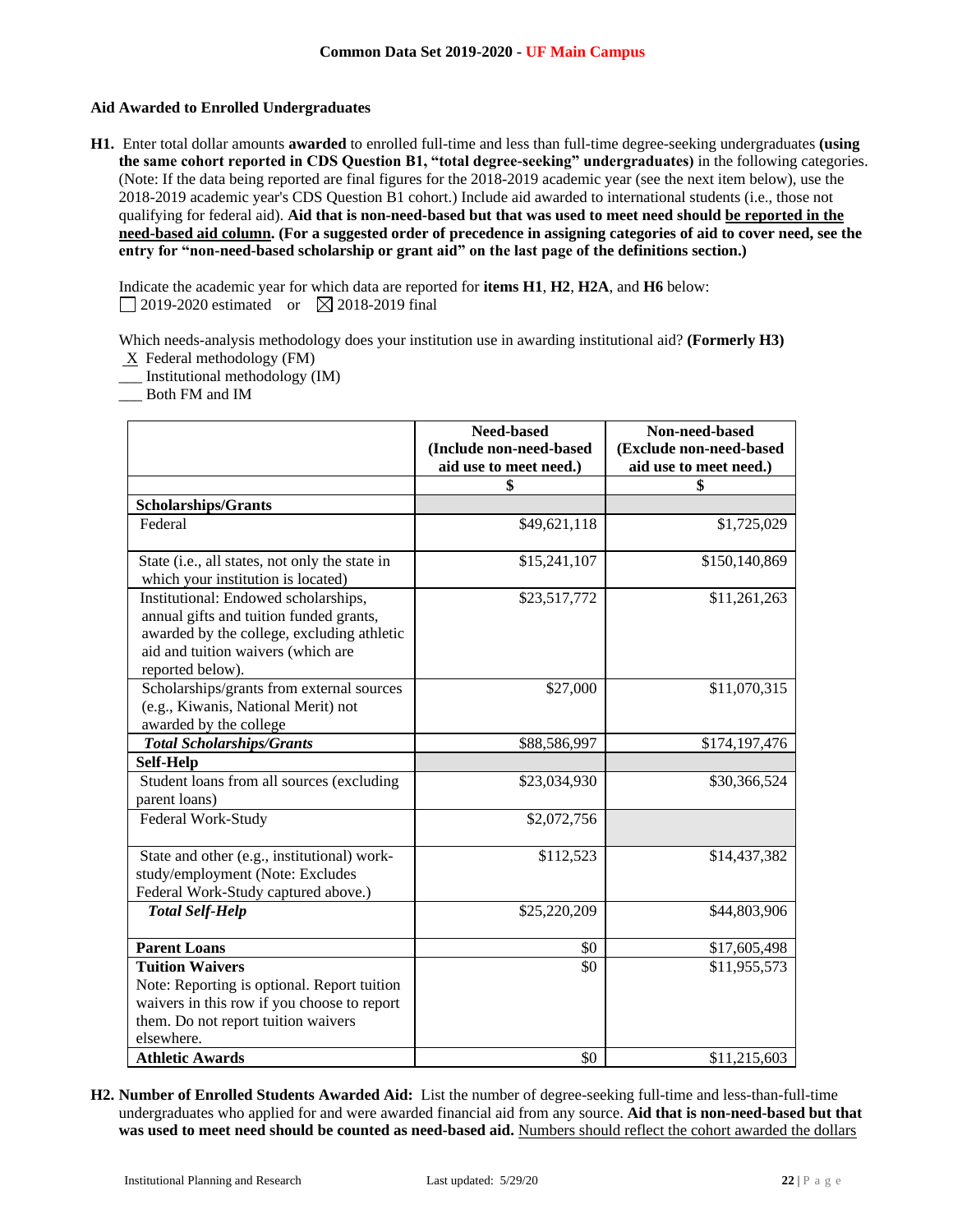reported in H1. Note: In the chart below, students may be counted in more than one row, and full-time freshmen should also be counted as full-time undergraduates.

|                |                                                                                                                                                                                                                                                                                        | <b>First-time</b> | <b>Full-time</b> | <b>Less Than</b> |
|----------------|----------------------------------------------------------------------------------------------------------------------------------------------------------------------------------------------------------------------------------------------------------------------------------------|-------------------|------------------|------------------|
|                |                                                                                                                                                                                                                                                                                        | <b>Full-time</b>  | Undergrad        | <b>Full-time</b> |
|                |                                                                                                                                                                                                                                                                                        | Freshmen          | (Incl. Fresh)    | Undergrad        |
| a)             | Number of degree-seeking undergraduate students (CDS Item B1 if                                                                                                                                                                                                                        | 6,758             | 34,564           |                  |
|                | reporting on Fall 2018 cohort CDS 2018-19 B1)                                                                                                                                                                                                                                          |                   |                  |                  |
| b)             | Number of students in line a who applied for need-based financial aid                                                                                                                                                                                                                  | 5,790             | 22,707           |                  |
| $\mathbf{c}$ ) | Number of students in line <b>b</b> who were determined to have financial need                                                                                                                                                                                                         | 3,056             | 15,024           |                  |
| $\rm d$        | Number of students in line c who were awarded any financial aid                                                                                                                                                                                                                        | 3,015             | 14,680           |                  |
| e)             | Number of students in line <b>d</b> who were awarded any need-based<br>scholarship or grant aid                                                                                                                                                                                        | 2,001             | 9,975            |                  |
| f)             | Number of students in line d who were awarded any need-based self-help<br>aid                                                                                                                                                                                                          | 696               | 6,029            |                  |
| g)             | Number of students in line d who were awarded any non-need-based<br>scholarship or grant aid                                                                                                                                                                                           | 2,701             | 10,167           |                  |
| h)             | Number of students in line d whose need was fully met (exclude PLUS<br>loans, unsubsidized loans, and private alternative loans)                                                                                                                                                       | 878               | 3,188            |                  |
| $\mathbf{i}$   | On average, the percentage of need that was met of students who were<br>awarded any need-based aid. Exclude any aid that was awarded in excess<br>of need as well as any resources that were awarded to replace EFC<br>(PLUS loans, unsubsidized loans, and private alternative loans) | 99.0%             | 98.0%            |                  |
| j)             | The average financial aid package of those in line <b>d.</b> Exclude any<br>resources that were awarded to replace EFC (PLUS loans, unsubsidized<br>loans, and private alternative loans)                                                                                              | \$15,339          | \$13,770         |                  |
| $\bf k$        | Average need-based scholarship or grant award of those in line e                                                                                                                                                                                                                       | \$8,383           | \$7,826          |                  |
| $\mathbf{I}$   | Average need-based self-help award (excluding PLUS loans,<br>unsubsidized loans, and private alternative loans) of those in line f                                                                                                                                                     | \$3,203           | \$4,320          |                  |
| m)             | Average need-based loan (excluding PLUS loans, unsubsidized loans,<br>and private alternative loans) of those in line f who were awarded a need-<br>based loan                                                                                                                         | \$3,087           | \$4,113          |                  |
|                |                                                                                                                                                                                                                                                                                        |                   |                  |                  |

**H2A. Number of Enrolled Students Awarded Non-need-based Scholarships and Grants:** List the number of degreeseeking full-time and less-than-full-time undergraduates who had no financial need and who were awarded institutional non-need-based scholarship or grant aid. Numbers should reflect the cohort awarded the dollars reported in H1. Note: In the chart below, students may be counted in more than one row, and full-time freshmen should also be counted as full-time undergraduates.

|          |                                                                                                                                                                                                                      | <b>First-time</b><br><b>Full-time</b> | <b>Full-time</b><br>Undergrad | <b>Less Than</b><br><b>Full-time</b> |
|----------|----------------------------------------------------------------------------------------------------------------------------------------------------------------------------------------------------------------------|---------------------------------------|-------------------------------|--------------------------------------|
|          |                                                                                                                                                                                                                      | Freshmen                              | (Incl. Fresh)                 | <b>Undergrad</b>                     |
| n)       | Number of students in line <b>a</b> who had no financial need and who were<br>awarded institutional non-need-based scholarship or grant aid (exclude<br>those who were awarded athletic awards and tuition benefits) | 278                                   | 2,001                         |                                      |
| $\Omega$ | Average dollar amount of institutional non-need-based scholarship and<br>grant aid awarded to students in line <b>n</b>                                                                                              | \$2,832                               | \$3,256                       |                                      |
| p)       | Number of students in line a who were awarded an institutional non-<br>need-based athletic scholarship or grant                                                                                                      | 113                                   | 532                           |                                      |
| q)       | Average dollar amount of institutional non-need-based athletic<br>scholarships and grants awarded to students in line p                                                                                              | \$20,075                              | \$21,730                      |                                      |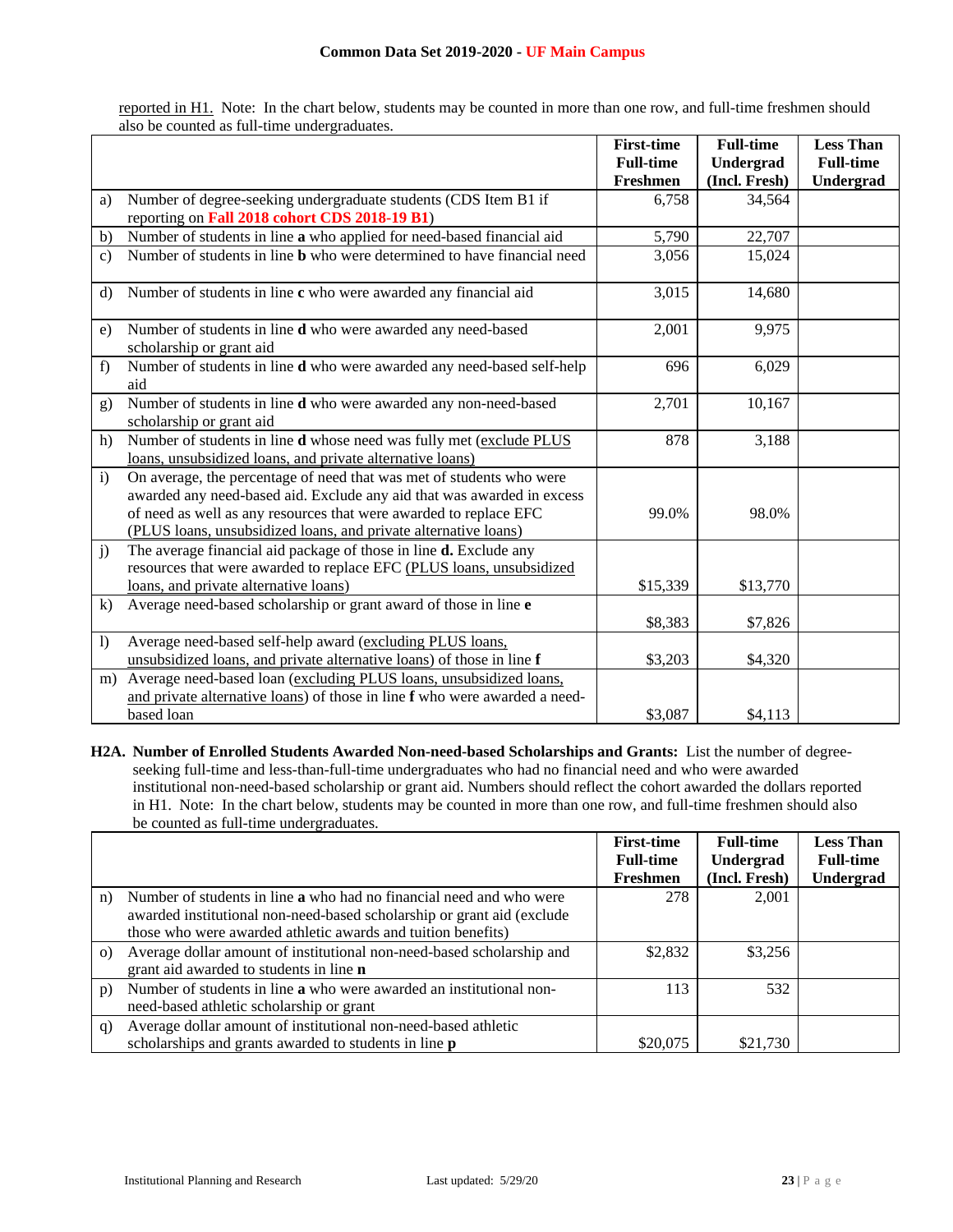Note: These are the graduates and loan types to include and exclude in order to fill out CDS H4 and H5. Include:

- \* 2019 undergraduate class: all students who started at your institution as first-time students and received a bachelor's degree between July 1, 2018 and June 30, 2019.
- \* only loans made to students who borrowed while enrolled at your institution.
- \* co-signed loans.

## Exclude:

- \* students who transferred in.
- \* money borrowed at other institutions.
- parent loans
- \* students who did not graduate or who graduated with another degree or certificate (but no bachelor's degree.

H4. Provide the number of students in the 2019 undergraduate class who started at your institution as first-time students and received a bachelor's degree between July 1, 2018 and June 30, 2019. Exclude students who transferred into your institution. **\_\_\_\_\_6,156\_\_**

H5. Number and percent of students in class (defined in H4 above) borrowing from federal, non-federal, and any loan sources, and the average (or mean) amount borrowed. NOTE: The "Average per-undergraduate-borrower cumulative principal borrowed," is designed to provide better information about student borrowing from federal and nonfederal (institutional, state, commercial) sources. The numbers, percentages, and averages for each row should be based only on the loan source specified for the particular row. For example, the federal loans average (row b) should only be the cumulative average of federal loans and the private loans average (row e) should only be the cumulative average of private loans.

|               | Source/Type of Loan                                                                                                                                                                                                                                          | Number in the<br>class (defined in<br>H <sub>4</sub> above) who<br>borrowed from<br>the types of loans<br>specified in the<br>first column | Percent of the class<br>(defined above)<br>who borrowed from<br>the types of loans<br>specified in the first<br>column (nearest<br>$1\%$ ) | Average per-undergraduate-<br>borrower cumulative<br>principal borrowed from the<br>types of loans specified in<br>the first column (nearest \$1) |
|---------------|--------------------------------------------------------------------------------------------------------------------------------------------------------------------------------------------------------------------------------------------------------------|--------------------------------------------------------------------------------------------------------------------------------------------|--------------------------------------------------------------------------------------------------------------------------------------------|---------------------------------------------------------------------------------------------------------------------------------------------------|
| a)            | Any loan program: Federal Perkins,<br>Federal Stafford Subsidized and<br>Unsubsidized, institutional, state,<br>private loans that your institution is<br>aware of, etc. Include both Federal<br>Direct Student Loans and Federal<br>Family Education Loans. | 2,150                                                                                                                                      | 34.90%                                                                                                                                     | \$20,388                                                                                                                                          |
| b)            | Federal loan programs: Federal<br>Perkins, Federal Stafford Subsidized<br>and Unsubsidized. Include both<br>Federal Direct Student Loans and<br>Federal Family Education Loans.                                                                              | 2,091                                                                                                                                      | 33.90%                                                                                                                                     | \$18,402                                                                                                                                          |
| $\mathbf{c})$ | Institutional loan programs.                                                                                                                                                                                                                                 | 16                                                                                                                                         | 0.20%                                                                                                                                      | \$4,951                                                                                                                                           |
| d)            | State loan programs.                                                                                                                                                                                                                                         | $\theta$                                                                                                                                   | $0.00\%$                                                                                                                                   | \$0                                                                                                                                               |
| e)            | Private student loans made by a bank<br>or lender.                                                                                                                                                                                                           | 245                                                                                                                                        | 3.90%                                                                                                                                      | \$21,537                                                                                                                                          |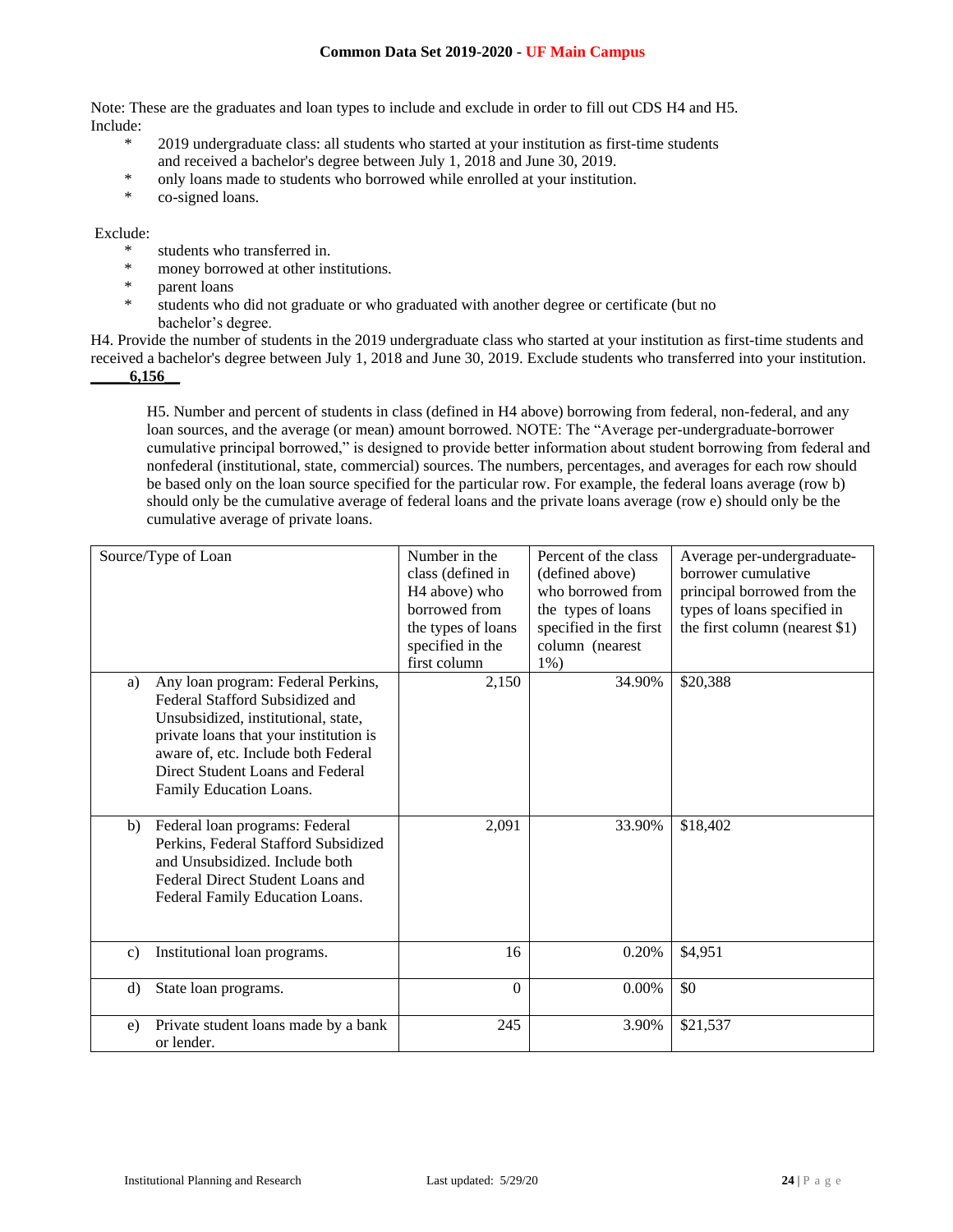**Aid to Undergraduate Degree-seeking Nonresident Aliens** (Note: Report numbers and dollar amounts for the same academic year checked in item H1.)

**H6.** Indicate your institution's policy regarding institutional scholarship and grant aid for undergraduate degree-seeking nonresident aliens:



Institutional need-based scholarship or grant aid is available

Institutional non-need-based scholarship or grant aid is available

Institutional scholarship and grant aid is not available

If institutional financial aid is available for undergraduate degree-seeking nonresident aliens, provide the number of undergraduate degree-seeking nonresident aliens who were awarded need-based or non-need-based aid: \_\_\_\_\_\_

Average dollar amount of institutional financial aid awarded to undergraduate degree-seeking nonresident aliens:  $\mathbb S$ 

Total dollar amount of institutional financial aid awarded to undergraduate degree-seeking nonresident aliens:  $\mathbb S$ 

**H7.** Check off all financial aid forms nonresident alien first-year financial aid applicants must submit:

|             | Institution's own financial aid form              |
|-------------|---------------------------------------------------|
|             | CSS/Financial Aid PROFILE                         |
|             | International Student's Financial Aid Application |
| $\boxtimes$ | International Student's Certification of Finances |
|             | Other:                                            |

### **Process for First-Year/Freshman Students**

**H8.** Check off all financial aid forms domestic first-year (freshman) financial aid applicants must submit:

| Institution's own financial aid form |
|--------------------------------------|
|                                      |
| <b>CSS/Financial Aid PROFILE</b>     |
| State aid form                       |
| <b>Noncustodial PROFILE</b>          |
| <b>Business/Farm Supplement</b>      |
| Other:                               |

**H9.** Indicate filing dates for first-year (freshman) students:

Priority date for filing required financial aid forms**: 12/15** Deadline for filing required financial aid forms: **03/10/20** No deadline for filing required forms (applications processed on a rolling basis): \_\_\_\_\_\_\_\_\_\_\_\_\_\_\_\_\_\_\_\_\_\_\_\_\_\_\_

**H10.** Indicate notification dates for first-year (freshman) students (answer a or b):

a.) Students notified on or about (date): \_\_\_\_\_\_\_\_\_\_\_\_\_

b.) Students notified on a rolling basis: **YES** If yes, starting date: **3/10/20**

#### **H11.** Indicate reply dates:

Students must reply by (date): \_\_\_\_\_\_\_\_\_\_\_\_\_\_\_\_\_\_\_\_ or within \_\_\_\_\_\_\_\_\_\_ weeks of notification.

### **Types of Aid Available**

Please check off all types of aid available to undergraduates at your institution: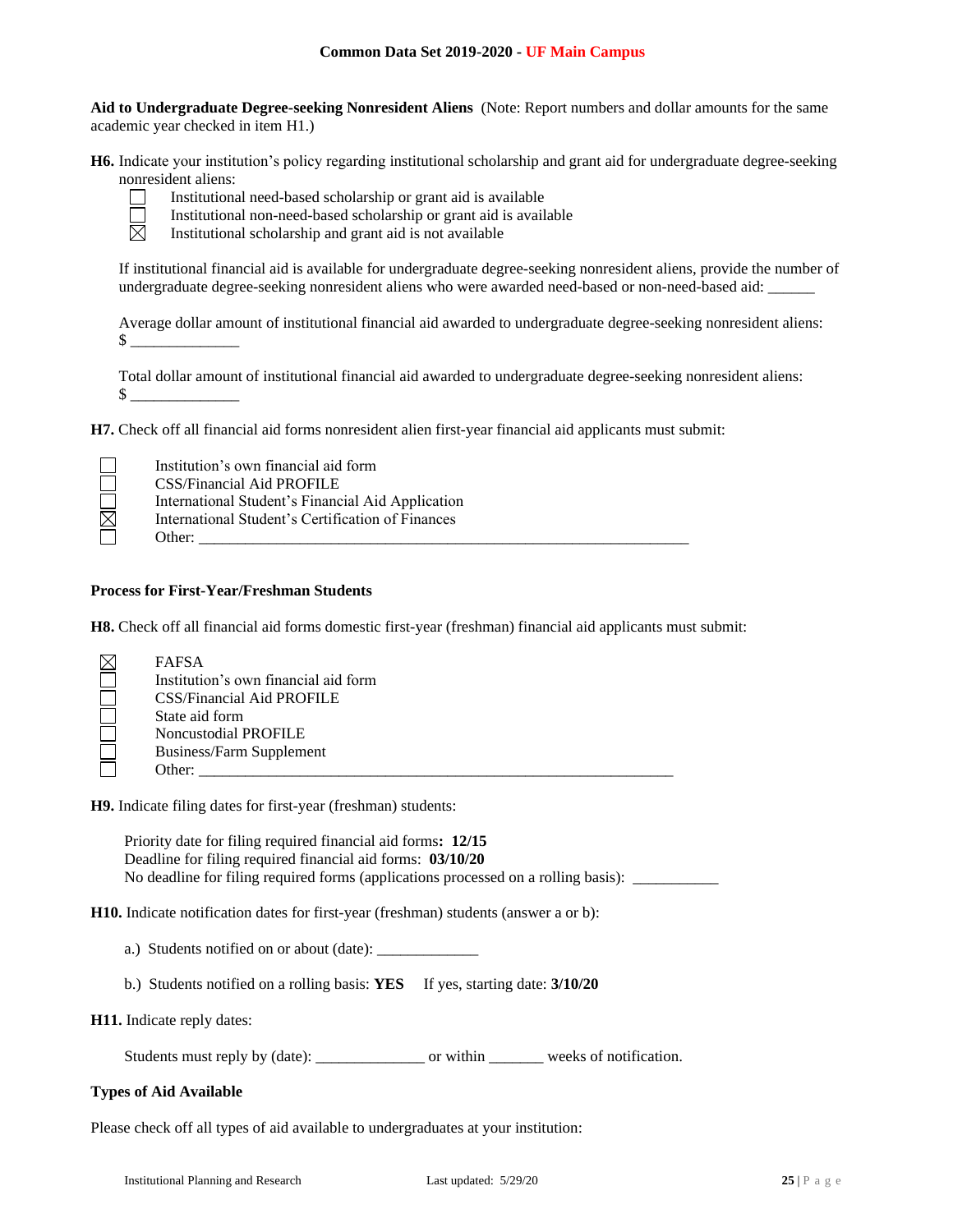## **H12.** Loans

|                               | FEDERAL DIRECT STUDENT LOAN PROGRAM (DIRECT LOAN) |
|-------------------------------|---------------------------------------------------|
|                               | Direct Subsidized Stafford Loans                  |
| $\frac{\boxtimes}{\boxtimes}$ | Direct Unsubsidized Stafford Loans                |
|                               | Direct PLUS Loans                                 |
|                               |                                                   |
|                               | <b>Federal Perkins Loans</b>                      |
|                               | <b>Federal Nursing Loans</b>                      |
|                               | <b>State Loans</b>                                |
| $\boxtimes$                   | College/university loans from institutional funds |
|                               | Other (specify): $\qquad \qquad$                  |
|                               |                                                   |
|                               | <b>H13.</b> Scholarships and Grants               |

NEED-BASED: **NAMBBBE**  Federal Pell SEOG State scholarships/grants Private scholarships College/university scholarship or grant aid from institutional funds United Negro College Fund Federal Nursing Scholarship Other (specify):  $\_\_$ 

**H14.** Check off criteria used in awarding institutional aid. Check all that apply.

| Non-need  | <b>Need-based</b> |                    | Non-need | <b>Need-based</b> |                          |
|-----------|-------------------|--------------------|----------|-------------------|--------------------------|
| $\Lambda$ |                   | Academics          |          |                   | Leadership               |
|           |                   | Alumni affiliation |          |                   | Minority status          |
|           |                   | Art                |          |                   | Music/drama              |
| X         |                   | Athletics          |          |                   | Religious affiliation    |
|           |                   | Job skills         |          |                   | State/district residency |
|           |                   | <b>ROTC</b>        |          |                   |                          |

**H15**. If your institution has recently implemented any major financial aid policy, program, or initiative to make your institution more affordable to incoming students such as replacing loans with grants, or waiving costs for families below a certain income level please provide details below: \_\_\_\_\_\_\_\_\_\_\_\_\_\_\_\_\_\_\_\_\_\_\_\_\_\_\_\_\_\_

\_\_\_\_\_\_\_\_\_\_\_\_\_\_\_\_\_\_\_\_\_\_\_\_\_\_\_\_\_\_\_\_\_\_\_\_\_\_\_\_\_\_\_\_\_\_\_\_\_\_\_\_\_\_\_\_\_\_\_\_\_\_\_\_\_\_\_\_\_\_\_\_\_\_\_\_\_\_\_\_\_\_

 $\_$  , and the set of the set of the set of the set of the set of the set of the set of the set of the set of the set of the set of the set of the set of the set of the set of the set of the set of the set of the set of th

 $\_$  , and the set of the set of the set of the set of the set of the set of the set of the set of the set of the set of the set of the set of the set of the set of the set of the set of the set of the set of the set of th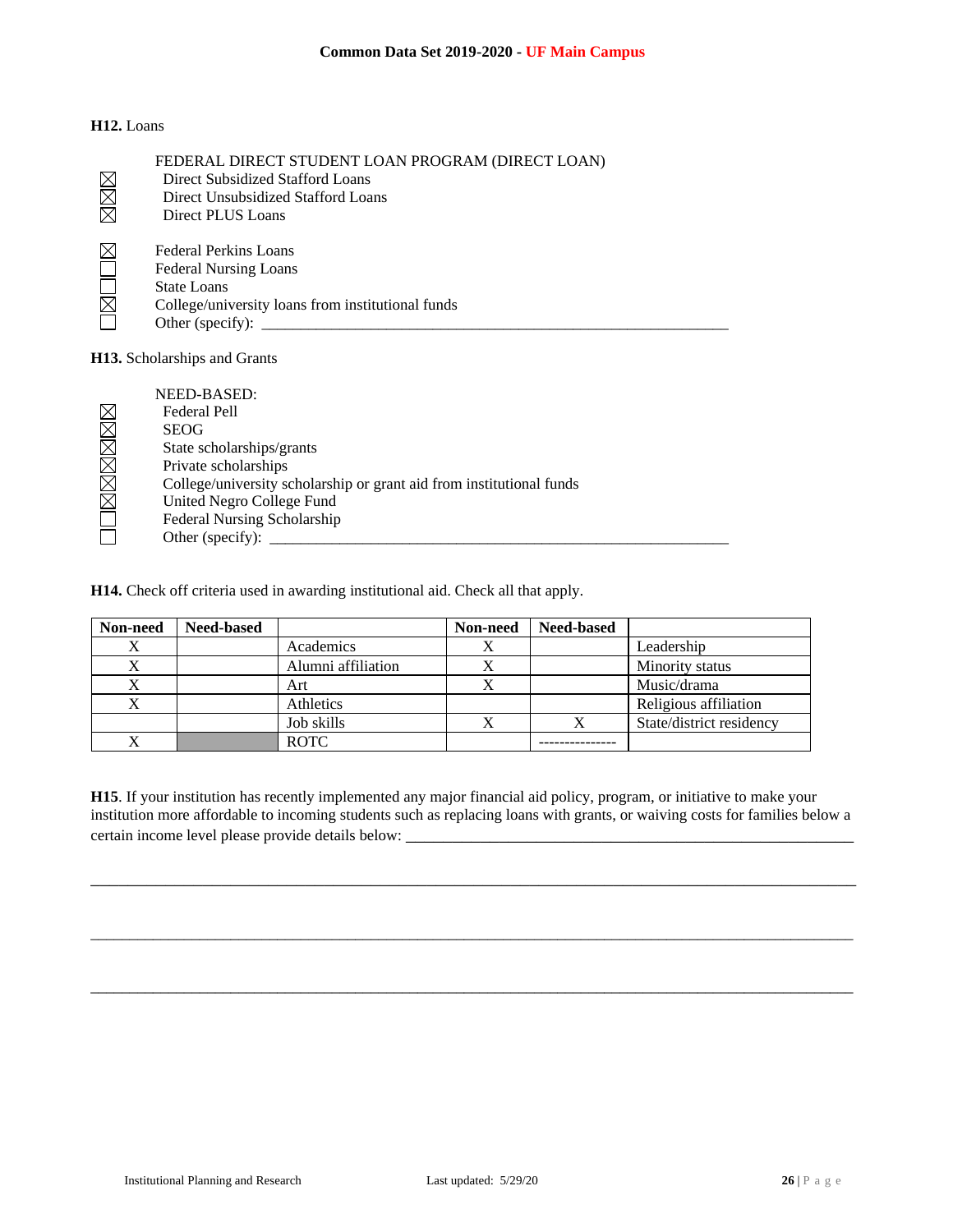# **I. INSTRUCTIONAL FACULTY AND CLASS SIZE**

## **I-1. Please report the number of instructional faculty members in each category for Fall 2019. Include faculty who are on your institution's payroll on the census date your institution uses for IPEDS/AAUP.**

The following definition of full-time instructional faculty is used by the American Association of University Professors (AAUP) in its annual Faculty Compensation Survey (the part time definitions are not used by AAUP). Instructional Faculty is defined as those members of the instructional-research staff whose major regular assignment is instruction, including those with released time for research. Use the chart below to determine inclusions and exclusions:

|                                                                                                                                                                                                                                             | Full-time | Part-time                                                                   |
|---------------------------------------------------------------------------------------------------------------------------------------------------------------------------------------------------------------------------------------------|-----------|-----------------------------------------------------------------------------|
| (a) instructional faculty in preclinical and clinical medicine, faculty<br>who are not paid (e.g., those who donate their services or are in the<br>military), or research-only faculty, post-doctoral fellows, or pre-<br>doctoral fellows | Exclude   | Include only if<br>they teach one or<br>more non-clinical<br>credit courses |
| (b) administrative officers with titles such as dean of students,<br>librarian, registrar, coach, and the like, even though they may<br>devote part of their time to classroom instruction and may have<br>faculty status                   | Exclude   | Include if they<br>teach one or more<br>non-clinical credit<br>courses      |
| $(C)$ other administrators/staff who teach one or more non-clinical<br>credit courses even though they do not have faculty status                                                                                                           | Exclude   | Include                                                                     |
| (d) undergraduate or graduate students who assist in the instruction<br>of courses, but have titles such as teaching assistant, teaching<br>fellow, and the like                                                                            | Exclude   | Exclude                                                                     |
| (e) faculty on sabbatical or leave with pay                                                                                                                                                                                                 | Include   | Exclude                                                                     |
| (f) faculty on leave without pay                                                                                                                                                                                                            | Exclude   | Exclude                                                                     |
| (g) replacement faculty for faculty on sabbatical leave or leave with<br>pay                                                                                                                                                                | Exclude   | Include                                                                     |

*Full-time instructional faculty:* faculty employed on a full-time basis for instruction (including those with released time for research)

*Part-time instructional faculty:* Adjuncts and other instructors being paid solely for part-time classroom instruction. Also includes full-time faculty teaching less than two semesters, three quarters, two trimesters, or two four-month sessions. Employees who are not considered full-time instruction faculty but who teach one or more non-clinical credit courses may be counted as part-time faculty.

*Minority faculty*: includes faculty who designate themselves as Black, non-Hispanic; American Indian or Alaska Native; Asian, Native Hawaiian or other Pacific Islander, or Hispanic.

*Doctorate*: includes such degrees as Doctor of Philosophy, Doctor of Education, Doctor of Juridical Science, and Doctor of Public Health in any field such as arts, sciences, education, engineering, business, and public administration. Also includes terminal degrees formerly designated as "first professional," including dentistry (DDS or DMD), medicine (MD), optometry (OD), osteopathic medicine (DO), pharmacy (DPharm or BPharm), podiatric medicine (DPM), veterinary medicine (DVM), chiropractic (DC or DCM), or law (JD).

*Terminal master's degree*: a master's degree that is considered the highest degree in a field: example, M. Arch (in architecture) and MFA (master of fine arts in art or theater).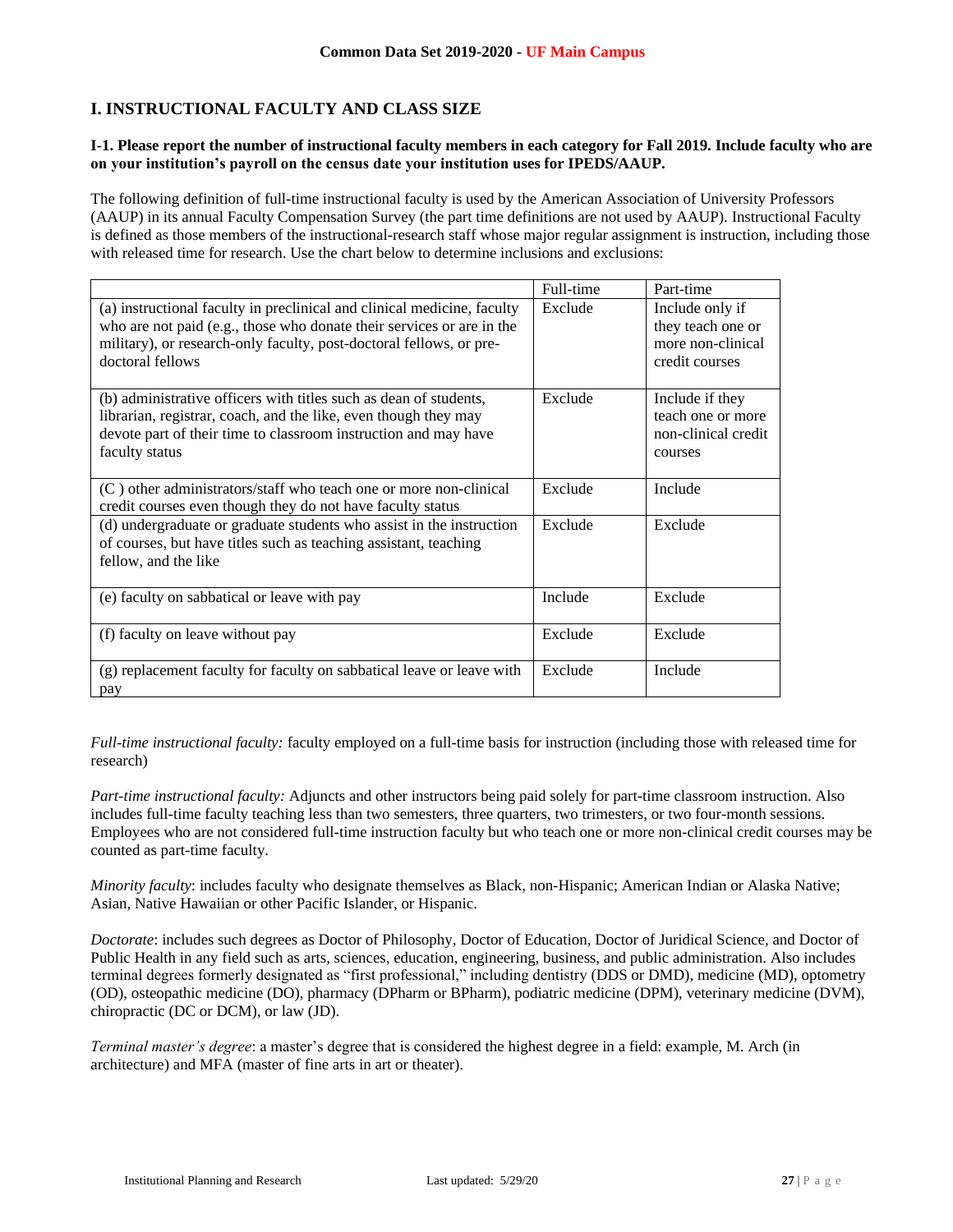|                                                                                                                                                | <b>Full-time</b> | <b>Part-time</b> | <b>Total</b> |
|------------------------------------------------------------------------------------------------------------------------------------------------|------------------|------------------|--------------|
| Total number of instructional faculty<br>a.)                                                                                                   | 2,906            | 481              | 3,387        |
| Total number who are members of<br>b.)<br>minority groups                                                                                      | 705              | 71               | 776          |
| Total number who are women<br>c.                                                                                                               | 1,119            | 232              | 1,351        |
| Total number who are men<br>d.                                                                                                                 | 1,787            | 249              | 2,036        |
| Total number who are nonresident aliens<br>e.)<br>(international)                                                                              | 135              | 6                | 141          |
| Total number with doctorate, or other<br>$f_{\cdot}$ )<br>terminal degree                                                                      | 2,619            | 280              | 2,899        |
| Total number whose highest degree is a<br>g.)<br>master's but not a terminal master's                                                          | 248              | 170              | 418          |
| h.) Total number whose highest degree is a<br>bachelor's                                                                                       | 39               | 31               | 70           |
| Total number whose highest degree is<br>i.)<br>unknown or other (Note: Items $f$ , $g$ , $h$ , and<br><i>i</i> must sum up to item <b>a</b> .) | 0                | 0                | $\theta$     |
| j.) Total number in stand-alone<br>graduate/professional programs in which<br>faculty teach virtually only graduate-level<br>students          | 196              | 25               | 221          |

## **I-2. Student to Faculty Ratio**

Report the Fall 2019 ratio of full-time equivalent students (full-time plus 1/3 part time) to full-time equivalent instructional faculty (full time plus 1/3 part time). In the ratio calculations, exclude both faculty and students in stand-alone graduate or professional programs such as medicine, law, veterinary, dentistry, social work, business, or public health in which faculty teach virtually only graduate level students. Do not count undergraduate or graduate student teaching assistants as faculty.

Fall 2019 Student to Faculty ratio: 17 to 1 (based on 44,100 students and 2,564 faculty). FTE equivalent students and faculty.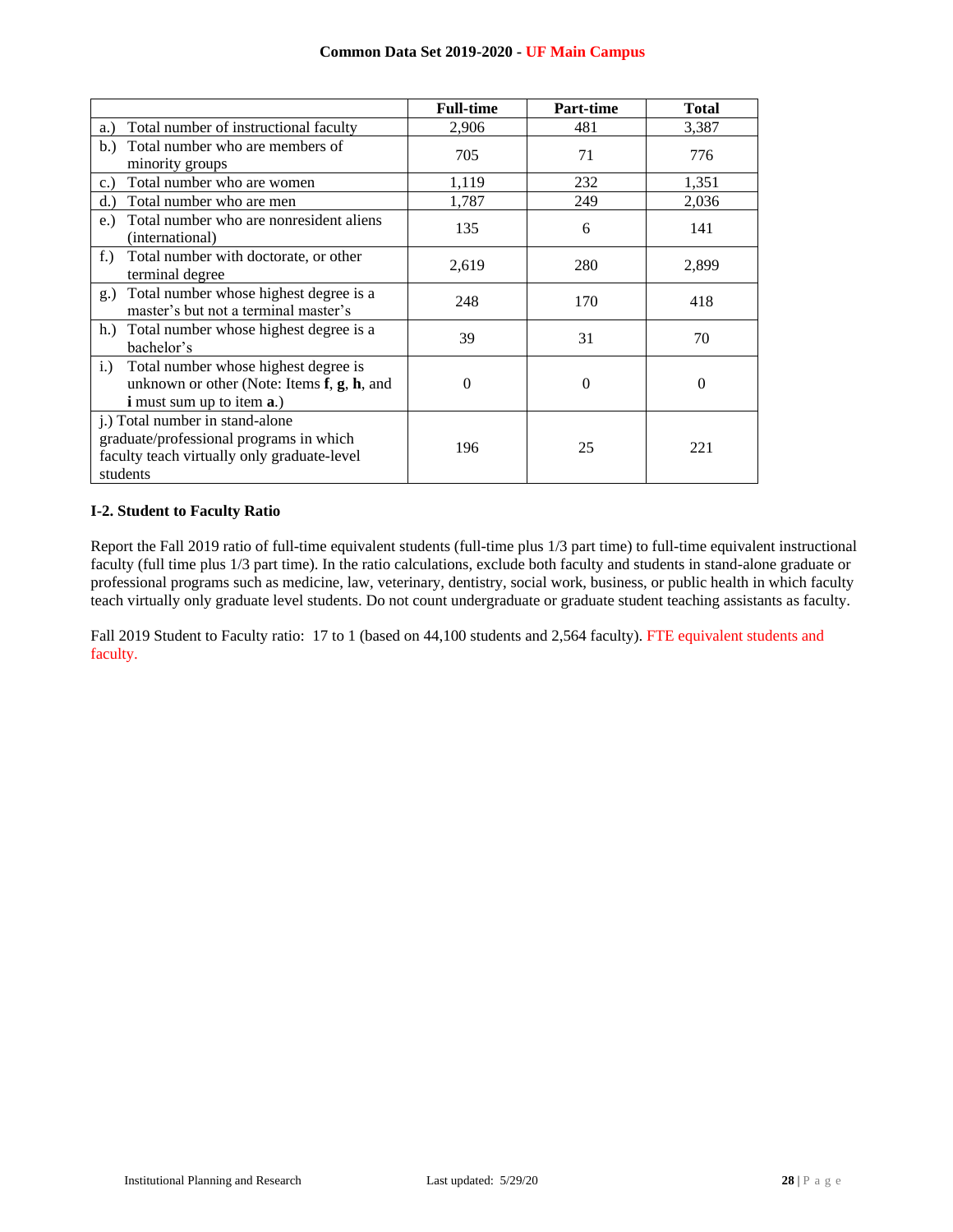## **I-3. Undergraduate Class Size**

In the table below, please use the following definitions to report information about the size of classes and class sections offered in the Fall 2019 term.

*Class Sections:* A class section is an organized course offered for credit, identified by discipline and number, meeting at a stated time or times in a classroom or similar setting, and not a subsection such as a laboratory or discussion session. Undergraduate class sections are defined as any sections in which at least one degree-seeking undergraduate student is enrolled for credit. Exclude distance learning classes and noncredit classes and individual instruction such as dissertation or thesis research, music instruction, or one-to-one readings. Exclude students in independent study, co-operative programs, internships, foreign language taped tutor sessions, practicums, and all students in one-on-one classes. Each class section should be counted only once and should not be duplicated because of course catalog cross-listings.

*Class Subsections:* A class subsection includes any subsection of a course, such as laboratory, recitation, and discussion subsections that are supplementary in nature and are scheduled to meet separately from the lecture portion of the course. Undergraduate subsections are defined as any subsections of courses in which degree-seeking undergraduate students enrolled for credit. As above, exclude noncredit classes and individual instruction such as dissertation or thesis research, music instruction, or one-to-one readings. Each class subsection should be counted only once and should not be duplicated because of cross-listings.

Using the above definitions, please report for each of the following class-size intervals the number of *class sections* and *class subsections* offered in Fall 2019. For example, a lecture class with 800 students who met at another time in 40 separate labs with 20 students should be counted once in the "100+" column in the class section column and 40 times under the "20-29" column of the class subsections table.

| <b>Undergraduate Class Size (provide numbers)</b> |     |         |         |           |       |       |        |       |
|---------------------------------------------------|-----|---------|---------|-----------|-------|-------|--------|-------|
|                                                   | 2-9 | $10-19$ | $20-29$ | $30-39$   | 40-49 | 50-99 | $100+$ | Total |
| <b>CLASS</b><br><b>SECTIONS</b>                   | 658 | 1072    | 631     | 325       | 249   | 210   | 108    | 3253  |
|                                                   |     |         |         |           |       |       |        |       |
|                                                   | 2-9 | $10-19$ | $20-29$ | $30 - 39$ | 40-49 | 50-99 | $100+$ | Total |
| <b>CLASS SUB-</b><br><b>SECTIONS</b>              | 29  | 352     | 354     | 266       | 36    | 27    | 22     | 1086  |

#### **Number of Class Sections with Undergraduates Enrolled**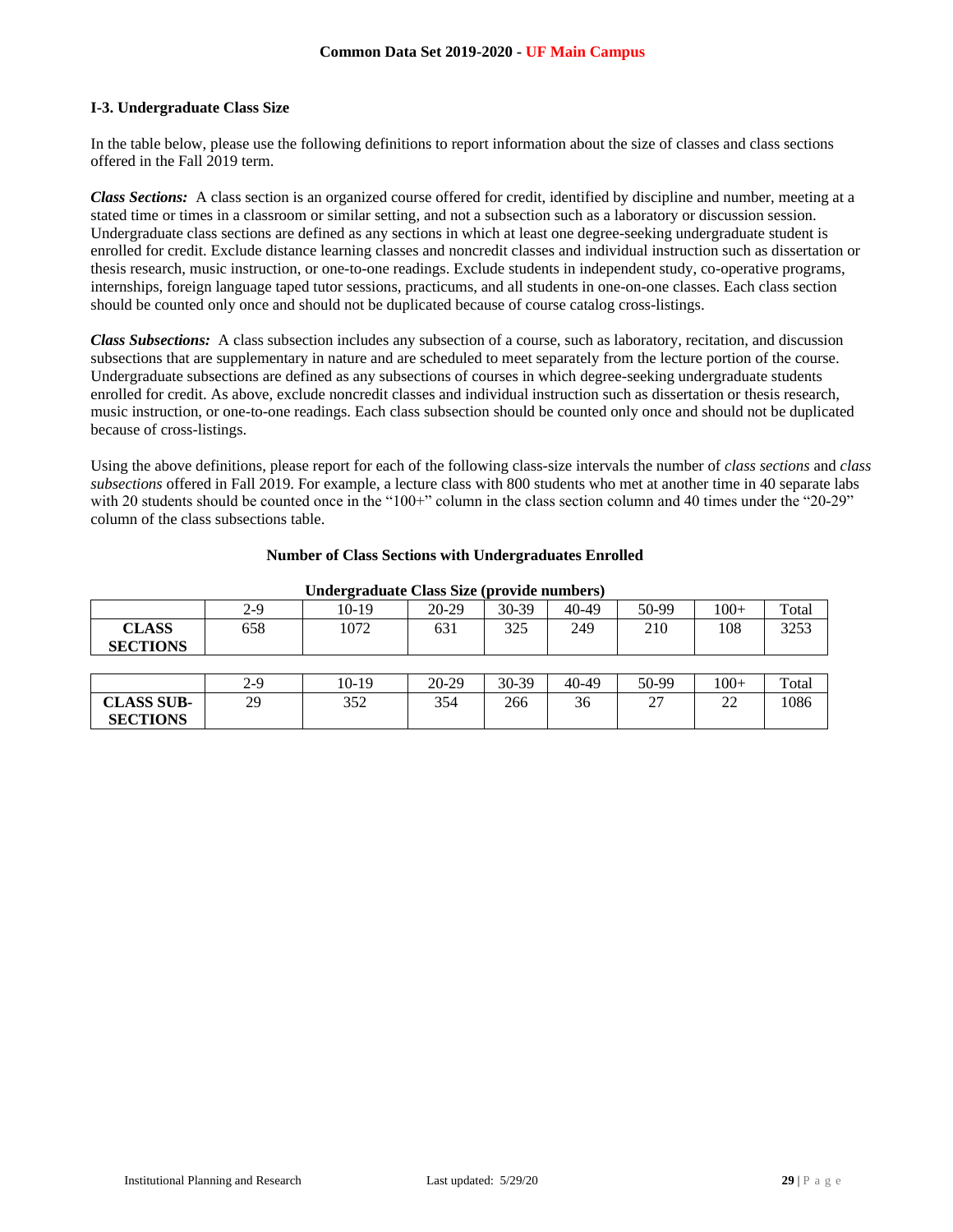## **J. Disciplinary areas of DEGREES CONFERRED**

# **Degrees conferred between July 1, 2018 and June 30, 2019**

For each of the following discipline areas, provide the percentage of diplomas/certificates, associate, and bachelor's degrees awarded. To determine the percentage, use majors, not headcount (e.g., students with one degree but a double major will be represented twice). Calculate the percentage from your institution's IPEDS Completions by using the sum of 1<sup>st</sup> and 2<sup>nd</sup> majors for each CIP code as the numerator and the sum of the Grand Total by 1st Majors and the Grand Total by 2<sup>nd</sup> major as the denominator. If you prefer, you can compute the percentages using 1<sup>st</sup> majors only.

| Category                            | Diploma/            | <b>Associate</b> | <b>Bachelor's</b> | <b>CIP 2010</b>         |
|-------------------------------------|---------------------|------------------|-------------------|-------------------------|
|                                     | <b>Certificates</b> |                  |                   | <b>Categories to</b>    |
|                                     |                     |                  |                   | <b>Include</b>          |
| Agriculture                         |                     |                  | 4.01              | 1                       |
| Natural resources and               |                     |                  | 1.77              | 3                       |
| conservation                        |                     |                  |                   |                         |
| Architecture                        |                     |                  | 1.10              | $\overline{\mathbf{4}}$ |
| Area, ethnic, and gender studies    |                     |                  | 0.45              | 5                       |
| Communication/journalism            |                     |                  | 7.58              | 9                       |
| Communication technologies          |                     |                  |                   | 10                      |
| Computer and information            |                     |                  | 2.11              | 11                      |
| sciences                            |                     |                  |                   |                         |
| Personal and culinary services      |                     |                  |                   | 12                      |
| Education                           |                     |                  | 2.22              | 13                      |
| Engineering                         |                     |                  | 13.69             | 14                      |
| Engineering technologies            |                     |                  | 0.97              | 15                      |
| Foreign languages, literatures, and |                     |                  | 1.75              | 16                      |
| linguistics                         |                     |                  |                   |                         |
| Family and consumer sciences        |                     |                  | 1.10              | 19                      |
| Law/legal studies                   |                     |                  |                   | 22                      |
| English                             |                     |                  | 1.69              | 23                      |
| Liberal arts/general studies        |                     | 100.00           |                   | 24                      |
| Library science                     |                     |                  |                   | 25                      |
| Biological/life sciences            |                     |                  | 10.88             | 26                      |
| Mathematics and statistics          |                     |                  | 1.43              | 27                      |
| Military science and military       |                     |                  |                   | 28 and 29               |
| technologies                        |                     |                  |                   |                         |
| Interdisciplinary studies           |                     |                  | 3.86              | 30                      |
| Parks and recreation                |                     |                  | 1.76              | 31                      |
| Philosophy and religious studies    |                     |                  | 0.75              | 38                      |
| Theology and religious vocations    |                     |                  |                   | 39                      |
| Physical sciences                   |                     |                  | 2.09              | 40                      |
| Science technologies                |                     |                  |                   | 41                      |
| Psychology                          |                     |                  | 4.92              | 42                      |
| Homeland Security, law              |                     |                  |                   | 43                      |
| enforcement, firefighting, and      |                     |                  |                   |                         |
| protective services                 |                     |                  |                   |                         |
| Public administration and social    |                     |                  |                   | 44                      |
| services                            |                     |                  |                   |                         |
| Social sciences                     |                     |                  | 10.36             | 45                      |
| Construction trades                 |                     |                  |                   | 46                      |
| Mechanic and repair technologies    |                     |                  |                   | 47                      |
| Precision production                |                     |                  |                   | 48                      |
| Transportation and materials        |                     |                  |                   | 49                      |
| moving                              |                     |                  |                   |                         |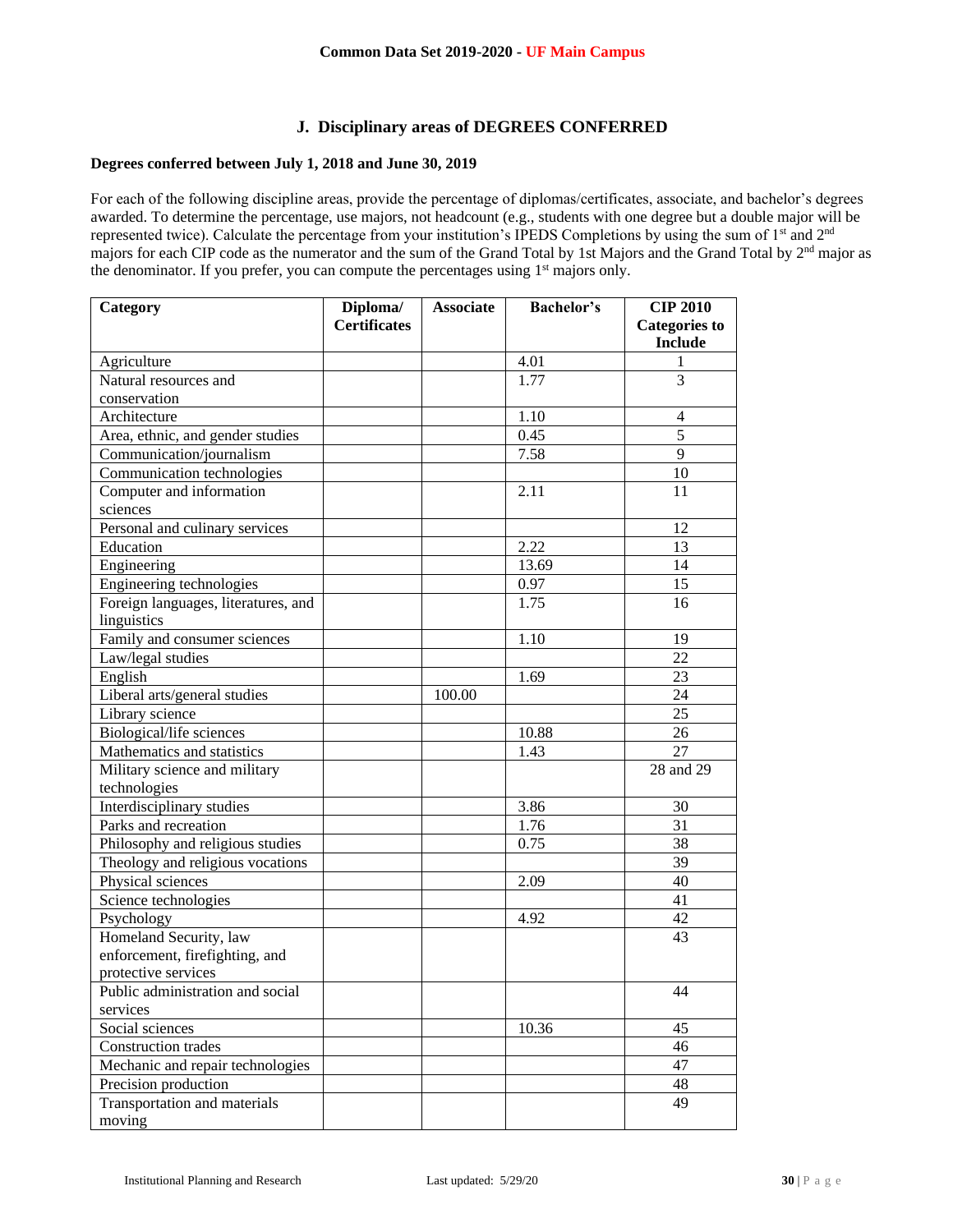| Visual and performing arts                 |      |      | 3.13  | 50 |
|--------------------------------------------|------|------|-------|----|
| Health professions and related<br>programs |      |      | 8.67  | 51 |
| Business/marketing                         |      |      | 12.66 | 52 |
| History                                    |      |      | 1.05  | 54 |
| Other                                      |      |      |       |    |
| <b>TOTAL</b>                               | 100% | 100% | 100%  |    |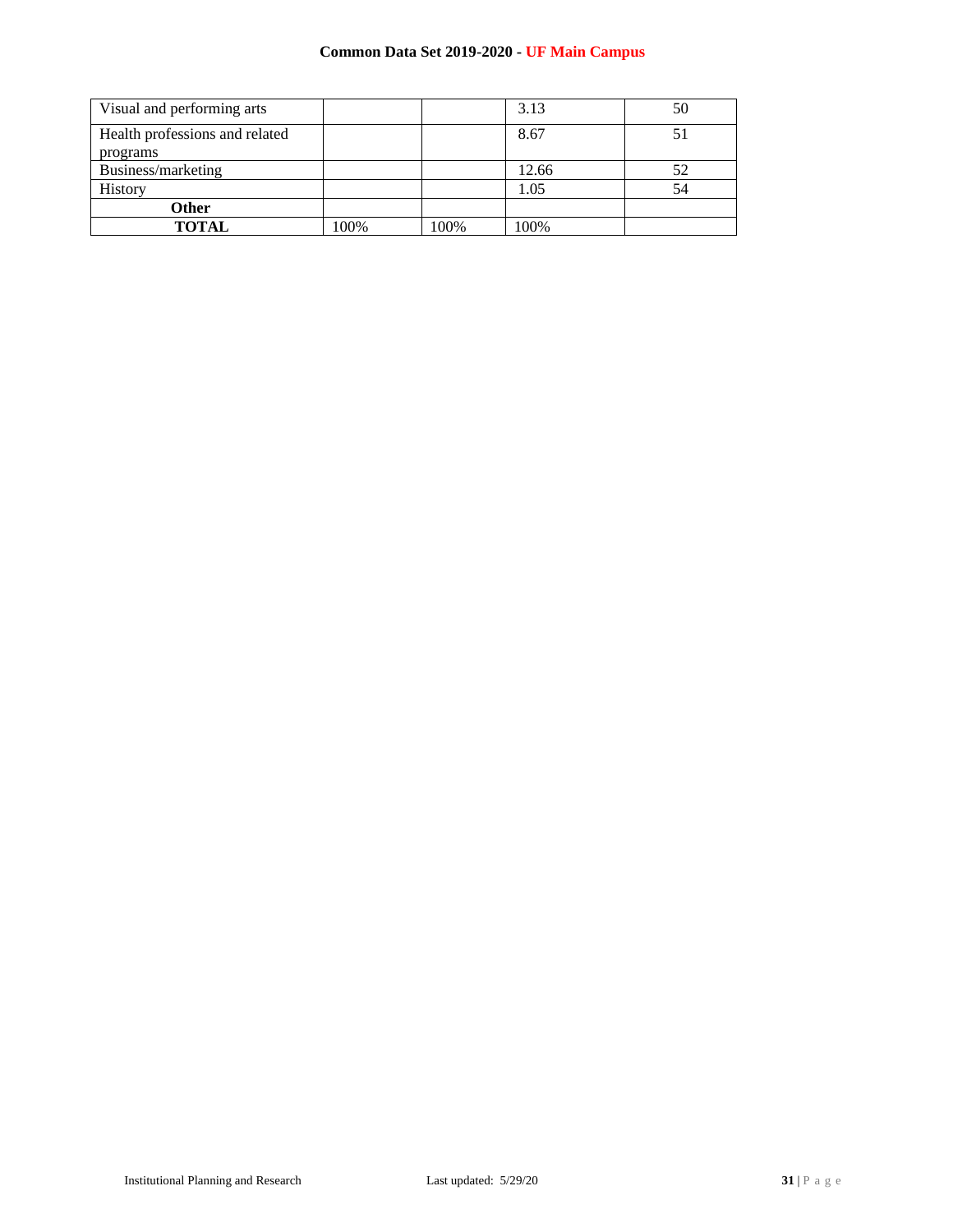# **Common Data Set Definitions**

### **All definitions related to the financial aid section appear at the end of the Definitions document.**

 Items preceded by an asterisk (\*) represent definitions agreed to among publishers which do not appear on the CDS document but may be present on individual publishers' surveys.

**\*Academic advisement:** Plan under which each student is assigned to a faculty member or a trained adviser, who, through regular meetings, helps the student plan and implement immediate and long-term academic and vocational goals.

**Accelerated program:** Completion of a college program of study in fewer than the usual number of years, most often by attending summer sessions and carrying extra courses during the regular academic term**.**

**Admitted student:** Applicant who is offered admission to a degree-granting program at your institution.

**\*Adult student services:** Admission assistance, support, orientation, and other services expressly for adults who have started college for the first time, or who are re-entering after a lapse of a few years.

**American Indian or Alaska Native:** A person having origins in any of the original peoples of North and South America (including Central America) and maintaining tribal affiliation or community attachment.

**Applicant (first-time, first year):** An individual who has fulfilled the institution's requirements to be considered for admission (including payment or waiving of the application fee, if any) and who has been notified of one of the following actions: admission, nonadmission, placement on waiting list, or application withdrawn (by applicant or institution).

**Application fee:** That amount of money that an institution charges for processing a student's application for acceptance. This amount is *not* creditable toward tuition and required fees, nor is it refundable if the student is not admitted to the institution.

**Asian:** A person having origins in any of the original peoples of the Far East, Southeast Asia, or the Indian subcontinent, including, for example, Cambodia, China, India, Japan, Korea, Malaysia, Pakistan, the Philippine Islands, Thailand, and Vietnam.

**Associate degree:** An award that normally requires at least two but less than four years of full-time equivalent college work.

**Bachelor's degree:** An award (baccalaureate or equivalent degree, as determined by the Secretary of the U.S. Department of Education) that normally requires at least four years but *not* more than five years of full-time equivalent college-level work. This includes ALL bachelor's degrees conferred in a five-year cooperative (work-study plan) program. (A cooperative plan provides for alternate class attendance and employment in business, industry, or government; thus, it allows students to combine actual work experience with their college studies.) Also, it includes bachelor's degrees in which the normal four years of work are completed in three years.

**Black or African American***:* A person having origins in any of the black racial groups of Africa.

**Board (charges):** Assume average cost for 19 meals per week or the maximum meal plan.

**Books and supplies (costs):** Average cost of books and supplies. Do not include unusual costs for special groups of students (e.g., engineering or art majors), unless they constitute the majority of students at your institution.

**Calendar system:** The method by which an institution structures most of its courses for the academic year.

**Campus Ministry:** Religious student organizations (denominational or nondenominational) devoted to fostering religious life on college campuses. May also refer to Campus Crusade for Christ, an interdenominational Christian organization.

**\*Career and placement services:** A range of services, including (often) the following: coordination of visits of employers to campus; aptitude and vocational testing; interest inventories, personal counseling; help in resume writing, interviewing, launching the job search; listings for those students desiring employment and those seeking permanent positions; establishment of a permanent reference folder; career resource materials.

**Carnegie units:** One year of study or the equivalent in a secondary school subject.

### **Certificate:** See **Postsecondary award, certificate, or diploma.**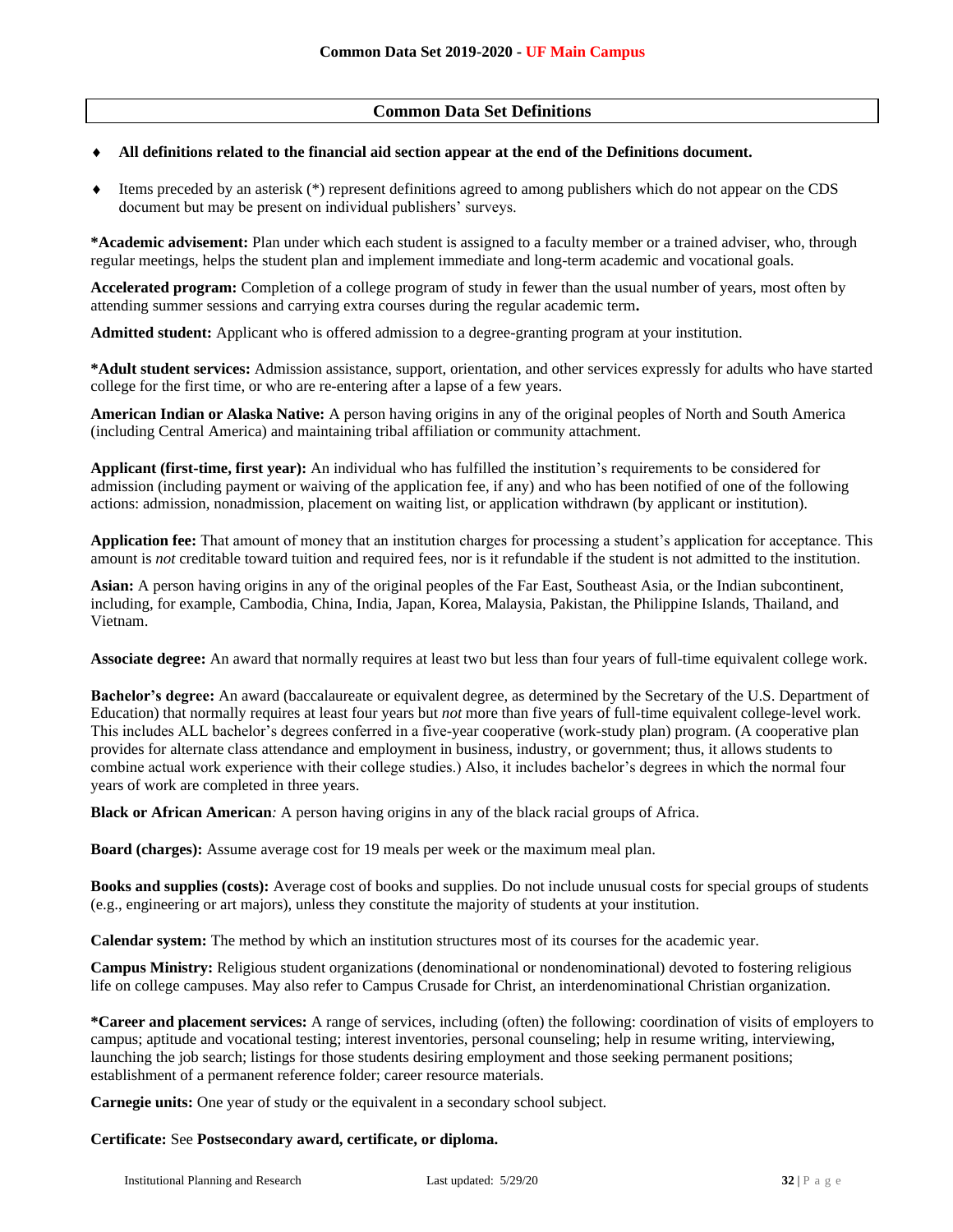**Class rank:** The relative numerical position of a student in his or her graduating class, calculated by the high school on the basis of grade-point average, whether weighted or unweighted.

**College-preparatory program:** Courses in academic subjects (English, history and social studies, foreign languages, mathematics, science, and the arts) that stress preparation for college or university study.

**Common Application:** The standard application form distributed by the National Association of Secondary School Principals for a large number of private colleges who are members of the Common Application Group.

**\*Community service program:** Referral center for students wishing to perform volunteer work in the community or participate in volunteer activities coordinated by academic departments.

**Commuter:** A student who lives off campus in housing that is not owned by, operated by, or affiliated with the college. This category includes students who commute from home and students who have moved to the area to attend college.

**Clock hour:** A unit of measure that represents an hour of scheduled instruction given to students. Also referred to as contact hour.

**Continuous basis (for program enrollment):** A calendar system classification that is used by institutions that enroll students at any time during the academic year. For example, a cosmetology school or a word processing school might allow students to enroll and begin studies at various times, with no requirement that classes begin on a certain date.

**Cooperative education program:** A program that provides for alternate class attendance and employment in business, industry, or government.

**Cooperative housing:** College-owned, -operated, or -affiliated housing in which students share room and board expenses and participate in household chores to reduce living expenses.

**\*Counseling service:** Activities designed to assist students in making plans and decisions related to their education, career, or personal development.

**Credit:** Recognition of attendance or performance in an instructional activity (course or program) that can be applied by a recipient toward the requirements for a degree, diploma, certificate, or recognized postsecondary credential.

**Credit course:** A course that, if successfully completed, can be applied toward the number of courses required for achieving a degree, diploma, certificate, or other recognized postsecondary credential.

**Credit hour:** A unit of measure representing an hour (50 minutes) of instruction over a 15-week period in a semester or trimester system or a 10-week period in a quarter system. It is applied toward the total number of hours needed for completing the requirements of a degree, diploma, certificate, or recognized postsecondary credential.

**Cross-registration:** A system whereby students enrolled at one institution may take courses at another institution without having to apply to the second institution.

**Deferred admission:** The practice of permitting admitted students to postpone enrollment, usually for a period of one academic term or one year.

**Degree:** An award conferred by a college, university, or other postsecondary education institution as official recognition for the successful completion of a program of studies.

**Degree-seeking students:** Students enrolled in courses for credit who are recognized by the institution as seeking a degree or recognized postsecondary credential. At the undergraduate level, this is intended to include students enrolled in vocational or occupational programs.

**Differs by program (calendar system):** A calendar system classification that is used by institutions that have occupational/vocational programs of varying length. These schools may enroll students at specific times depending on the program desired. For example, a school might offer a two-month program in January, March, May, September, and November; and a three-month program in January, April, and October.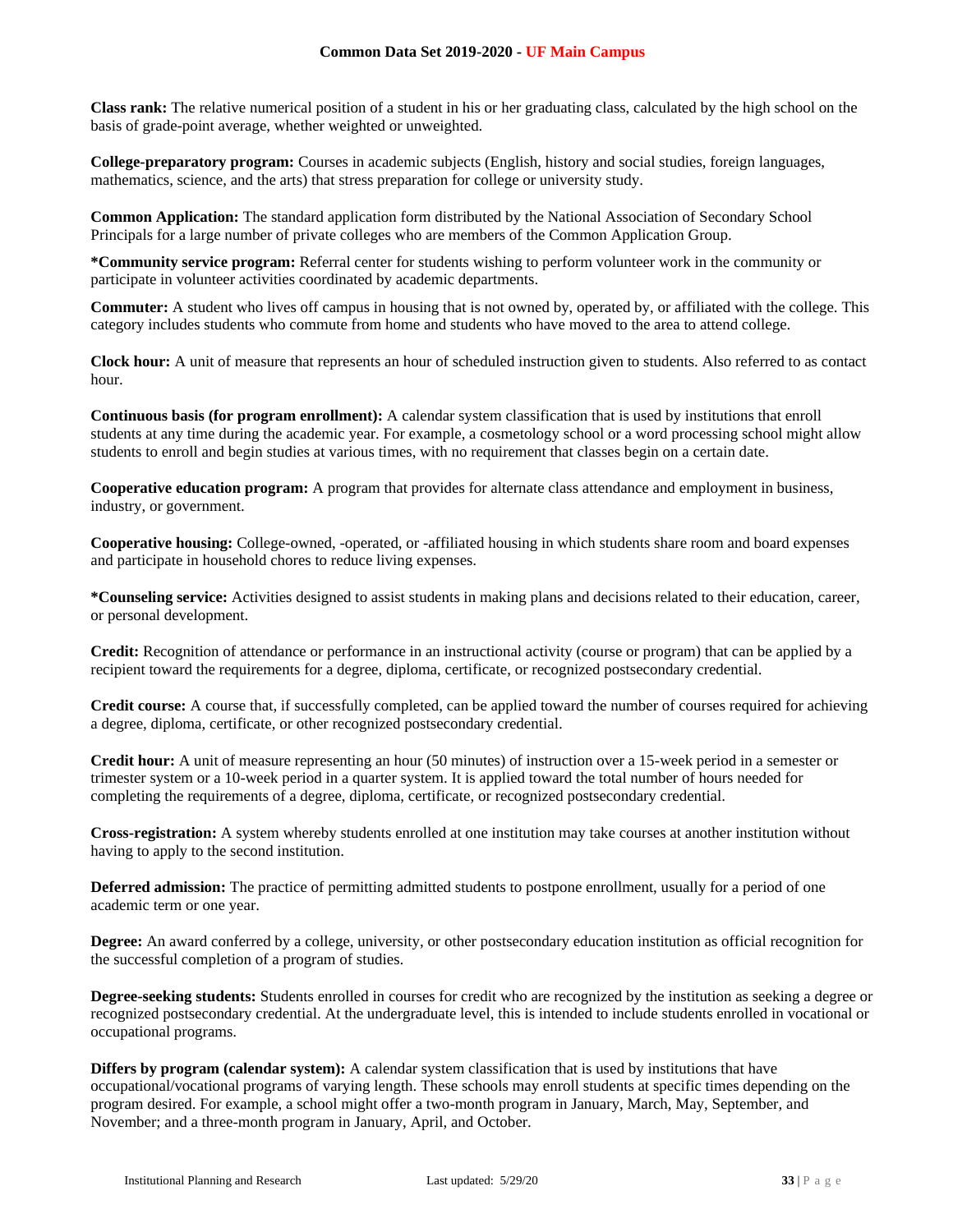## **Diploma:** See **Postsecondary award, certificate, or diploma.**

**Distance learning:** An option for earning course credit at off-campus locations via cable television, internet, satellite classes, videotapes, correspondence courses, or other means.

**Doctor's degree-research/scholarship**: A Ph.D. or other doctor's degree that requires advanced work beyond the master's level, including the preparation and defense of a dissertation based on original research, or the planning and execution of an original project demonstrating substantial artistic or scholarly achievement. Some examples of this type of degree may include Ed.D., D.M.A., D.B.A., D.Sc., D.A., or D.M, and others, as designated by the awarding institution.

**Doctor's degree-professional practice**: A doctor's degree that is conferred upon completion of a program providing the knowledge and skills for the recognition, credential, or license required for professional practice. The degree is awarded after a period of study such that the total time to the degree, including both pre-professional and professional preparation, equals at least six full-time equivalent academic years. Some of these degrees were formerly classified as "first-professional" and may include: Chiropractic (D.C. or D.C.M.); Dentistry (D.D.S. or D.M.D.); Law (L.L.B. or J.D.); Medicine (M.D.); Optometry (O.D.); Osteopathic Medicine (D.O); Pharmacy (Pharm.D.); Podiatry (D.P.M., Pod.D., D.P.); or, Veterinary Medicine (D.V.M.), and others, as designated by the awarding institution.

**Doctor's degree-other**: A doctor's degree that does not meet the definition of a doctor's degree - research/scholarship or a doctor's degree - professional practice.

**Double major:** Program in which students may complete two undergraduate programs of study simultaneously.

**Dual enrollment:** A program through which high school students may enroll in college courses while still enrolled in high school. Students are not required to apply for admission to the college in order to participate.

**Early action plan:** An admission plan that allows students to apply and be notified of an admission decision well in advance of the regular notification dates. If admitted, the candidate is not committed to enroll; the student may reply to the offer under the college's regular reply policy.

**Early admission:** A policy under which students who have not completed high school are admitted and enroll full time in college, usually after completion of their junior year.

**Early decision plan:** A plan that permits students to apply and be notified of an admission decision (and financial aid offer if applicable) well in advance of the regular notification date. Applicants agree to accept an offer of admission and, if admitted, to withdraw their applications from other colleges. There are three possible decisions for early decision applicants: admitted, denied, or not admitted but forwarded for consideration with the regular applicant pool, without prejudice.

**English as a Second Language (ESL):** A course of study designed specifically for students whose native language is not English.

**Exchange student program-domestic:** Any arrangement between a student and a college that permits study for a semester or more at another college **in the United States** without extending the amount of time required for a degree. **See also Study abroad**.

**External degree program:** A program of study in which students earn credits toward a degree through independent study, college courses, proficiency examinations, and personal experience. External degree programs require minimal or no classroom attendance.

**Extracurricular activities (as admission factor):** Special consideration in the admissions process given for participation in both school and nonschool-related activities of interest to the college, such as clubs, hobbies, student government, athletics, performing arts, etc.

**First-time student:** A student attending any institution for the first time at the level enrolled. Includes students enrolled in the fall term who attended a postsecondary institution for the first time at the same level in the prior summer term. Also includes students who entered with advanced standing (college credit earned before graduation from high school).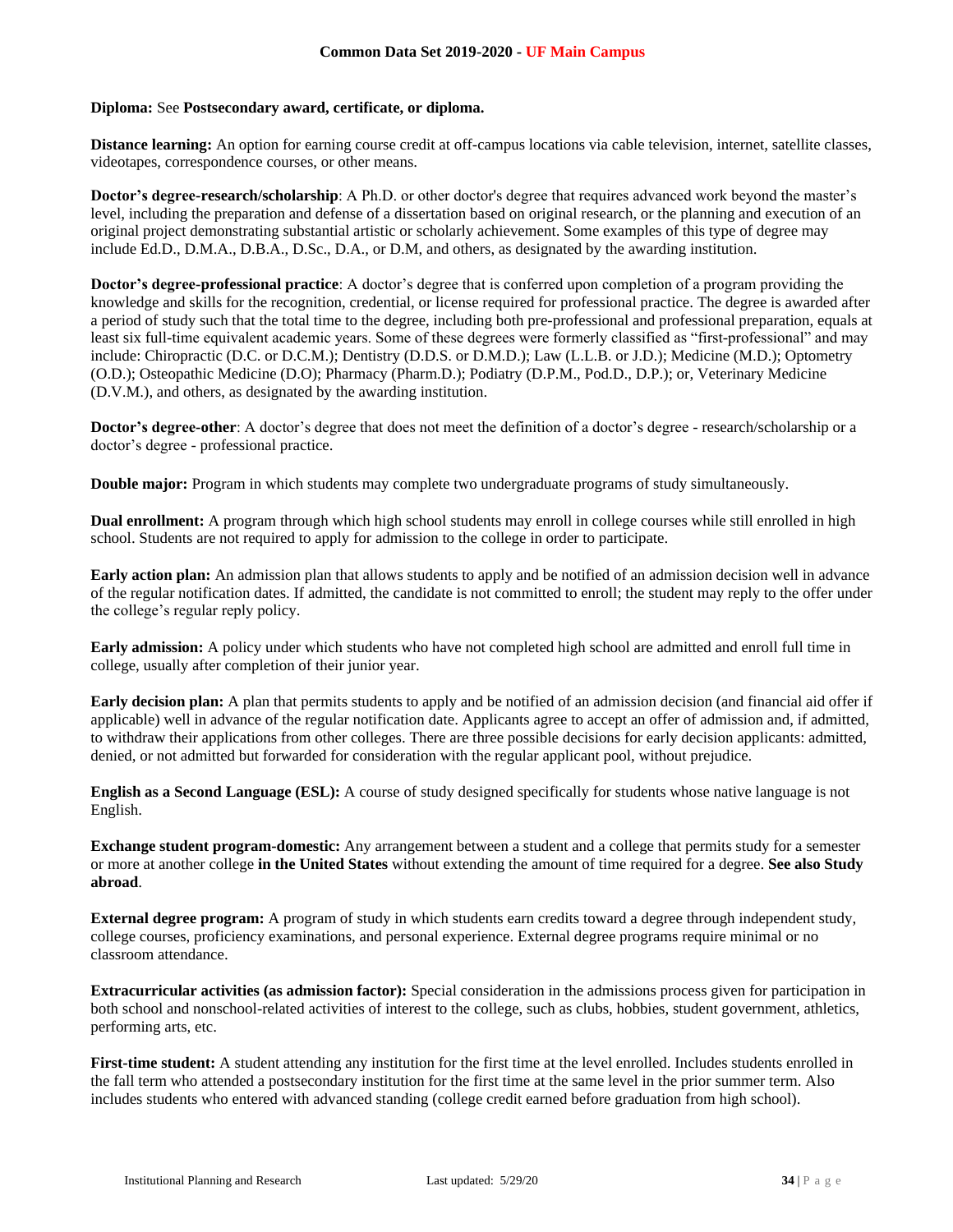**First-time, first-year (freshman) student:** A student attending any institution for the first time at the undergraduate level. Includes students enrolled in the fall term who attended college for the first time in the prior summer term. Also includes students who entered with advanced standing (college credits earned before graduation from high school).

**First-year student:** A student who has completed less than the equivalent of 1 full year of undergraduate work; that is, less than 30 semester hours (in a 120-hour degree program) or less than 900 clock hours.

**Freshman:** A first-year undergraduate student.

**\*Freshman/new student orientation:** Orientation addressing the academic, social, emotional, and intellectual issues involved in beginning college. May be a few hours or a few days in length; at some colleges, there is a fee.

**Full-time student (undergraduate):** A student enrolled for 12 or more semester credits, 12 or more quarter credits, or 24 or more clock hours a week each term.

**Geographical residence (as admission factor):** Special consideration in the admission process given to students from a particular region, state, or country of residence.

**Grade-point average (academic high school GPA):** The sum of grade points a student has earned in secondary school divided by the number of courses taken. The most common system of assigning numbers to grades counts four points for an A, three points for a B, two points for a C, one point for a D, and no points for an E or F. Unweighted GPA's assign the same weight to each course. Weighting gives students additional points for their grades in advanced or honors courses.

**Graduate student:** A student who holds a bachelor's or equivalent, and is taking courses at the post-baccalaureate level.

**\*Health services:** Free or low cost on-campus primary and preventive health care available to students.

**High school diploma or recognized equivalent:** A document certifying the successful completion of a prescribed secondary school program of studies, or the attainment of satisfactory scores on the Tests of General Educational Development (GED), or another state-specified examination.

**Hispanic or Latino:** A person of Mexican, Puerto Rican, Cuban, South or Central American, or other Spanish culture or origin, regardless of race.

**Honors program:** Any special program for very able students offering the opportunity for educational enrichment, independent study, acceleration, or some combination of these.

**Independent study:** Academic work chosen or designed by the student with the approval of the department concerned, under an instructor's supervision, and usually undertaken outside of the regular classroom structure.

**In-state tuition:** The tuition charged by institutions to those students who meet the state's or institution's residency requirements.

## **International student:** See **Nonresident alien.**

**International student group:** Student groups that facilitate cultural dialogue, support a diverse campus, assist international students in acclimation and creating a social network.

**Internship:** Any short-term, supervised work experience usually related to a student's major field, for which the student earns academic credit. The work can be full- or part-time, on- or off-campus, paid or unpaid.

**\*Learning center:** Center offering assistance through tutors, workshops, computer programs, or audiovisual equipment in reading, writing, math, and skills such as taking notes, managing time, taking tests.

**\*Legal services:** Free or low cost legal advice for a range of issues (personal and other).

**Liberal arts/career combination:** Program in which a student earns undergraduate degrees in two separate fields, one in a liberal arts major and the other in a professional or specialized major, whether on campus or through cross-registration.

**Master's degree**: An award that requires the successful completion of a program of study of generally one or two full-time equivalent academic years of work beyond the bachelor's degree. Some of these degrees, such as those in Theology (M.Div., M.H.L./Rav) that were formerly classified as "first-professional", may require more than two full-time equivalent academic years of work.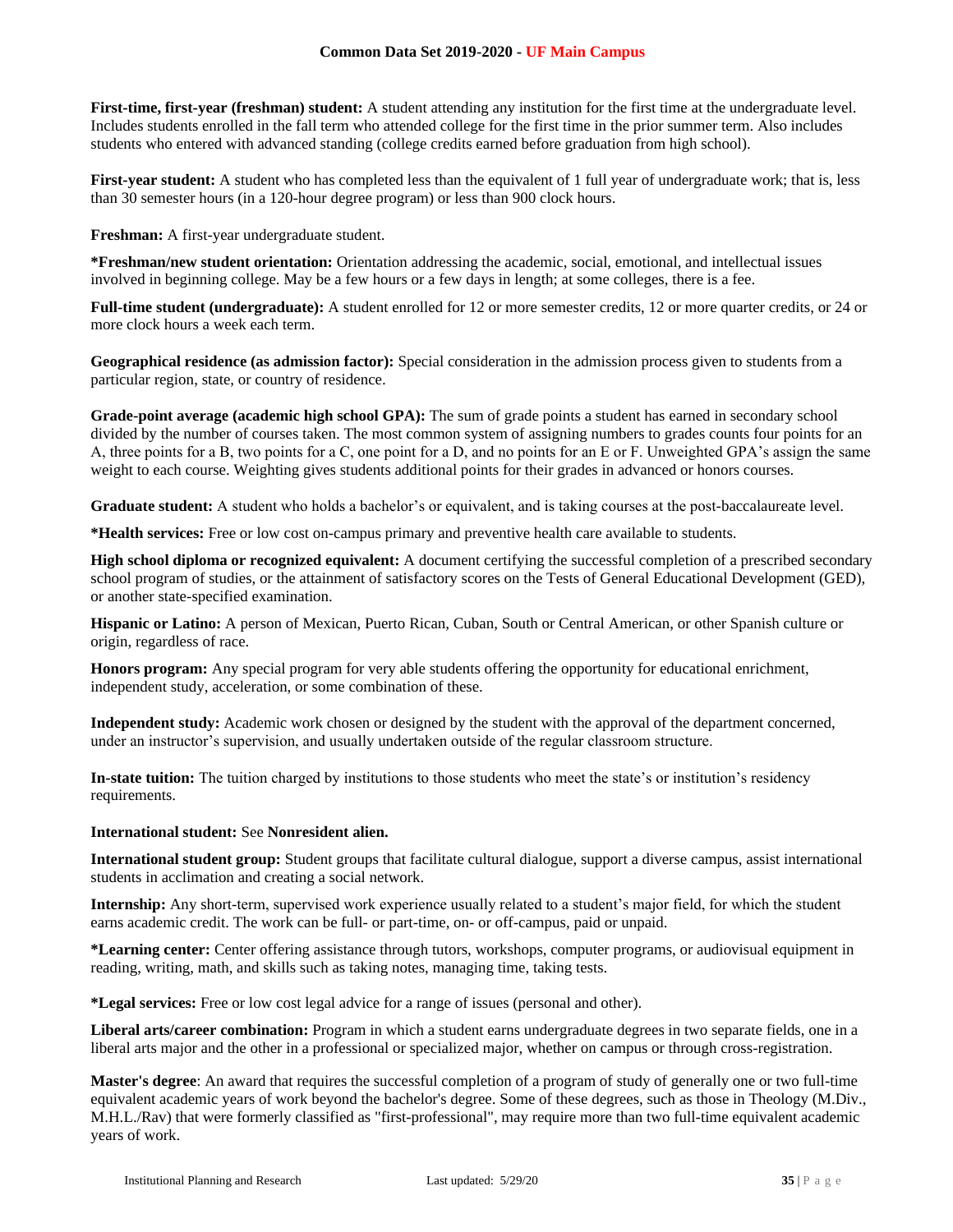**Minority affiliation (as admission factor):** Special consideration in the admission process for members of designated racial/ethnic minority groups.

**\*Minority student center:** Center with programs, activities, and/or services intended to enhance the college experience of students of color.

**Model United Nations:** A simulation activity focusing on conflict resolution, globalization, and diplomacy. Assuming roles as foreign ambassadors and "delegates," students conduct research, engage in debate, draft resolutions, and may participate in a national Model UN conference.

**Native Hawaiian or Other Pacific Islander:** A person having origins in any of the original peoples of Hawaii, Guam, Samoa, or other Pacific Islands.

**Nonresident alien:** A person who is not a citizen or national of the United States and who is in this country on a visa or temporary basis and does not have the right to remain indefinitely.

**\*On-campus day care:** Licensed day care for students' children (usually age 3 and up); usually for a fee.

**Open admission:** Admission policy under which virtually all secondary school graduates or students with GED equivalency diplomas are admitted without regard to academic record, test scores, or other qualifications.

**Other expenses (costs):** Include average costs for clothing, laundry, entertainment, medical (if not a required fee), and furnishings.

**Out-of-state tuition:** The tuition charged by institutions to those students who do not meet the institution's or state's residency requirements.

**Part-time student (undergraduate):** A student enrolled for fewer than 12 credits per semester or quarter, or fewer than 24 clock hours a week each term.

**\*Personal counseling**: One-on-one or group counseling with trained professionals for students who want to explore personal, educational, or vocational issues.

**Post-baccalaureate certificate:** An award that requires completion of an organized program of study requiring 18 credit hours beyond the bachelor's; designed for persons who have completed a baccalaureate degree but do not meet the requirements of academic degrees carrying the title of master.

**Post-master's certificate:** An award that requires completion of an organized program of study of 24 credit hours beyond the master's degree but does not meet the requirements of academic degrees at the doctoral level.

**Postsecondary award, certificate, or diploma:** Includes the following three IPEDS definitions for postsecondary awards, certificates, and diplomas of varying durations and credit/contact/clock hour requirements—

*Less Than 1 Academic Year:* Requires completion of an organized program of study at the postsecondary level (below the baccalaureate degree) in less than 1 academic year (2 semesters or 3 quarters) or in less than 900 clock hours by a student enrolled full-time.

*At Least 1 But Less Than 2 Academic Years:* Requires completion of an organized program of study at the postsecondary level (below the baccalaureate degree) in at least 1 but less than 2 full-time equivalent academic years, or designed for completion in at least 30 but less than 60 credit hours, or in at least 900 but less than 1,800 clock hours.

*At Least 2 But Less Than 4 Academic Years:* Requires completion of an organized program of study at the postsecondary level (below the baccalaureate degree) in at least 2 but less than 4 full-time equivalent academic years, or designed for completion in at least 60 but less than 120 credit hours, or in at least 1,800 but less than 3,600 clock hours.

**Private institution:** An educational institution controlled by a private individual(s) or by a nongovernmental agency, usually supported primarily by other than public funds, and operated by other than publicly elected or appointed officials.

**Private for-profit institution:** A private institution in which the individual(s) or agency in control receives compensation, other than wages, rent, or other expenses for the assumption of risk.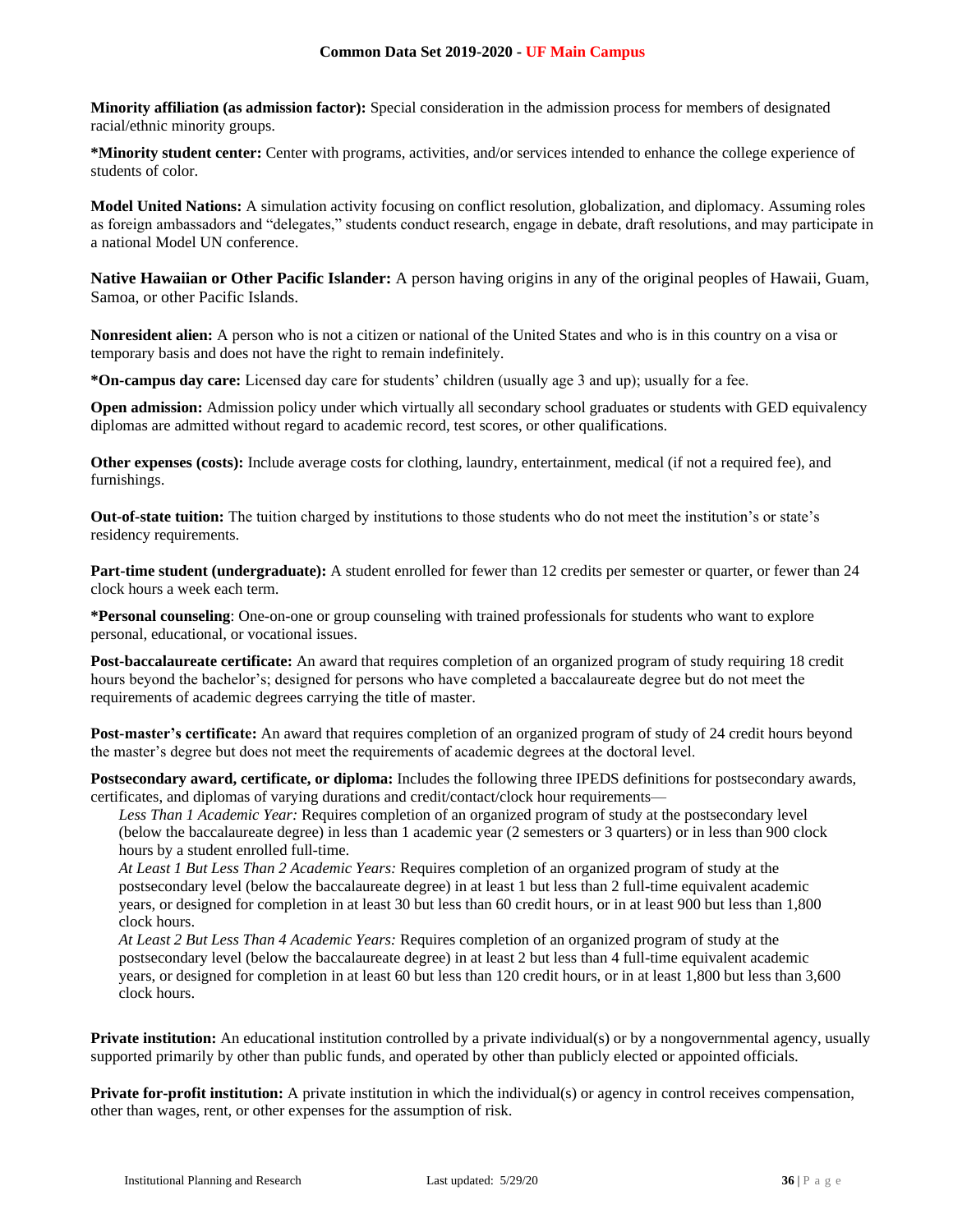**Private nonprofit institution:** A private institution in which the individual(s) or agency in control receives no compensation, other than wages, rent, or other expenses for the assumption of risk. These include both independent nonprofit schools and those affiliated with a religious organization.

### **Proprietary institution:** See **Private for-profit institution.**

**Public institution:** An educational institution whose programs and activities are operated by publicly elected or appointed school officials, and which is supported primarily by public funds.

**Quarter calendar system:** A calendar system in which the academic year consists of three sessions called quarters of about 12 weeks each. The range may be from 10 to 15 weeks. There may be an additional quarter in the summer.

**Race/ethnicity:** Category used to describe groups to which individuals belong, identify with, or belong in the eyes of the community. The categories do not denote scientific definitions of anthropological origins. A person may be counted in only one group.

**Race/ethnicity unknown:** Category used to classify students or employees whose race/ethnicity is not known and whom institutions are unable to place in one of the specified racial/ethnic categories.

**Recognized Postsecondary Credential:** Includes both Title IV eligible degrees, certificates, and other recognized postsecondary credentials. Any credential that is received after completion of a program that is eligible for Title IV federal student aid. Credentials that are awarded to recognize an individual's attainment of measurable technical or industry/occupational skills necessary to obtain employment or advance within an industry occupation. (Generally based on standards developed or endorsed by employers or industry associations).

**Religious affiliation/commitment (as admission factor):** Special consideration given in the admission process for affiliation with a certain church or faith/religion, commitment to a religious vocation, or observance of certain religious tenets/lifestyle.

**\*Religious counseling:** One-on-one or group counseling with trained professionals for students who want to explore religious problems or issues.

**\*Remedial services:** Instructional courses designed for students deficient in the general competencies necessary for a regular postsecondary curriculum and educational setting.

**Required fees:** Fixed sum charged to students for items not covered by tuition and required of such a large proportion of all students that the student who does NOT pay is the exception. Do not include application fees or optional fees such as lab fees or parking fees.

**Resident alien or other eligible non-citizen:** A person who is not a citizen or national of the United States and who has been admitted as a legal immigrant for the purpose of obtaining permanent resident alien status (and who holds either an alien registration card [Form I-551 or I-151], a Temporary Resident Card [Form I-688], or an Arrival-Departure Record [Form I-94] with a notation that conveys legal immigrant status, such as Section 207 Refugee, Section 208 Asylee, Conditional Entrant Parolee or Cuban-Haitian).

**Room and board (charges)—on campus:** Assume double occupancy in institutional housing and 19 meals per week (or maximum meal plan).

**Secondary school record (as admission factor):** Information maintained by the secondary school that may include such things as the student's high school transcript, class rank, GPA, and teacher and counselor recommendations.

**Semester calendar system:** A calendar system that consists of two semesters during the academic year with about 16 weeks for each semester of instruction. There may be an additional summer session.

**Student-designed major:** A program of study based on individual interests, designed with the assistance of an adviser.

**Study abroad:** Any arrangement by which a student completes part of the college program studying in another country. Can be at a campus abroad or through a cooperative agreement with some other U.S. college or an institution of another country.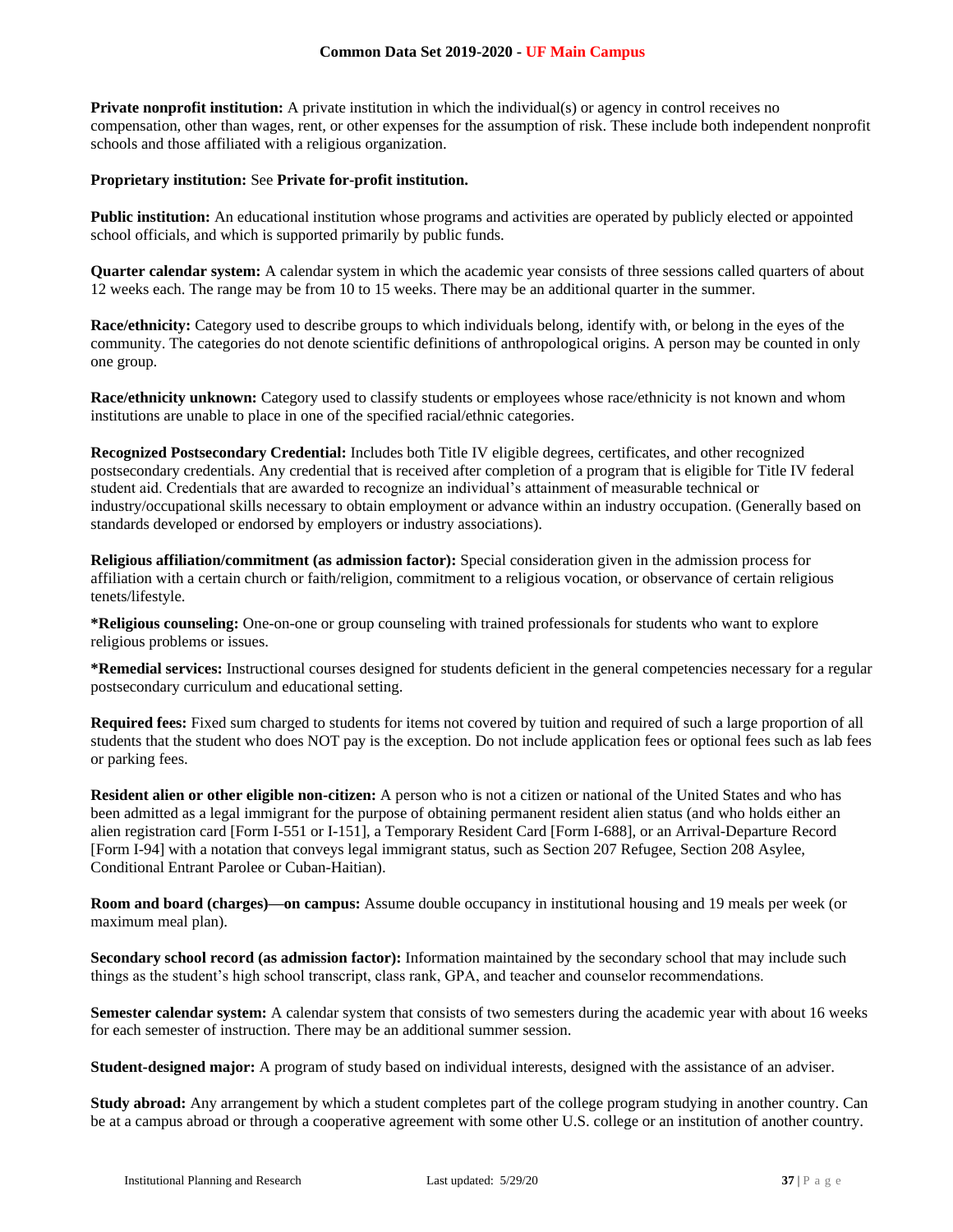**\*Summer session:** A summer session is shorter than a regular semester and not considered part of the academic year. It is not the third term of an institution operating on a trimester system or the fourth term of an institution operating on a quarter calendar system. The institution may have 2 or more sessions occurring in the summer months. Some schools, such as vocational and beauty schools, have year-round classes with no separate summer session.

**Talent/ability (as admission factor):** Special consideration given to students with demonstrated talent/abilities in areas of interest to the institution (e.g., sports, the arts, languages, etc.).

**Teacher certification program:** Program designed to prepare students to meet the requirements for certification as teachers in elementary, middle/junior high, and secondary schools.

**Transfer applicant:** An individual who has fulfilled the institution's requirements to be considered for admission (including payment or waiving of the application fee, if any) and who has previously attended another college or university and earned college-level credit.

**Transfer student:** A student entering the institution for the first time but known to have previously attended a postsecondary institution at the same level (e.g., undergraduate). The student may transfer with or without credit.

**Transportation (costs):** Assume two round trips to student's hometown per year for students in institutional housing or daily travel to and from your institution for commuter students.

**Trimester calendar system:** An academic year consisting of 3 terms of about 15 weeks each.

**Tuition:** Amount of money charged to students for instructional services. Tuition may be charged per term, per course, or per credit.

**\*Tutoring:** May range from one-on-one tutoring in specific subjects to tutoring in an area such as math, reading, or writing. Most tutors are college students; at some colleges, they are specially trained and certified.

**Unit:** a standard of measurement representing hours of academic instruction (e.g., semester credit, quarter credit, clock hour).

**Undergraduate:** A student enrolled in a four- or five-year bachelor's degree program, an associate degree program, or a vocational or technical program below the baccalaureate.

**\*Veteran's counseling:** Helps veterans and their dependents obtain benefits for their selected program and provides certifications to the Veteran's Administration. May also provide personal counseling on the transition from the military to a civilian life.

**\*Visually impaired:** Any person whose sight loss is not correctable and is sufficiently severe as to adversely affect educational performance.

**Volunteer work (as admission factor):** Special consideration given to students for activity done on a volunteer basis (e.g., tutoring, hospital care, working with the elderly or disabled) as a service to the community or the public in general.

Wait list: List of students who meet the admission requirements but will only be offered a place in the class if space becomes available.

**Weekend college:** A program that allows students to take a complete course of study and attend classes only on weekends.

**White:** A person having origins in any of the original peoples of Europe, the Middle East, or North Africa.

**\*Women's center:** Center with programs, academic activities, and/or services intended to promote an understanding of the evolving roles of women.

**Work experience (as admission factor):** Special consideration given to students who have been employed prior to application, whether for relevance to major, demonstration of employment-related skills, or as explanation of student's academic and extracurricular record.